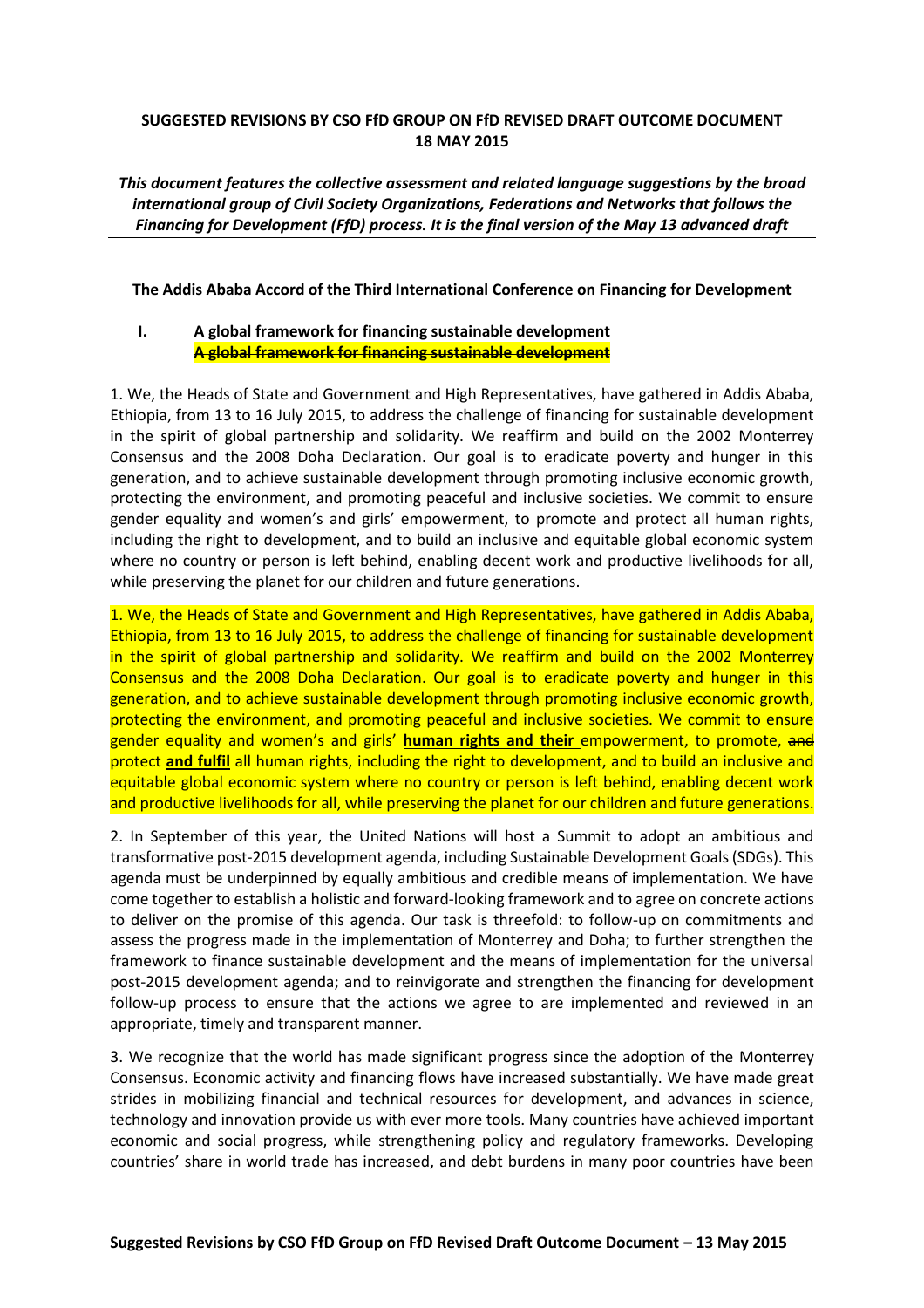reduced. These advances have contributed to substantial reduction in global poverty and to notable progress towards achievement of the Millennium Development Goals.

3. We recognize that the world has made significant progress since the adoption of the Monterrey Consensus. Economic activity and financing flows have increased substantially. We have made great strides in mobilizing financial and technical resources for development, and advances in science, technology and innovation provide us with ever more tools. Many countries have achieved important economic and social progress, while strengthening policy and regulatory frameworks. Developing countries' share in world trade has increased, and debt burdens in many poor countries have been reduced. These advances have contributed to substantial reduction in global poverty and to notable progress towards achievement of the Millennium Development Goals. **We will assess the progress made in the implementation of the Monterrey Consensus and the Doha Declaration, reinvigorate and strengthen the financing for development follow-up process, identify obstacles and constraints encountered in the achievement of the goals and objectives agreed therein, as well as actions and initiatives to overcome these constraints, and address new and emerging issues, taking into account the synergies among financing objectives across the three dimensions of sustainable development, as well as the need to support the United Nations development agenda beyond 2015.**

4. Despite these gains, many countries, in particular least developed countries (LDCs), still face considerable challenges and some have fallen behind. Inequalities within many countries have increased dramatically. Women and marginalized groups continue to be excluded from participating fully in the economy. While the Monterrey agenda has not yet been fully implemented new challenges have arisen. The 2008 financial crisis exposed risks and vulnerabilities in the international financial system. Global growth rates are now below pre-crisis levels. Shocks from economic crises, conflict, natural disasters, and disease outbreaks spread rapidly in our highly interconnected world. Environmental concerns and climate change threaten to undermine past successes and future prospects. With enormous unmet financing needs for sustainable development, significant changes in current policy, financing and investment patterns will be required to deliver the future we want.

4. Despite these gains, many countries, in particular least developed countries (LDCs), still face considerable challenges and some have fallen behind. Inequalities within many countries **and between countries, particularly between developing and developed countries,** have increased dramatically. Women and marginalized groups continue to be excluded from participating fully in the economy. While the Monterrey agenda has not yet been fully implemented new challenges have arisen. The 2008 financial crisis exposed risks and vulnerabilities in the international financial system. Global growth rates are now below pre-crisis levels. Shocks from economic crises, conflict, natural disasters, and disease outbreaks spread rapidly in our highly interconnected world. Environmental concerns and climate change threaten to undermine past successes and future prospects. With enormous unmet financing needs for sustainable development, significant changes in current policy, financing and investment patterns**, as well as means of implementation which include financial resources, technological development and reforms in international systemic issues,** will be required to deliver the future we want.

5. Solutions can be found, including through strengthening public finance and unlocking the transformative potential of people and the private sector, while ensuring that investment and consumption and production patterns support sustainable development, strengthening national and international policy environments, closing technology gaps and scaling up capacity building at all levels. We recognize that effective public policies, regulatory frameworks and appropriate incentives, are essential for the shift towards sustainable development. We reaffirm the importance of freedom, peace and security, good governance, rule of law, combatting corruption, sound economic policies and solid democratic institutions at the sub-national, national and international levels. We reaffirm all the principles of the Rio Declaration on Environment and Development.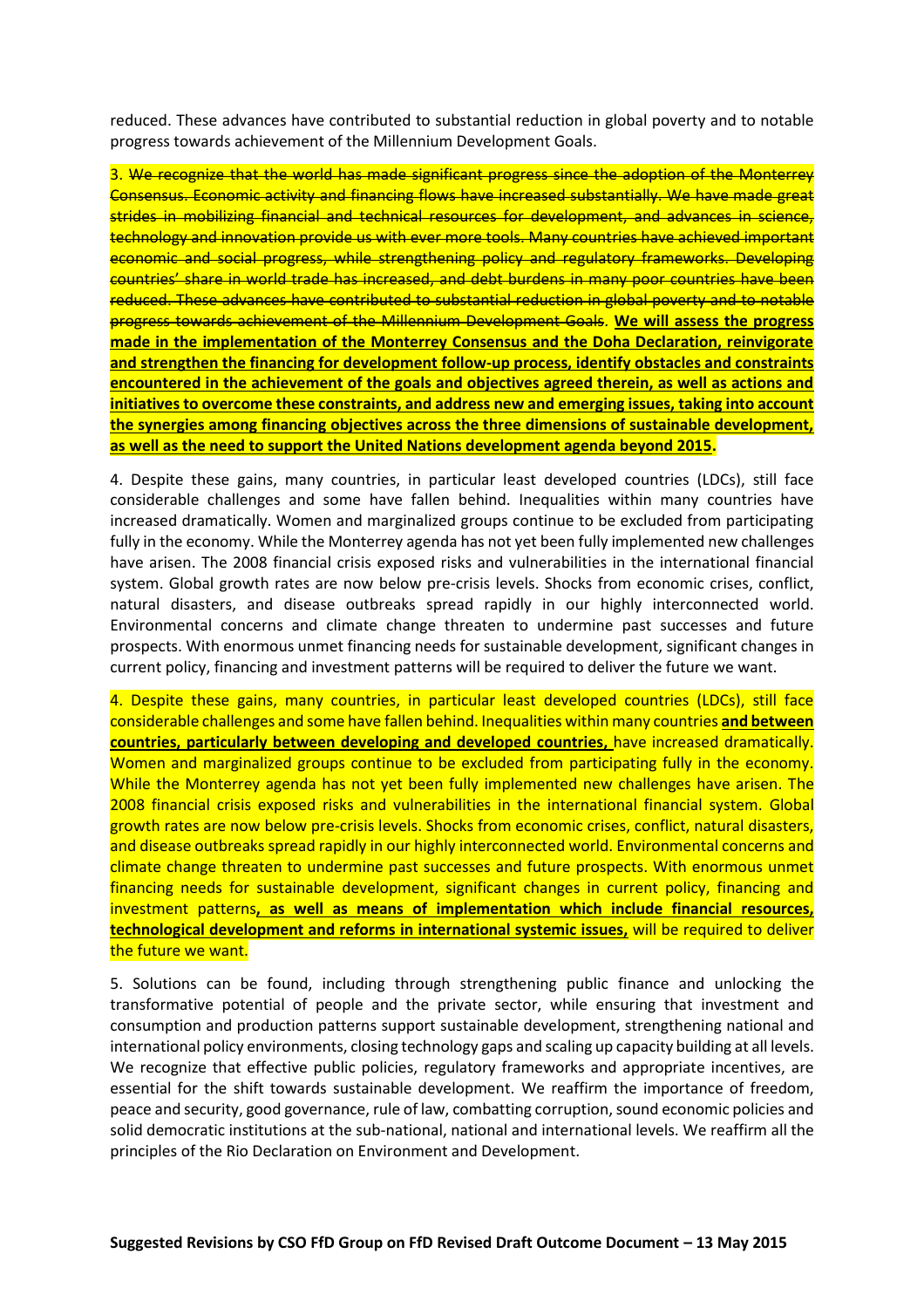5. Solutions can be found, including through strengthening public finance and unlocking the transformative potential of people and the private sector, while ensuring that investment and consumption and production patterns support sustainable development, strengthening national and international policy environments, closing technology gaps and scaling up capacity building at all levels. We recognize that effective public policies, regulatory frameworks and appropriate incentives, are essential for the shift towards sustainable development. **We commit to ensuring the ownership and the national leadership of development processes. Solutions can be found through the implementation of inclusive partnerships, democratic ownership, transparency and accountability and focus on results-based outcomes. This is central to enable the effective, efficient and transparent mobilization and use of resources. To this end, States must make every effort to put an end to discriminatory practices against marginalized and disadvantaged people and communities to ensure their effective participation.** We reaffirm the importance of freedom, peace and security, good governance, rule of law, combatting corruption, sound economic policies and solid democratic institutions at the sub-national, national and international levels. We reaffirm all the principles of the Rio Declaration on Environment and Development.

6. We reaffirm that achieving gender equality and empowering all women and girls is essential to achieve equitable sustainable growth and development. We reiterate the need for gender mainstreaming in the formulation and implementation of all financial, economic, and social policies and agree to take concrete policy actions to ensure women's equal rights, access and opportunities for participation and leadership in the economy.

6. We reaffirm that achieving gender equality**, fulfilling human rights** and empowering all women and girls is essential to achieve equitable **and inclusive** sustainable growth and development. We reiterate the need for **that gender equality is a human right, is a fundamental value and an issue of social justice <sup>1</sup> . We commit to respect, protect and fulfil women's human rights and to fulfil our commitments to** gender mainstreaming in the formulation and implementation of **development policies, including financing for development at all levels and in all sectors and we agree to implement policies to ensure women's full access to and control over economic resources. We commit to** all financial, economic, and social policies and agree to take concrete policy actions to ensure **all national and sectoral plans and policies to achieve gender equality, the empowerment of women and the realization of** women's equal **human** rights **are fully accounted for and adequately resourced to ensure their effective implementation<sup>2</sup> .**, access and opportunities for participation and leadership in the economy.

7. We recognize the needs and challenges faced by countries in special situations, including least developed countries (LDCs), landlocked developing countries (LLDCs) and small-island developing States (SIDS), countries in conflict and post-conflict situations, Africa, countries affected by conflict, as well as the specific challenges facing the middle-income countries. In this regard, we agree to strengthen support for the implementation of relevant strategies and programmes of action, including the Istanbul Declaration and Programme of Action, the Samoa Pathway, the Vienna Programme of Action for Landlocked Developing Countries, the new development framework "the African Union's Agenda 2063", as well as its 10 year Plan of Action, as a strategic framework for ensuring a positive socioeconomic transformation in Africa within the next 50 years and the New Partnership for Africa's Development. We will also continue to support countries currently or previously affected by conflict and in this regard take note of the New Deal developed by the G7+ group. We also recognize the need to address the diverse and specific development needs of middle-income countries, taking into account the relevant Outcomes on middle-income countries.

 $\overline{a}$ 

<sup>&</sup>lt;sup>1</sup> From Para 4 of the Doha Declaration on FfD

<sup>&</sup>lt;sup>2</sup> From Para 42 bbb of CSW 58 Agreed Conclusions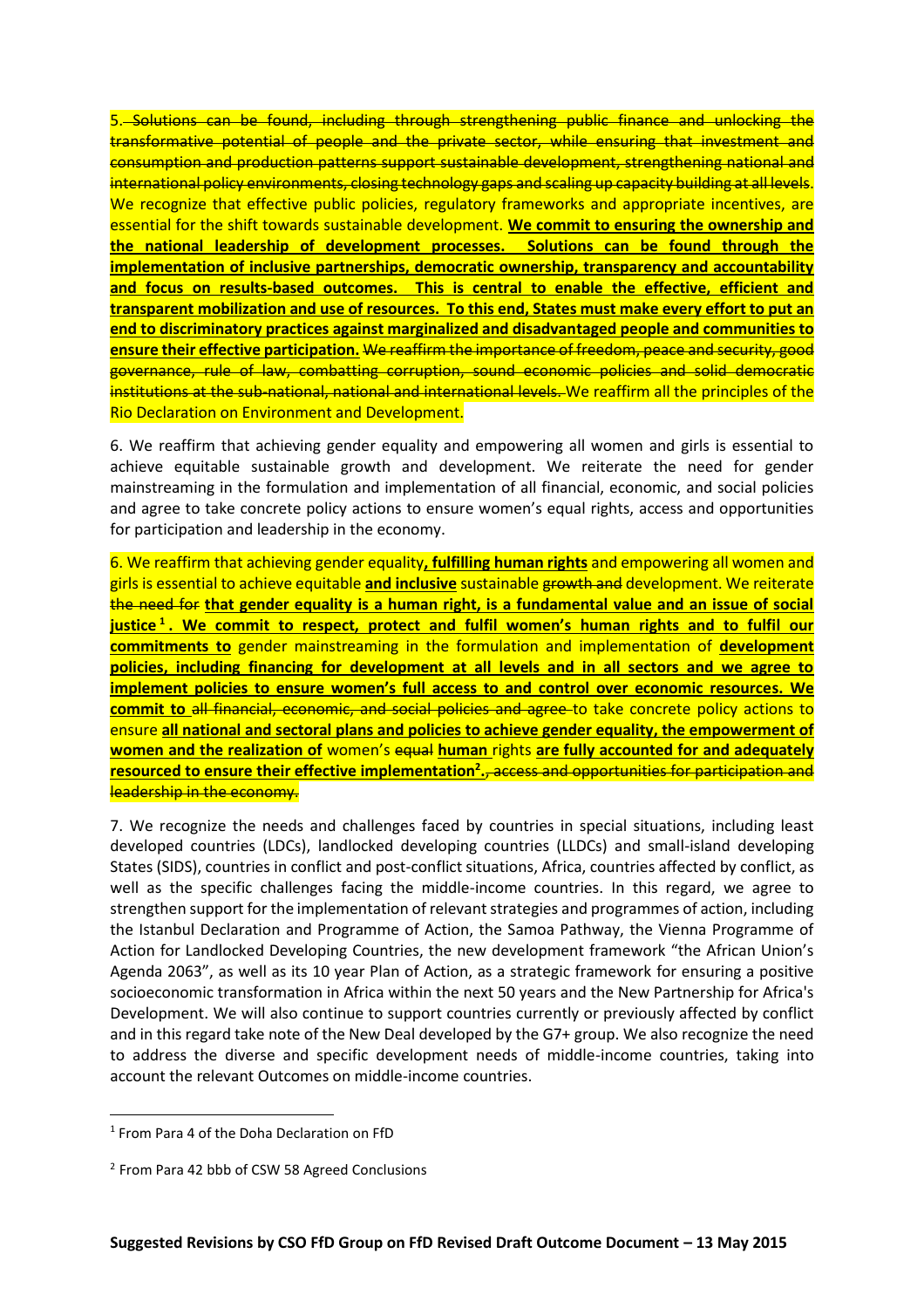7. We recognize the needs and challenges faced by countries in special situations, including least developed countries (LDCs), landlocked developing countries (LLDCs) and small-island developing States (SIDS), countries in conflict and post-conflict situations, Africa, countries affected by conflict, as well as the specific challenges facing the middle-income countries. In this regard, we agree to strengthen support for the implementation of relevant strategies and programmes of action, including the Istanbul Declaration and Programme of Action, the Samoa Pathway, the Vienna Programme of Action for Landlocked Developing Countries, the new development framework "the African Union's Agenda 2063", as well as its 10 year Plan of Action, as a strategic framework for ensuring a positive socioeconomic transformation in Africa within the next 50 years and the New Partnership for Africa's Development. We will also continue to support countries currently or previously affected by conflict and in this regard take note of the New Deal developed by the G7+ group. We also recognize the need to address the diverse and specific development needs of middle-income countries, **particularly the lower middle-income countries with high levels of poverty,** taking into account the relevant Outcomes on middle-income countries.

8. Cohesive nationally owned sustainable development strategies, supported by integrated national financing frameworks, will be at the heart of our efforts to eradicate poverty through facilitating sustainable economic growth and industrialization, social inclusion and environmental sustainability. We reiterate that each country has primary responsibility for its own economic and social development and that the role of national policies and development strategies cannot be overemphasized. We will respect each country's policy space and leadership to establish and implement policies for poverty eradication and sustainable development. At the same time, national development efforts need to be supported by an enabling international economic environment, including coherent and mutually supporting world trade, monetary and financial systems, processes to develop and share appropriate technologies globally, capacity building, and strengthened global economic governance. We commit to pursue policy coherence for sustainable development at all levels and by all actors, and to reinvigorate the global partnership in support of sustainable development.

8. Cohesive nationally owned sustainable development strategies, supported by integrated national financing frameworks **and country-initiated, inclusive and evidence-based assessments**, will be at the heart of our efforts to eradicate poverty **and fulfil human rights for all** through facilitating sustainable economic growth and industrialization, social inclusion and environmental sustainability. We reiterate that each country**'s** has primary responsibility for its own economic and social development and that the role of national policies and development strategies cannot be overemphasized**, is commensurate to**. We will respect each country's policy space and leadership to establish and implement policies for poverty eradication and sustainable development. At the same time, **commitments and delivery must be governed by the principle of common and differentiated responsibility, and** national development efforts need to be supported by an enabling international economic environment **for development and human rights**, including coherent and mutually supporting world trade, monetary and financial systems, processes to develop and share appropriate technologies globally, capacity building, and strengthened **fundamental reforms to** global economic governance **toward increasing the representation and decision-making power of developing countries and improving its mechanism to be transparent, accountable, equitable and participatory**. We commit to pursue policy coherence for sustainable development at all levels and by all actors, and to reinvigorate the global partnership in support of sustainable development.

9. The fundamental responsibility for organizing this global partnership lies with governments. But our success will also depend on the resources, knowledge and ingenuity of business, civil society, the scientific community, academia, philanthropists and foundations, parliaments, local authorities, volunteers and other stakeholders. We urge all to embrace our commitment to sustainable development, including by directing investment and activities towards areas that contribute to sustainable development and away from harmful, unsustainable ones. We will work with all partners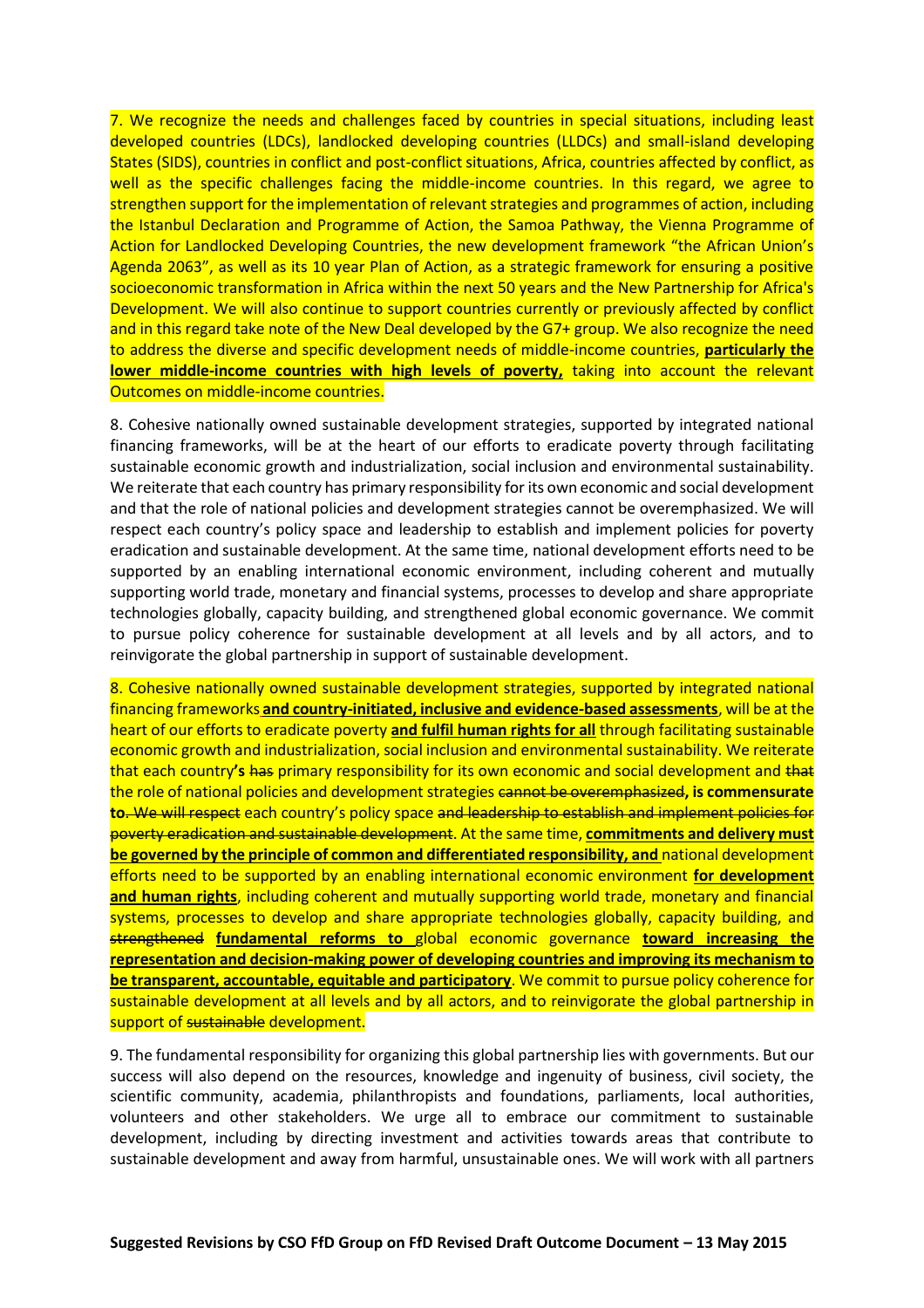to ensure a sustainable, equitable and prosperous future for all. We will all be held accountable by future generations for the success of commitments we make today.

9. The fundamental responsibility for organizing this the global partnership lies with governments **States as duty bearers to rights holders to ensure all actors conform to human rights**. But our success will also depend on the resources, knowledge and ingenuity of business, civil society, **indigenous peoples and local communities,** the scientific community, academia, philanthropists and foundations, parliaments, local authorities, **trade unions,** volunteers and other stakeholders **actors**. We **commit to develop the necessary policies and binding regulations to hold corporations accountable for human rights violations, ensure alignment of business practices with human rights obligations and** to **provide the concrete means for business to** embrace our commitment to sustainable development, including by directing investment and activities towards areas that contribute to sustainable development and away from harmful, unsustainable ones. **We count on civil society around the world to play a broad range of roles in sustainable development including expertise, innovation and public support, and for academia and other experts to bring in their scientific, social, economic and financial expertise to our pursuit of sustainable development.** We will work with all partners to ensure a sustainable, equitable and prosperous future for all. We will all be held accountable by future generations for the success of commitments we make today.

## **Mobilizing support for the post-2015 development agenda**

10. Achieving all the SDGs will require a comprehensive and holistic approach, integrating the economic, social and environmental dimensions of sustainable development, and combining different means of implementation, as detailed in the subsequent chapters of this Accord. Our approach entails harnessing the considerable synergies across the goals, and identifying and addressing critical gaps, so that implementation of one will contribute to the progress of others. We have therefore identified a range of cross-cutting areas that build on these synergies. We welcome the development of concrete initiatives that speak to the areas outlined below. Public, private, domestic and international investments in these areas are needed to unlock the potential of our people, our economies and to protect our ecosystems – in short, to achieve the SDGs.

10. Achieving all the SDGs will require a comprehensive and holistic approach, integrating the economic, social and environmental dimensions of sustainable development, and combining different **modalities and instruments** means of implementation, as detailed in the subsequent chapters of this Accord. Our approach entails harnessing the considerable synergies across the goals, and identifying and addressing critical gaps, so that implementation of one will contribute to the progress of others. We have therefore identified a range of **some** cross-cutting areas that build on these synergies. We welcome the development of concrete initiatives that speak to the areas outlined below. Public, private, domestic and international investments in **Substantial financial resources to support** these areas are needed to unlock the potential of our people, our economies and to protect our ecosystems – in short, to achieve the SDGs.

11. **Delivering social protection and essential public services for all:** In our effort to end poverty in all its forms everywhere, we commit to implement nationally appropriate social protection systems and measures for all, including floors, with a focus on those furthest below the poverty line and people in vulnerable situations. We will also set nationally appropriate spending targets on essential public services, including health, education, and water and sanitation, consistent with national sustainable development strategies. We will make every effort to meet these benchmarks for all communities, and commit to commensurate international support for the development and implementation of this "social compact". We will explore the most effective, efficient and coherent funding modalities to deliver, and we call for philanthropists, foundations and the business sector to join us in our efforts.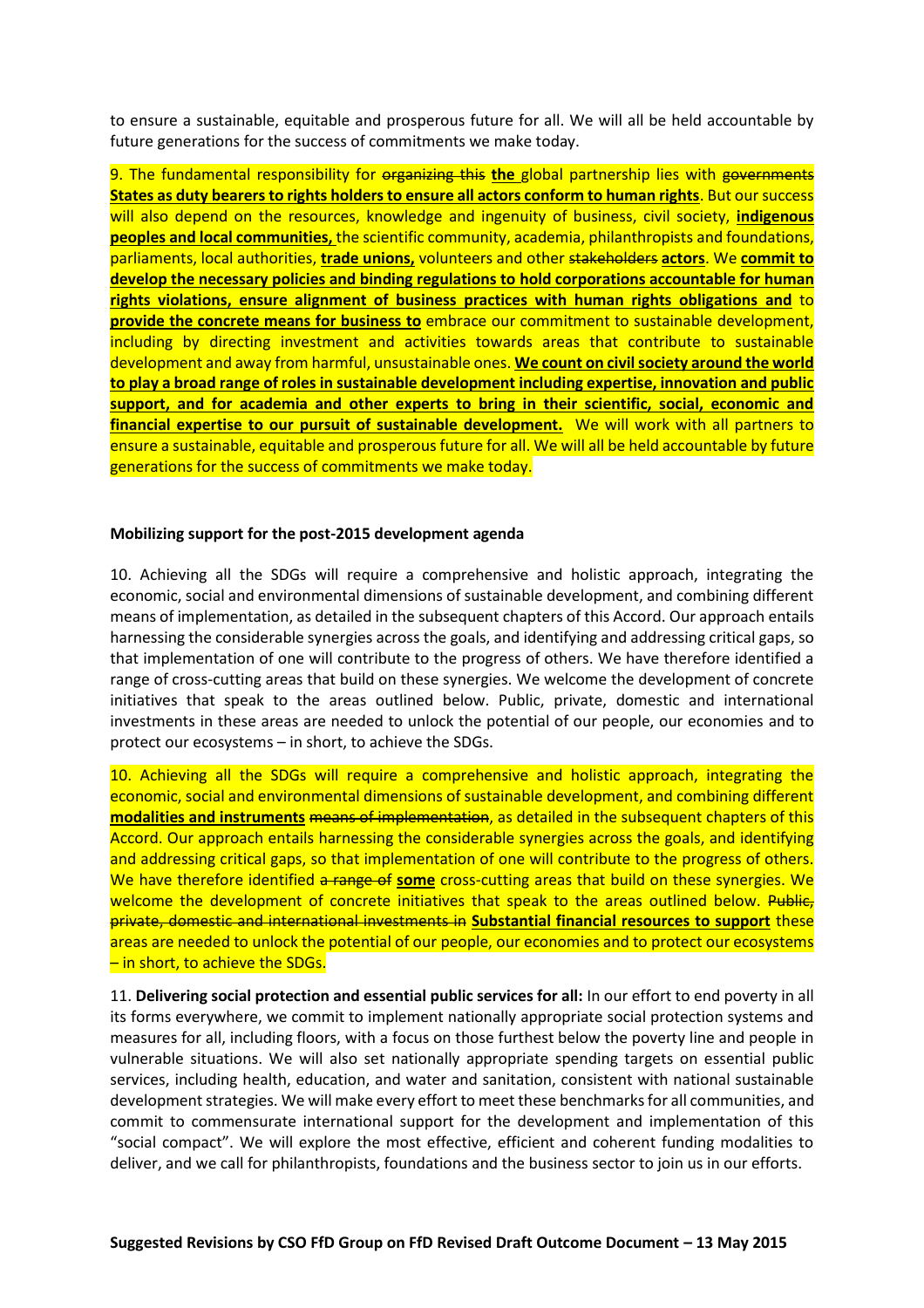11. Delivering **universal** social protection and essential public services for all: In our effort to end poverty in all its forms everywhere, we commit to implement nationally appropriate social protection systems and measures for all, including floors, with a focus on those furthest below the poverty line and people in vulnerable situations. **We reaffirm our obligation and commit to guarantee comprehensive and universal social protection systems and measures, including floors, in line with ILO Recommendation 202, and essential quality public services for all. We recognize that developing countries that do not have adequate national financial resources will require international support to implement these social development programmes, and we commit to mobilise and provide the additional investment and means of implementation as part of the global partnership for development.** We will also set nationally appropriate spending targets on essential public services, including health, **inclusive** education, and water and sanitation, consistent with national sustainable development strategies. We will make every effort to meet these benchmarks for all communities, and commit to commensurate international **public financing and** support for the development and implementation of **sustainable development in line with the mandate to fulfil human rights commitments and obligations** this "social compact". We will explore the most effective, efficient and coherent **development-oriented, inclusive and appropriate** funding modalities to deliver, and **invites the ILO to convene a conference at the highest level to mobilize funding for universal social protection. W**e call for philanthropists, foundations and the business sector to join us **contribute in an unconditional manner** in our efforts.

12. **Scaling up efforts to end hunger**: It is unacceptable that more than 800 million people are chronically undernourished and do not have access to safe and nutritious food. Investments in nutrition, rural development and sustainable agriculture and fisheries will lead to rich payoffs across the SDGs. Ending hunger will ultimately depend on increasing incomes, and in the short term this can come about through higher smallholder productivity. We recognize the enormous needs for investment in agriculture, food production, and fisheries. This will primarily be financed through private sources, and we encourage increased private investments, in accordance with the Committee on World Food Security's (CFS) voluntary Principles for Responsible Investment in Agriculture and Food Systems. However, public investments in agriculture and nutrition must play a strategic role, particularly in financing research, infrastructure and pro-poor initiatives. We agree to substantially increase public investment, with a focus on smallholders, agricultural cooperatives and farmers' networks, the multi-dimensional challenge of nutrition and promoting gender equality and empowerment of women. These efforts must be supported by enabling domestic and international environments.

12. **Scaling up efforts to end hunger**: It is unacceptable that more than 800 million people are chronically undernourished and do not have access to safe and nutritious food. Investments in nutrition, **sustainable** rural development**,** and sustainable agriculture**,** and fisheries **and livestock farming and other sustainable food systems are essential for eliminating hunger, achieving food security and nutrition, creating decent work opportunities, in particular for rural youth and women, and conserving biodiversity, all of which** will lead to rich payoffs **synergic achievements** across the SDGs. Ending hunger will ultimately depend on **reaffirming and fulfilling the human right to adequate food and nutrition while simultaneously addressing the root causes of poverty and marginalization** increasing incomes, and in the short term this can come about **be enhanced** through **sustainably increasing** higher smallholder productivity**, incomes and livelihood opportunities**. We recognize the enormous needs for investment in agriculture, food production, and fisheries. This will primarily be financed through **public** private sources, and we encourage increased **note that all complementary** private investments **must follow a human-rights based approach to investment and should be**, in accordance with the Committee on World Food Security's (CFS) voluntary Principles for Responsible Investment in Agriculture and Food Systems **and the Voluntary Guidelines on the Responsible Governance of Tenure of Land, Fisheries and Forests in the Context of National Food Security. We caution against the increased role of large agribusiness displacing the use of traditional genetic**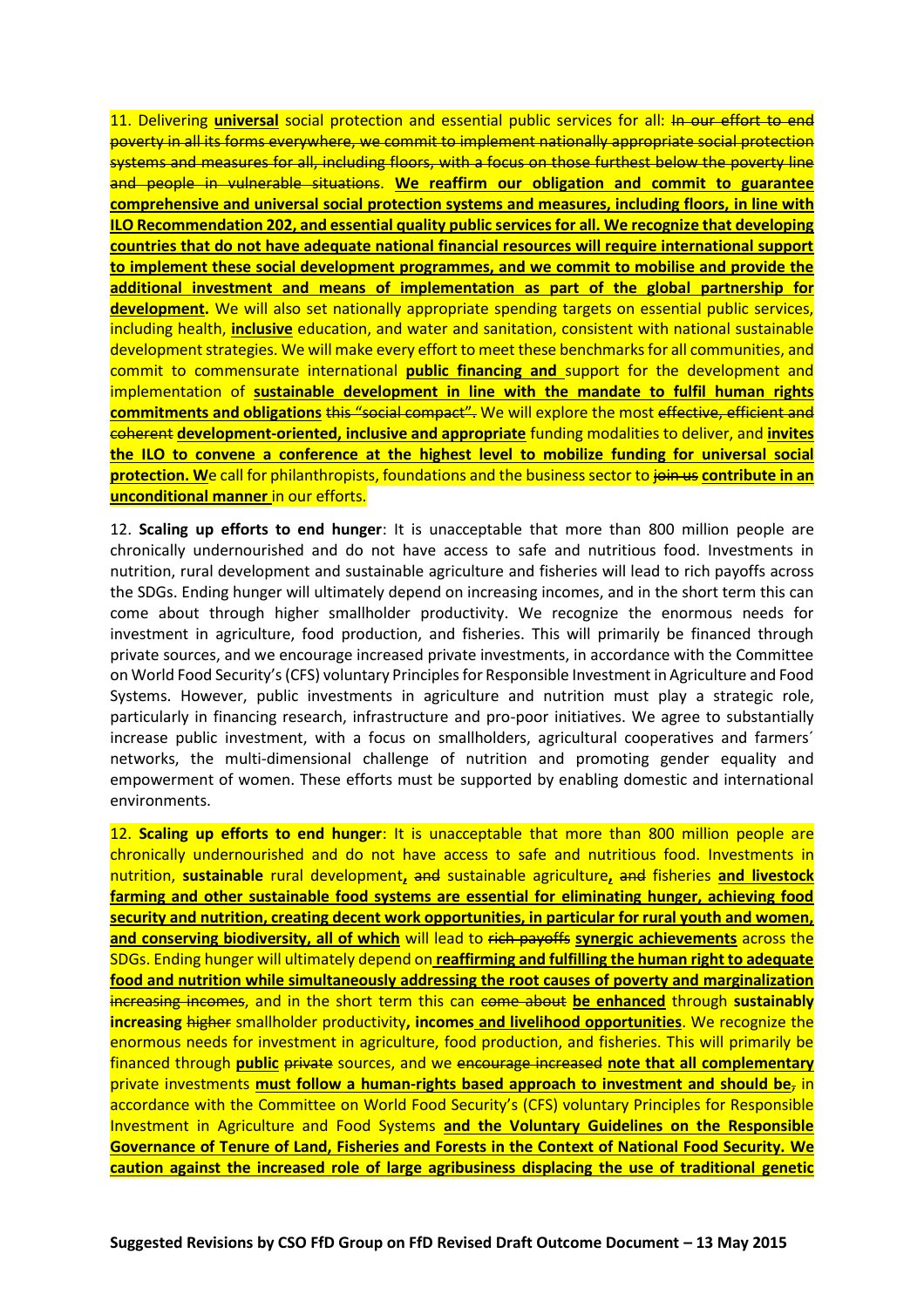**resources and agro-ecological methods of food production. However, Public investments in** agriculture and nutrition must play a strategic **and central** role, particularly in financing research, infrastructure and pro-poor initiatives**, and other food production systems, in order to significantly reduce all forms of food waste, and to strengthen the community management of ecosystems that play a key role in food provision and indigenous peoples. We reaffirm our commitments regarding the right of everyone to have access to safe, sufficient and nutritious food, consistent with the right to adequate food and the fundamental right of everyone to be free from hunger**. We agree to substantially increase **locally identified and targeted** public investment **in areas such as rural infrastructure, sustainable agricultural research, and sustainable food systems**, with a focus on smallholders, agricultural cooperatives and farmers´ networks, the multi-dimensional challenge of nutrition and promoting gender equality, **the full realization of women's human rights** and empowerment of women**, including in access to and ownership of land, and the provision of public services and infrastructure necessary to reduce and redistribute women's unpaid care work burden thus enabling their greater participation in productive activity**. These efforts must be supported by enabling domestic and international environments**, with a particular attention to catalyzing progress through strengthened policy frameworks to encourage access to markets for farmers, especially smallholder and women farmers and a fair multilateral trading system. We also reaffirm that food and nutrition security is a national responsibility and that any plans for addressing these challenges must be nationally articulated, designed, owned and led, as well as developed in active consultation with those most affected.**

13. **Establishing a new platform to bridge the infrastructure gap:** Investing in sustainable and resilient infrastructure, inclusive and sustainable industrialization and innovation is a pre-requisite for achieving many of our goals. We recognize that infrastructure, including access to water, sanitation and affordable, reliable, sustainable and modern energy for all, is critical for economic structural transformation as well as meeting social needs. We will facilitate sustainable and resilient infrastructure development in developing countries through enhanced financial, technological and technical support to African countries, LDCs, LLDCs and SIDS. We will work towards at least a doubling of annual investments for sustainable infrastructure in developing countries from all sources in the next five years, in order to bridge the 1 to 1.5 trillion dollar annual infrastructure gap in developing countries. We therefore call for a new global infrastructure platform as a key pillar to meet the SDGs. Working with ongoing initiatives, this platform will bring together relevant stakeholders to identify gaps and constraints, particularly for countries and sectors that are often overlooked, ensure that projects are environmentally, socially and economically sustainable, and will help mobilize financing from all sources. We invite all to join us in our endeavor, including private and public actors, particularly national and multilateral development banks (MDBs). New and additional funding from development banks will be especially instrumental in our efforts to reach this goal.

**13. Establishing a new platform to bridge the infrastructure gap:** Investing in sustainable and resilient infrastructure, inclusive and sustainable industrialization and innovation is a pre-requisite for **complementary to** achieving many of our goals. We recognize that infrastructure, including access to water, sanitation and affordable, reliable, sustainable and modern energy for all, **and broadband access**, is critical for economic structural transformation as well as meeting social needs. **Inclusive and sustainable industrial development is of critical importance for developing countries in order to promote economic diversification, add value to raw materials, improve economic productivity, develop and use modern and appropriate technologies. We therefore call for adequate space to be provided to developing countries to use policy instruments and implement policies that enable and promote industrialization, including the provision of adequate financing.** We will facilitate sustainable**, accessible** and resilient infrastructure development in developing countries through enhanced financial, technological and technical support to African countries, LDCs, LLDCs and SIDS. We will work towards at least a doubling of annual investments for sustainable infrastructure in developing countries from all sources in the next five years, in order to bridge the 1 to 1.5 trillion dollar annual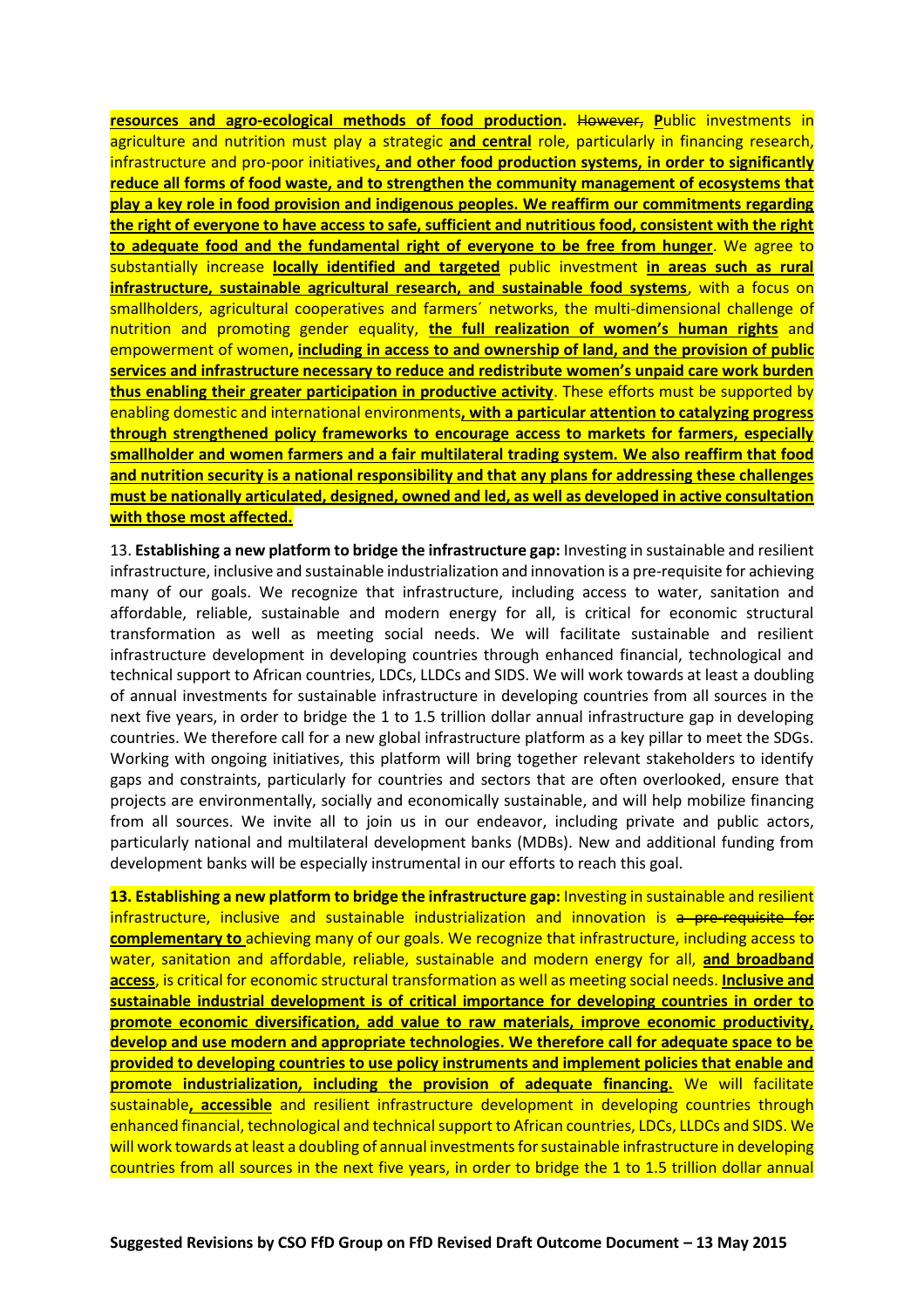infrastructure gap in developing countries. We therefore call for a new global infrastructure platform as a key pillar to meet the SDGs. Working with ongoing initiatives, this platform will bring together relevant stakeholders to identify gaps and constraints, particularly for countries and sectors that are often overlooked, ensure that projects are environmentally, socially and economically sustainable, and will help mobilize financing from all sources. We invite all to join us in our endeavor **to promote ex ante assessments of compatibility with sustainable development objectives and periodic assessments to evaluate compliance with human rights and environmental sustainability**, including private and public actors, particularly national and multilateral development banks (MDBs). New and additional funding from development banks will be especially instrumental in our efforts to reach this goal. **Public policies as well as standards and regulations through an intergovernmental process within the UN must provide a binding regulatory framework to ensure that infrastructure investments are aligned with sustainable development as well as human rights, social and environmental standards and norms.**

14. **Boosting financial access for micro, small and medium-sized enterprises:** While public policies provide the enabling environment, the business sector creates the vast majority of jobs and is a key driver and partner in achieving sustained, inclusive and sustainable economic growth, full and productive employment and decent work for all, including women, youth, and persons with disabilities. Working with private actors and national and multilateral development banks, we commit to ensuring appropriate and stable access to credit and other financial services for micro, small and medium-sized enterprises (MSMEs). We recognize the potential of new investment vehicles, such as development-oriented venture capital fund, potentially with public partners, and innovative debt funding structures and securitization, with appropriate risk management and regulatory frameworks.

14. **Boosting financial access for micro, small and medium-sized enterprises:** While public policies provide the enabling environment, the business sector creates the vast majority of jobs and is a key driver and partner in achieving sustained, inclusive and sustainable economic growth, full and productive employment and decent work for all, including women, youth, and persons with disabilities. Working with private actors and national and multilateral development banks **W**e commit to promote ensuring appropriate and stable access to credit and other financial services for micro, small and medium-sized enterprises (MSMEs) **gender-responsive policies and programmes that ensure equal pay for equal work or work of equal value, promote collective bargaining, full and equal access to and control over assets and other productive resources, address the gendered division of labour, prevent discrimination against women in the workplace, guarantee access to remedy in order to support the reconciliation of paid work with family/care responsibilities for both women and men, with particular attention to women domestic workers, who are entitled to the same basic rights as other workers, including protection from violence and abuse, fair terms of employment, and a safe and healthy working environment**. We recognize the potential of new investment vehicles such as development- oriented venture capital fund, potentially with public partners, and innovative debt funding structures and securitization, with appropriate risk management and regulatory frameworks.

**14 bis. Working with private actors and national and multilateral development banks, as well as local authorities and civil society, we commit to ensuring appropriate and stable access to credit for micro, small and medium sized enterprises (MSMEs). We recognize the potential of new investment vehicles under a binding regulatory framework, such as development- oriented venture capital fund, potentially with public partners, and innovative debt funding structures and securitization, with appropriate risk management and regulatory frameworks.**

**14 ter. In all of our actions, we will be mindful of the impact on our planet. We will implement environmental, social and governance (ESG) reporting frameworks for the private sector to contribute to transparency and accountability. We commit to coherent policy, financing, trade and technology frameworks for protecting our ocean and terrestrial ecosystems, preserving biodiversity,**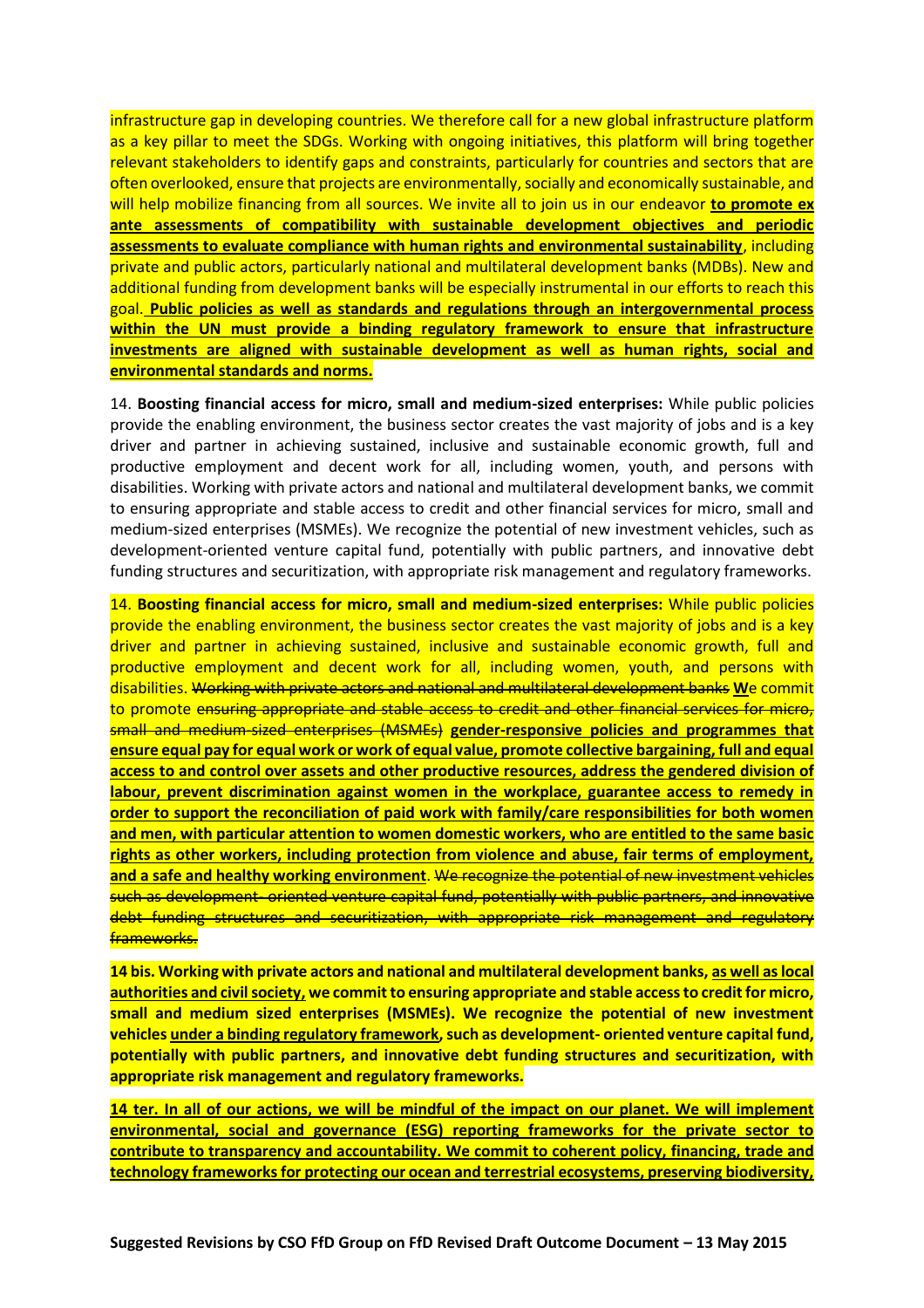**fulfilling human rights and fighting climate change. Governments, businesses and households will all need to change behaviours to create sustainable consumption and production patterns. We commit to regulate harmful activities and incentivise behavioural changes. Public investments in infrastructure, innovations and clean technologies will be needed. At the same time, new technologies will not substitute for efforts to reduce waste or efficiently use natural resources. We agree that sexual and reproductive health and reproductive rights are essential for sustainable consumption and production patterns and we re-commit to fully funding the ICPD Program and Beijing Platform of Action.**

15. We will ensure significant mobilization of resources from a variety of sources, including through enhanced development cooperation, and create sound policy frameworks that support accelerated investment across our common agenda. Underpinned by peaceful and inclusive societies, effective, accountable and inclusive institutions at all levels, and by our strong commitment to protect and preserve our planet and natural resources, all the goals and targets of the post-2015 development agenda can be met within the framework of a revitalized global partnership for sustainable development, as delineated in the chapters of the Addis Ababa Action Agenda that follow.

15. We will ensure significant mobilization of resources from a variety of sources, including through enhanced development cooperation **and means of implementation**, and create sound policy frameworks **under the human rights framework** that support accelerated **public** investment across our common agenda. Underpinned by peaceful and inclusive societies, effective, accountable and inclusive institutions at all levels, and by our strong commitment to protect and preserve our planet and natural resources, all the goals and targets of the post-2015 development agenda can be met within the framework of a revitalized global partnership for sustainable development, as delineated in the chapters of the Addis Ababa Action Agenda that follow.

**II. Action Agenda Action Agenda**

## **A. Domestic public resources**

## **A. Mobilising Ddomestic financial public resources for development**

16. For all countries, the mobilization and effective use of domestic resources is at the crux of our common pursuit of sustainable development and achieving the SDGs, underscored by the principle of national ownership. Building on the considerable achievements in this area in many countries since Monterrey, we remain committed to further strengthen the mobilization and effective use of domestic resources. We will endeavour to promote productive activities that generate sustainable growth and an inclusive and sustainable income base for resource mobilization.

16. For all countries, the mobilization and effective use of domestic resources is at the crux of our common pursuit of sustainable development and achieving the SDGs, underscored by the principle of national ownership. Building on the considerable achievements in this area in many countries since Monterrey, we remain committed to further strengthen the mobilization and effective use of domestic resources. We will endeavour to promote productive activities that generate sustainable **development** growth and an inclusive and sustainable income base for **to ensure the** resource mobilization **necessary to provide public goods, promote equity, respect protect and fulfil human rights**.

17. We agree to strengthen domestic governance and institutions and to combat corruption at all levels. Sound economic and counter-cyclical fiscal policies, a domestic enabling environment, adequate fiscal space, democratic, transparent institutions responsive to the needs of the people, and good governance at all levels are necessary to ensure inclusive growth, reduction of inequality and poverty eradication.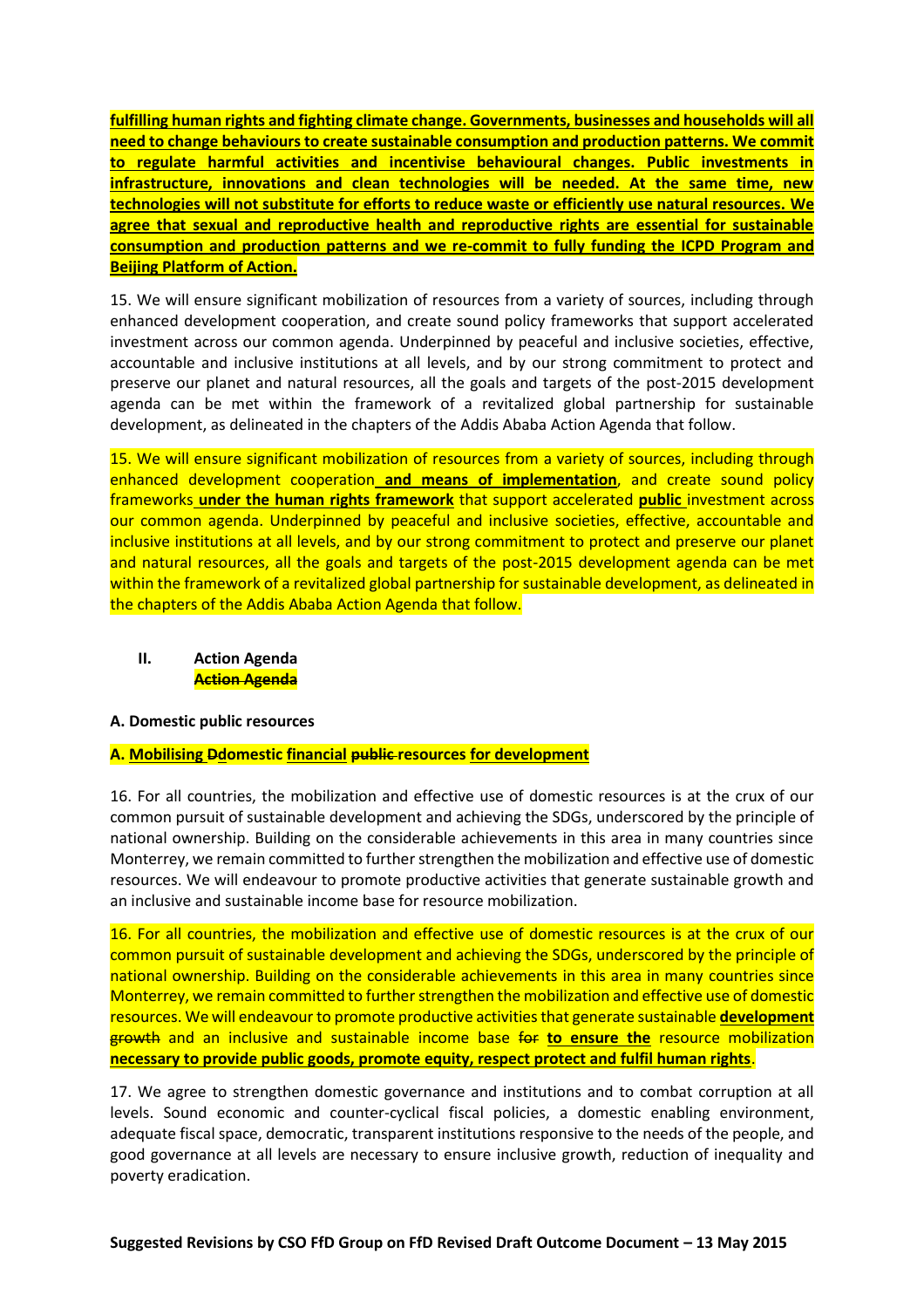17. We agree to strengthen domestic governance and institutions and to combat corruption at all levels. **Equitable** Sound economic and counter-cyclical fiscal policies, a domestic **and international economic** enabling environment, adequate fiscal space, democratic, transparent institutions responsive to the needs of the people, **elimination of harmful subsidies and incentives,** and good governance at all levels are necessary to ensure **equitable and** inclusive growth **development**, reduction of inequality and poverty eradication.

18. We agree to incorporate sustainable development, and promote equity, including gender equality, women and girls' empowerment, and social inclusion as an objective in our domestic policies. We will promote and enforce non-discriminatory laws. Countries should promote social infrastructure and policies to enable women's full participation in the economy. The full and equal participation of women, youth and persons with disabilities in the formal labour market would significantly increase their economic empowerment and their contributions to economic growth. To support the generation of jobs, we agree to develop and operationalize, by 2020, a global strategy for youth employment and implement the ILO Global Jobs Pact.

18. We agree to incorporate sustainable development, *eliminate extreme inequality*, and promote **ensure** equity, including gender equality, women and girls' empowerment, and social inclusion as an objective in our domestic policies**, including all tax and revenue policies and treaties**. We will promote and enforce non-discriminatory laws, **particularly to ensure women's full access to and control over resources, equal pay for equal work or work of equal value, women's human rights to work and rights at work**. Countries should **We agree to guarantee universal access to quality social services, especially care services, and** to promote social infrastructure and policies to enable women's full participation in the economy**, including the elimination of horizontal and vertical gender-based segregation in labour markets and due recognition and redistribution of unpaid care work**. The full and equal participation of women, youth and persons with disabilities in the formal labour market would significantly increase their economic empowerment and their contributions to economic growth **sustainable and equitable development**. To support the generation of jobs, we agree to develop and operationalize, by 2020, a global strategy for youth employment and implement the ILO Global Jobs Pact.

19. We commit to enhance revenue administration through modernized, progressive tax systems, improved tax policy capacity and more efficient tax collection, as well as improve the fairness, transparency and effectiveness of our tax systems, including through broadening the tax base and continuing efforts to integrate the informal sector into the formal economy in line with country circumstances. As part of their national sustainable development strategies, we encourage countries to set nationally defined domestic revenue targets, and aim to reach them by 2025. We commit to support countries that need assistance in reaching their targets, including through substantially increasing ODA and technical assistance for tax and fiscal management capacity to developing countries, particularly to LDCs, LLDCs and SIDS. No developing country that has set out credible plans for strengthening domestic revenue mobilization and tackling corruption will lack for international support to make these plans a reality.

19. We commit to enhance revenue administration through modernized, progressive **and redistributive** tax systems, improved tax policy capacity and more efficient tax collection, as well as improve the fairness, transparency and effectiveness of our tax systems, including through broadening the tax base**, and in particular aim to ensure fair taxation of multinational corporations and wealthy individuals, and to review tax structures, codes and instruments to remove explicit and implicit gender bias and ensure they do not reinforce existing gender inequalities, including through their impact on unpaid care work.** and continuing efforts to integrate the informal sector into the formal economy in line with country circumstances. As part of their national sustainable development strategies, we encourage countries to set nationally defined domestic revenue targets, and aim to reach them by 2025. We commit to support countries that need assistance in reaching their targets,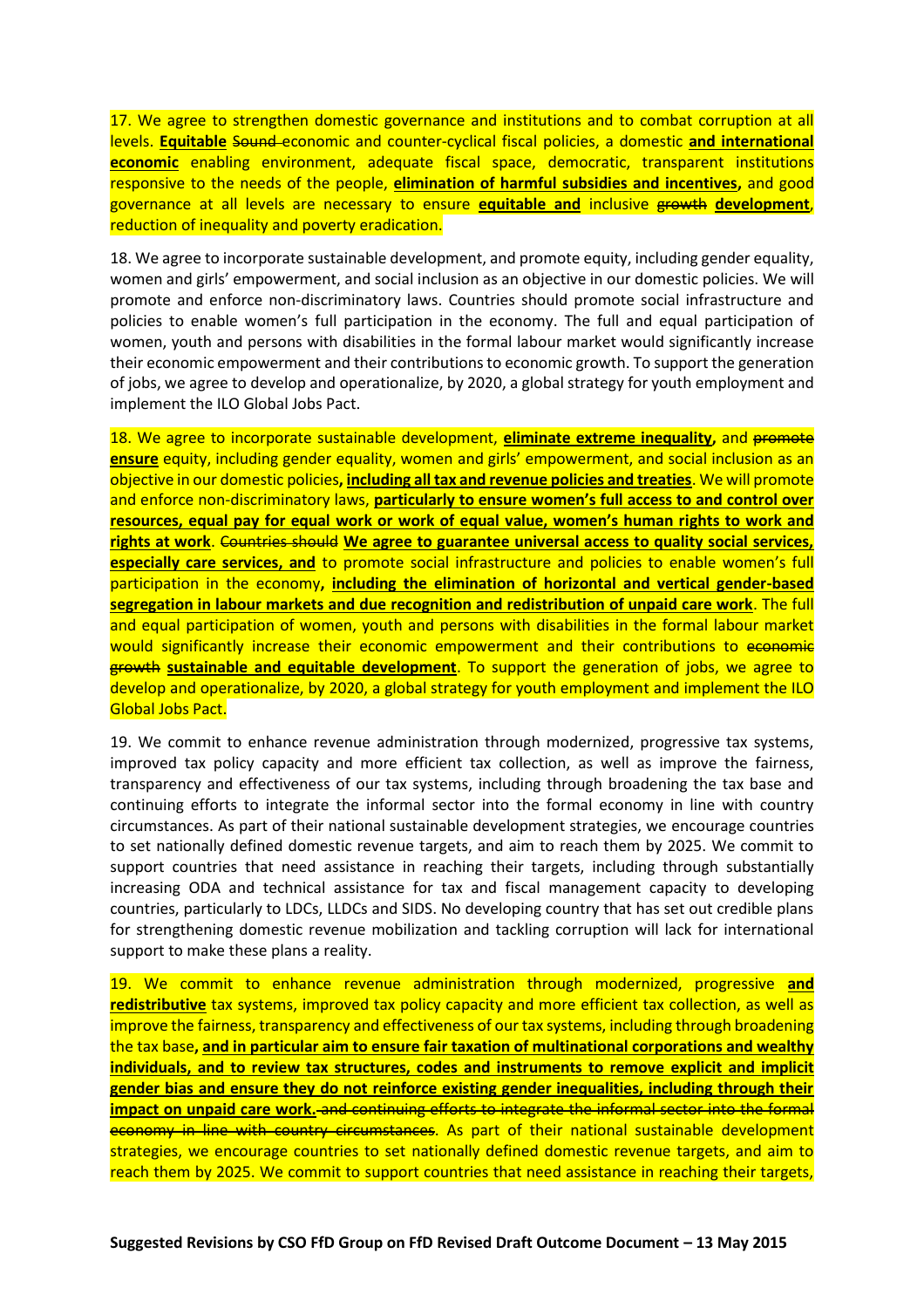including through substantially increasing ODA and technical assistance for tax and fiscal management capacity to developing countries, particularly to LDCs, LLDCs and SIDS. No developing country that has set out credible plans for strengthening domestic revenue mobilization and tackling corruption will **shall** lack for international support to make these plans a reality. **Globally, we commit to adopting an effective mechanism for reviewing tax incentives as well as ensuring cooperation at the regional and global level to end tax completion.**

20. We will combat tax evasion and substantially reduce and eventually eliminate illicit financial flows, through strengthened national regulation and increased international cooperation. We will also reduce opportunities for tax avoidance, consider anti-abuse clauses in new bilateral tax treaties, and increase transparency, including by ensuring that all payments to governments from large companies are fully transparent. We will make sure that a fair share of taxes is paid where economic activity occurs and value is created.

20. We will combat tax evasion and substantially reduce and eventually eliminate illicit financial flows, through strengthened national regulation and increased international cooperation. We will also **substantially** reduce opportunities for tax avoidance, consider **ensuring** anti-abuse clauses in new bilateral tax treaties, and increase transparency, including by ensuring that all payments to governments from large companies are fully transparent **to the public**. We will make sure that a fair **major** share of taxes is paid where economic activity occurs and value is created.

21. We welcome the Report of the High Level Panel on Illicit Financial Flows (IFFs) from Africa, and invite other regions to carry out similar exercises building on this initiative. We urge all governments to take into consideration the recommendations of the report. To help track illicit flows, we invite the United Nations, the IMF, the World Bank, in collaboration with regional organizations, to publish official estimates of their volume and breakdown. We will work to develop the capacity to track 'to whom, from whom' information on cross-border transactions, bearing in mind that the poorest and most vulnerable countries will need assistance. We ask the Financial Stability Board to work expeditiously with relevant institutions to implement the proposed global Legal Entity Identifier system.

22. Countries relying significantly on natural resource exports face particular challenges. We encourage investment in value addition and processing of natural resources. At the same time, we will address excessive tax incentives in extractive investments. We encourage countries to implement measures to ensure transparency such as the Extractive Industries Transparency Initiative Standard. We will continue to share best practices and promote peer learning and capacity building for forging successful state relationships with the extractive sector, including fair concession and royalty agreements.

22. Countries relying significantly on natural resource exports face particular challenges. We encourage investment in value addition and processing of natural resources. At the same time, we will address **eliminate** excessive tax incentives in extractive investments **industries**. We **commit to ensuring** encourage countries to implement measures to ensure transparency such as the Extractive Industries Transparency Initiative Standard. **We welcome and encourage the creation of mandatory extractive disclosure laws to ensure the full public disclosure of natural resource payments.** We will continue to share best practices and promote peer learning and capacity building for forging successful state relationships with the extractive sector, including fair concession and royalty agreements. **We agree to the compulsory publication of contracts governing the exploitation of a natural resource in open data formats, to ensure greater public monitoring and more equitable management of natural resources.**

23. We commit to more concerted international tax cooperation, based on the principles of nondiscrimination and trust. We encourage countries, in accordance with their national capacities and circumstances, to work together to strengthen transparency and adopt appropriate policies, including: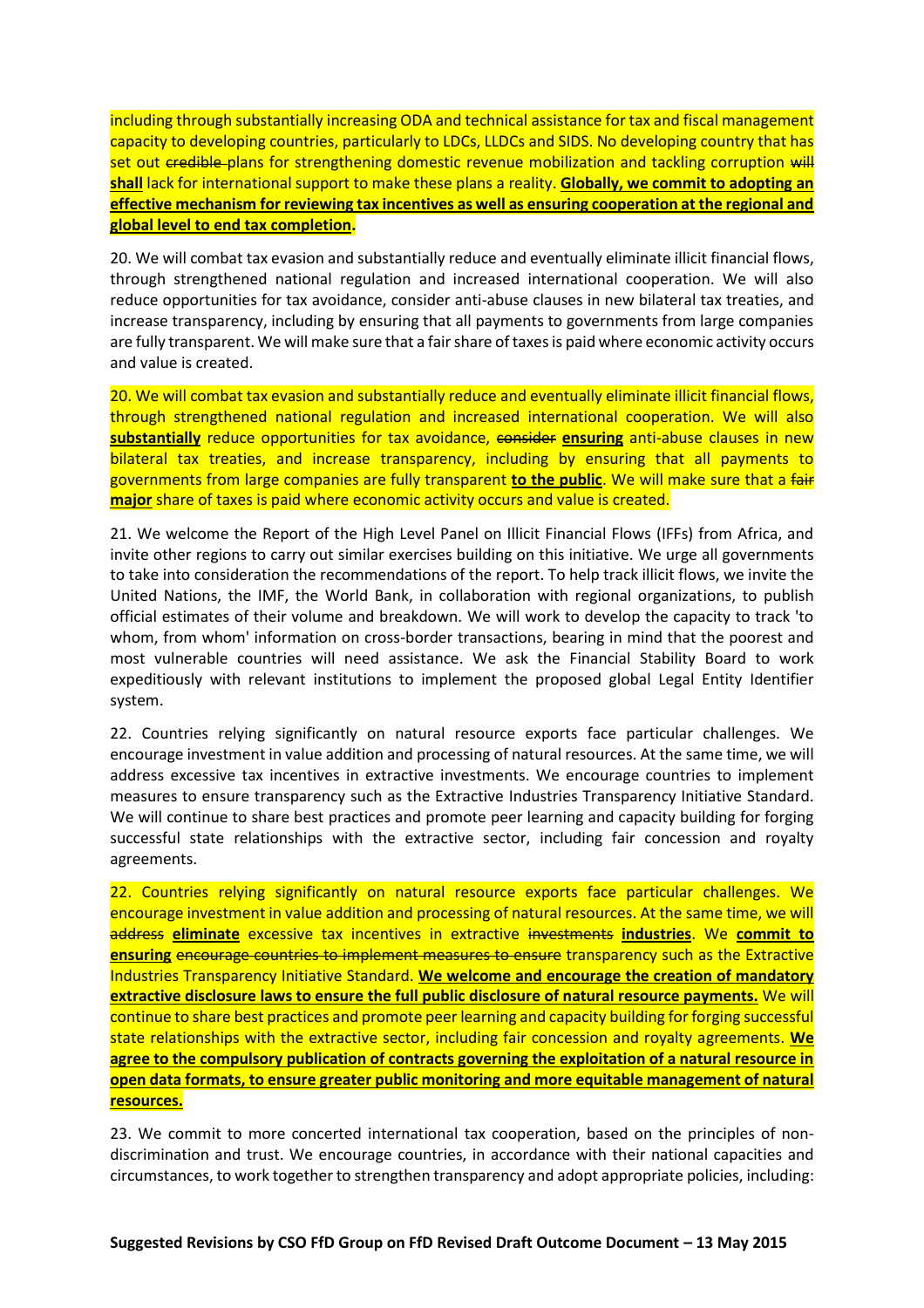country-by-country reporting by multinational enterprises; public beneficial ownership registries; and automatic exchange of tax information, with assistance to developing countries, especially the poorest, as needed to upgrade their capacity to participate, taking into consideration the compliance costs for business. We agree to work through relevant fora to end harmful tax competition and call on competing countries to engage in voluntary discussions on tax incentives in regional and international fora. We call on all multinational companies to comply with national tax laws and regulations.

23. We commit to more concerted international tax cooperation, based on the principles of nondiscrimination and trust. We encourage countries, in accordance with their national capacities and circumstances, to work together to strengthen transparency and adopt appropriate policies, including: **public** country-by-country reporting by multinational enterprises; public beneficial ownership registries **of companies, trusts and similar legal structures;** and **multilateral** automatic exchange of tax information, with **non-reciprocal exchange of information on a temporary basis for low capacity countries and** assistance to developing countries, especially the poorest, as needed to upgrade their capacity to participate, taking into consideration the compliance costs for business. We agree **commit ourselves** to work through **the United Nations** relevant fora to end harmful tax competition **and harmful tax incentives in order to avoid negative spill-over effects** and call on competing countries to engage in voluntary discussions on tax incentives in regional and international fora. We call on all multinational companies to comply with national tax laws and regulations.

24. While we welcome ongoing efforts, including the work of the Global Forum on Transparency and Exchange of Information for Tax Purposes, we stress that efforts in international tax cooperation should be universal in approach and scope and should fully take into account the differentiated needs and capacities of all countries, in particular LDCs, LLDCs, SIDS and African countries. We commit to strengthen intergovernmental efforts to develop global norms on taxation, taking into account the work of the Organisation of Economic Cooperation and Development (OECD) for the Group of 20 on Base Erosion and Profit Shifting, and call for more inclusive deliberations to ensure that these efforts benefit all countries. We take note of the efforts of the International Monetary Fund (IMF), including on tax spillovers and capacity building. We recognize the need for technical assistance through multilateral, regional, bilateral and South-South cooperation, based on differentiated needs of countries. We support establishment or strengthening of regional networks of tax administrators.

24. **We recognize that supporting capacity building in developing countries to upgrade administration within the existing framework is insufficient for transformative change in the context of corporate activities in multiple jurisdictions.** While we welcome ongoing efforts, including the work of the Global Forum on Transparency and Exchange of Information for Tax Purposes, we stress that efforts in international tax cooperation should be universal in approach and scope and should fully take into account the differentiated needs and capacities of all countries, in particular LDCs, LLDCs, SIDS and African countries. We **therefore** commit to **the establishment of an intergovernmental body on tax matters under the auspices of the UN and provide it with a mandate and ample resources to reform international corporate taxation, including the prevention of tax evasion and avoidance, and ensure global tax cooperation between governments. Furthermore, we will explore the possibility to start negotiations on a UN tax convention.** strengthen intergovernmental efforts to develop global norms on taxation, taking into account the work of the Organisation of Economic Cooperation and Development (OECD) for the Group of 20 on Base Erosion and Profit Shifting, and call for more inclusive deliberations to ensure that these efforts benefit all countries. We take note of the efforts of the International Monetary Fund (IMF), including on tax spillovers and capacity building. We recognize the need for technical assistance through multilateral, regional, bilateral and South-South cooperation, based on differentiated needs of countries. We support establishment or strengthening of regional networks of tax administrators.

25. We welcome the work of the United Nations Committee of Experts on International Cooperation in Tax Matters, including on double taxation treaties, transfer pricing, exchange of information, the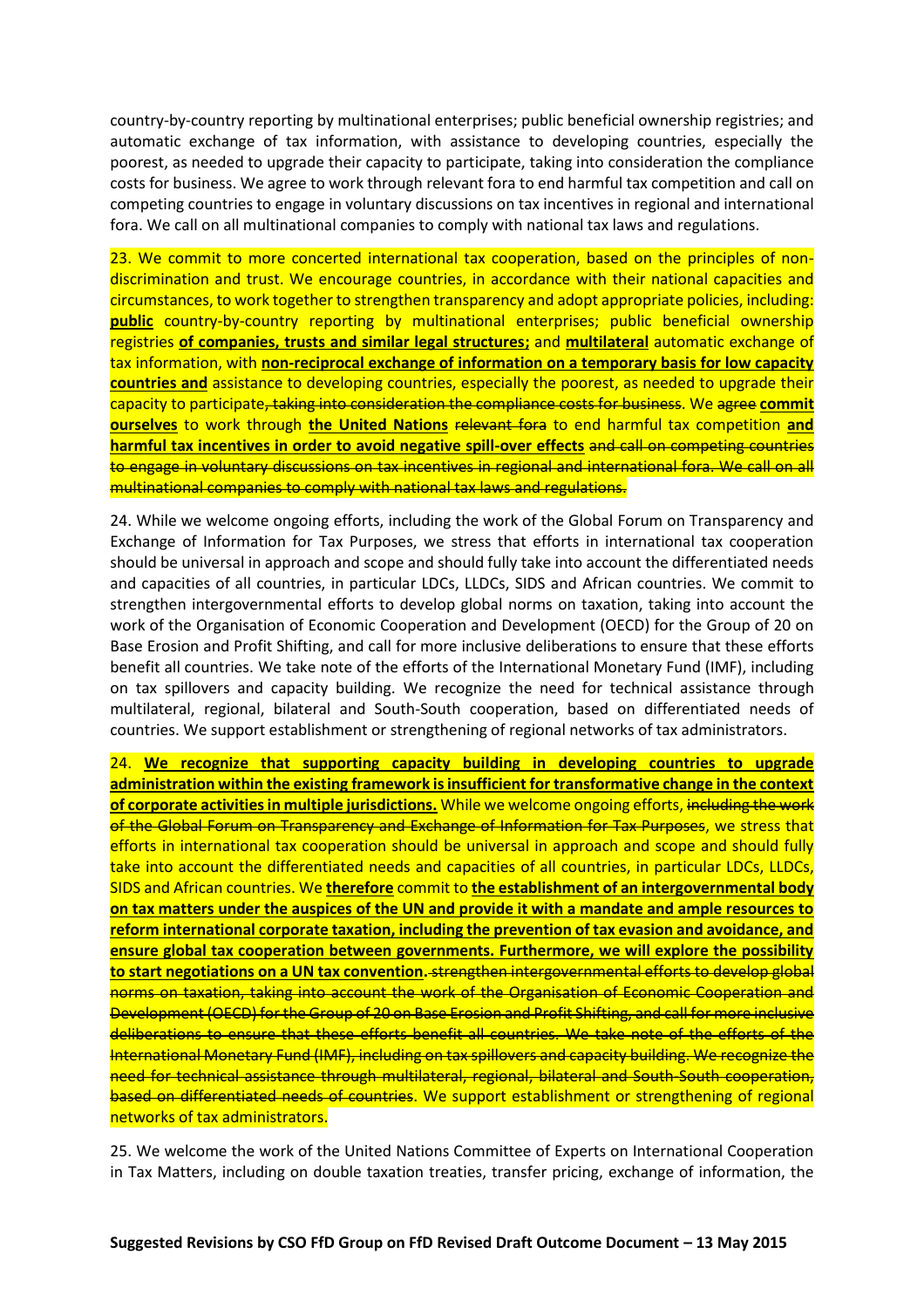taxation of extractive industries and capacity building. We decide to upgrade the Committee to an intergovernmental committee, to complement the work of other ongoing initiatives and further enhance the voice and participation of developing countries in norm setting for international tax cooperation.

25. We welcome the work of the United Nations Committee of Experts on International Cooperation in Tax Matters, including on double taxation treaties, transfer pricing, exchange of information, the taxation of extractive industries and capacity building. We decide to **establish an intergovernmental body on tax matters under the auspices of the United Nations, with universal membership and adequate resources, in time for the body to convene its first meeting in 2016.**upgrade the Committee to an intergovernmental committee, to complement the work of other ongoing initiatives and further **This should** enhance the voice and participation of developing countries **and ensure that the UN takes a leading role** in norm setting for international tax cooperation.

26. We urge all States that have not yet done so to ratify or accede to the UN Convention against Corruption (UNCAC) and commit to making it an effective instrument to both deter corruption and recover and return stolen assets. We support the Stolen Asset Recovery Initiative of the United Nations and the World Bank, and encourage Parties to the UNCAC to actively and fully participate in the Mechanism for the review of implementation of the Convention, including on Chapter 5 ("Asset Recovery"), while preserving the intergovernmental, voluntary and impartial nature of the Mechanism. We commit to further increase transparency and accountability of the financial and banking systems. We will strengthen cooperation and national institutions to combat money laundering and financing of terrorism.

27. We will spend our resources efficiently and effectively in support of country-owned national sustainable development strategies and the SDGs. We will ensure that our national policies and public financial management promote equity, gender equality and women's and girls' empowerment, good governance and accountability at all levels. We will strengthen national control mechanisms, such as supreme audit institutions, along with other independent oversight institutions, as appropriate. We will increase transparency and participation in all aspects of the budgeting process, and invite those who have not yet done so to join the Open Government Partnership. We further agree to establish transparent public procurement frameworks as a strategic tool to reinforce sustainable development.

27. We will spend our resources efficiently and effectively in support of country-owned national sustainable development strategies and the SDGs. We will ensure that our national policies and public financial management promote equity, gender equality and women's and girls' empowerment **and human rights**, good governance and accountability at all levels. We will strengthen national control mechanisms, such as supreme audit institutions, along with other independent oversight institutions, as appropriate. We will **ensure** increase transparency and **public** participation in all aspects of the budgeting process, **including the publication in a timely, comprehensive, reliable, and accessible form, of all documents covering the entire budget cycle, as per international standards, and the**  development of gender responsive budgets.<sub>7</sub> and We invite those who have not yet done so to join the Open Government Partnership **and the Global Initiative for Fiscal Transparency**. **We agree to ensure that concrete public participation mechanisms are in place, such as public hearings at the enactment and evaluation of the budget, and the tracking of spending and results at the global and national level in order to connect resources to development outcomes.** We further agree to **disseminate all data concerning revenues, expenditures and public contracts, especially in the extractive sector, in an open format, as well as to** establish transparent public procurement frameworks**, that include accessibility and inclusion criteria,** as a strategic tool to **prioritize small producers and small and medium enterprises** reinforce sustainable development.

28. We commit to ensure social protection and essential public services for all, including indigenous peoples, children, persons with disabilities, youth and older persons, as part of a new "social compact". We will implement nationally appropriate social protection systems and measures for all, including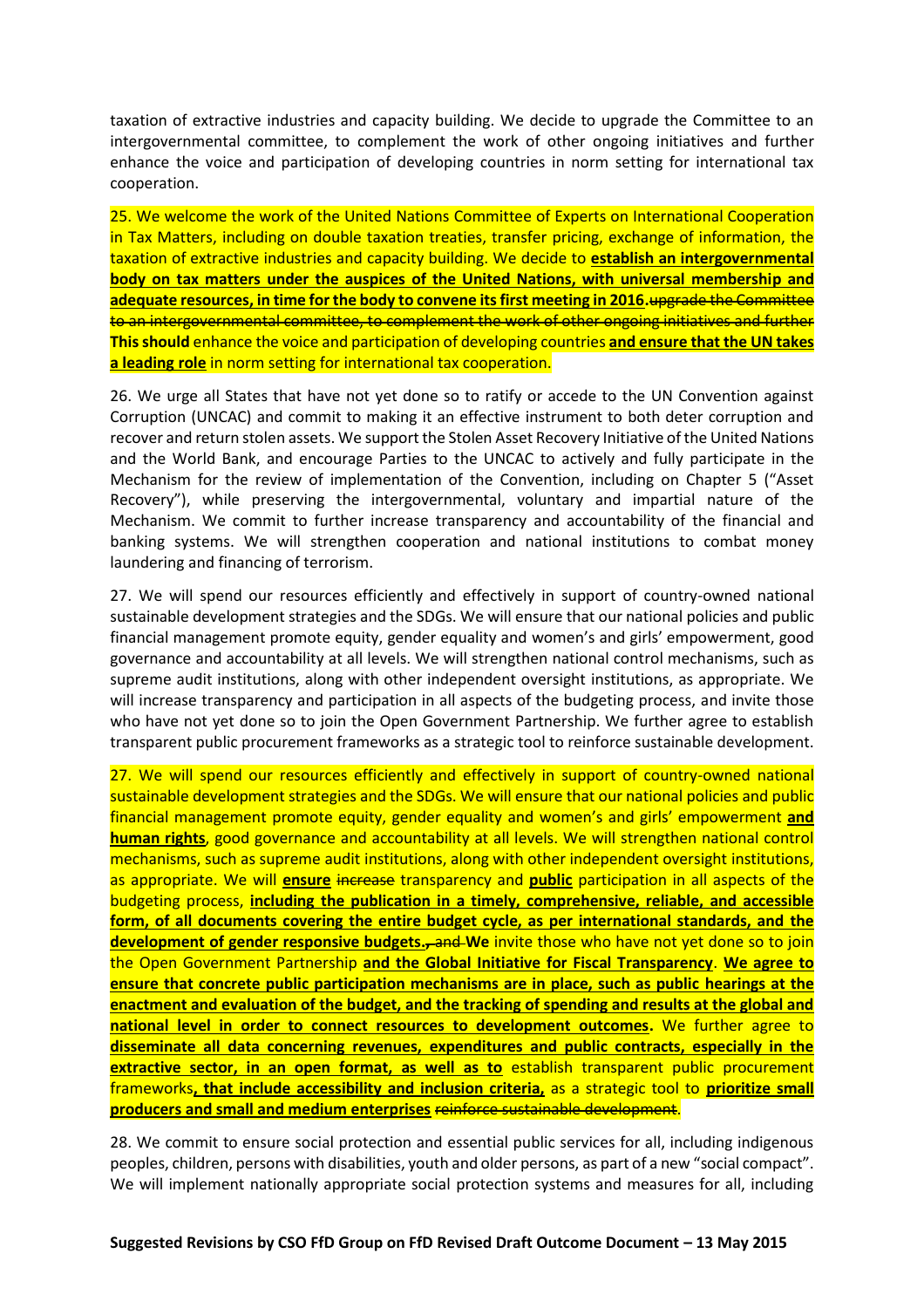floors, with a focus on those furthest below the poverty line and people in vulnerable situations. We will also set nationally appropriate spending targets on a package of essential social services, including health, education, water and sanitation, consistent with national sustainable development strategies. We will make every effort to meet these benchmarks for all communities. We agree to support national efforts with commensurate international cooperation and finance, particularly to LDCs and other vulnerable countries, to ensure that by 2030, every woman, every child and every family has access to a nationally agreed package of essential services. We will explore the most effective, efficient and coherent funding modalities to do this, including the possibility of global funds, building on the experiences of existing mechanisms.

28. We commit to ensure **guarantee comprehensive, qualitative and universal** social protection **systems** and essential public services for all, including indigenous peoples, children, persons with disabilities, **women and girls,** youth and older persons, as part of a new "social compact". We will implement **comprehensive and universal** nationally appropriate social protection systems and measures for all, including floors, with a **special** focus on those furthest below the **living in** poverty line and people in vulnerable situations**, as provided for in the International Labour Organization's (ILO) Convention 102 and the accompanying Recommendation 202 and as elaborated by the UN CESCR under General Comment 19**. We will also set nationally appropriate spending targets on a package of essential social services, including health, education, water and sanitation, **housing and care services,** consistent with national sustainable development strategies. We will make every effort to meet these benchmarks for all communities. We agree to support national efforts with commensurate international cooperation and finance, particularly to LDCs and other vulnerable countries, to ensure that by 2030, **all people, irrespective of race, gender, age, sexual orientation, class or disability,** every woman, every child and every family **have** access to **comprehensive social protection systems and floors and** nationally agreed package**s** of essential services. We will explore the most effective, efficient and coherent funding modalities to do this, including the possibility of global funds, building on the experiences of existing mechanisms. **We invite the ILO to convene a conference at the highest level to mobilize the necessary funding for such universal social protection.**

29. We will work to gradually eliminate inefficient fossil fuel subsidies for production and consumption, minimizing adverse impacts on poor and disadvantaged communities, taking into account the specific conditions of developing countries. We agree to work towards putting a price on carbon. We will also consider the use of natural capital accounting to make more transparent the environmental externalities of our policy decisions.

29. We will work to gradually eliminate inefficient fossil fuel subsidies for production and consumption, minimizing adverse impacts on poor and disadvantaged communities, taking into account the specific conditions of developing countries. We agree to work towards putting a price on carbon. We will also consider the use of natural capital accounting to make more transparent the environmental externalities of our policy decisions.

30. We note with concern the large financing gaps in areas crucial for sustainable development, including infrastructure, agriculture, industrialization, science, technology and innovation, as well as for financial inclusion. We acknowledge that well-functioning national development banks (NDBs) can play a role in filling these gaps, particularly in credit market segments in which commercial banks are not fully engaged. We acknowledge that NDBs also play a valuable countercyclical role, especially during financial crisis when private sector entities become highly risk-averse. Development banks can play a critical role in alleviating constraints on investment in infrastructure and MSMEs. We call on them to expand their contributions in these areas and further urge relevant international public and private actors to support NDBs in developing countries.

31. We further acknowledge that in many countries, responsibilities for revenues, expenditures and investments in sustainable development are being devolved to the sub-national level and municipalities, which often lack adequate technical capacity, financing and support. We therefore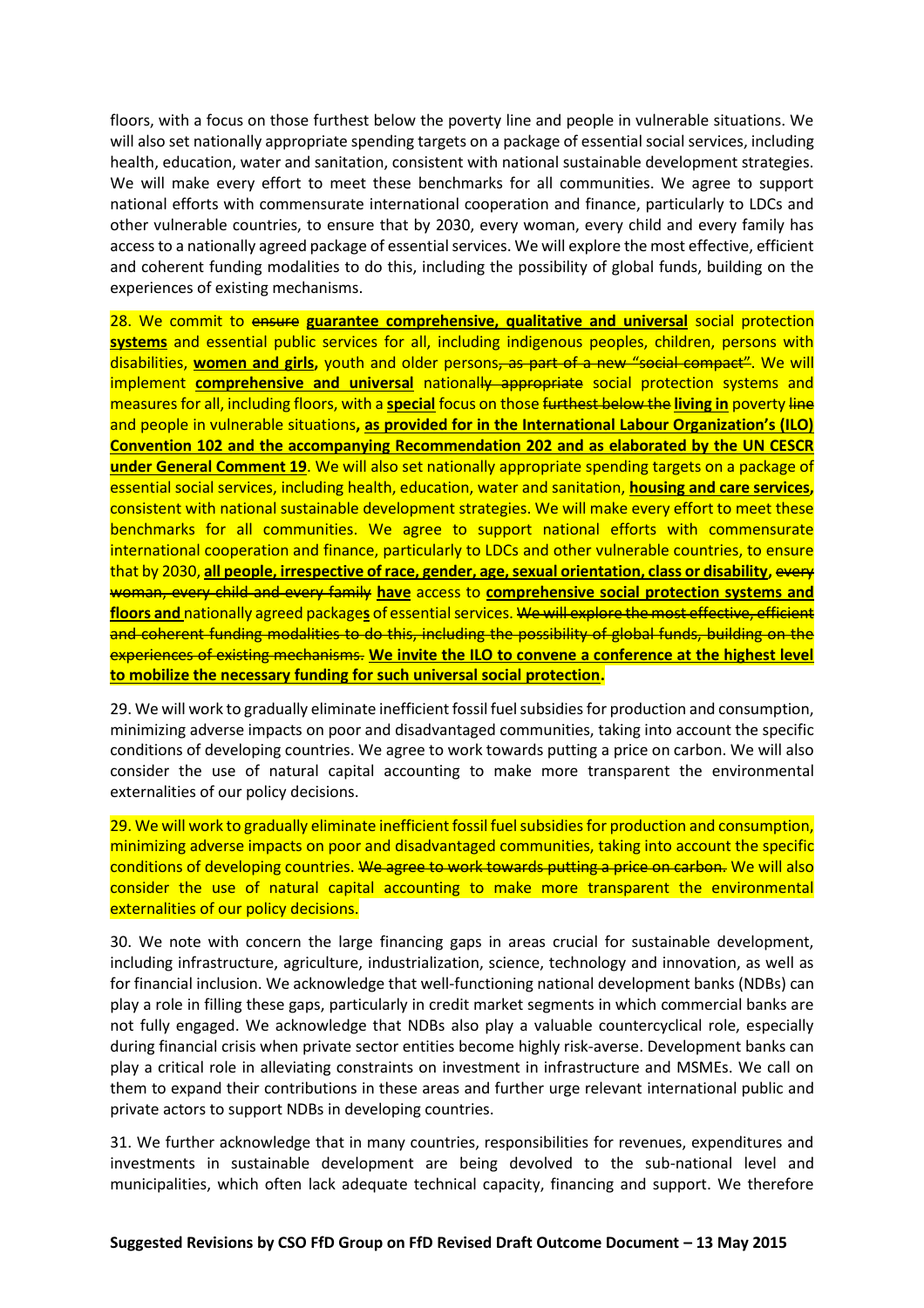commit to develop mechanisms to assist them, including to strengthen capacity, particularly in areas of infrastructure development, local taxation, sectorial finance and debt issuance and management, including access to domestic bond markets. We will strive to support local governments in their efforts to mobilize revenues and strengthen links between urban, peri-urban and rural areas within the context of national sustainable development strategies. We commit to scale up international cooperation to strengthen capacity, particularly in climate friendly policies and infrastructure investments. We will support cities and local authorities, particularly in LDCs, in implementing resilient infrastructure, including energy, transport, water and sanitation and buildings. We will also support them to implement climate-friendly policies. In these efforts, we will ensure appropriate local community participation in decisions affecting their communities, based on country circumstances. We will develop and implement holistic disaster risk management at all levels in line with the Sendai Framework. In this regard, reliable support for national and local capacity for prevention, adaptation and mitigation of external shocks and risk management is needed.

#### **B. Domestic and international private business and finance**

# **B. Domestic and international private business and finance Mobilizing international resources for development: foreign direct investment and other private flows**

32. Private business activity, investment and innovation are major drivers of productivity, inclusive economic growth, and job creation, providing people with the opportunity to overcome poverty and inequality. We welcome the significant growth in domestic private activity and international investment since Monterrey, and note that private finance is larger than all public finance combined. We call on businesses to apply their creativity and innovation toward solving sustainable development challenges and to engage as partners in the development process. We invite them to invest in areas critical to sustainable development, including in industrial transformation and industries that create productive employment and strengthen local communities.

32. Private business activity, investment and innovation are major drivers of productivity, inclusive economic growth, and job creation. providing people with the opportunity to overcome poverty and inequality. **We are aware that not all such investment or innovation has an impact on poverty reduction, on reducing growing socio-economic inequalities and on contributing to sustainable development. The need to regulate the activity of private corporations is therefore critical for aligning business with sustainable development principles and human rights frameworks. At the same time, we recognise that the private sector is not a homogeneous entity. It includes a wide variety of actors, from large multinational companies whose primary purpose is to maximize profits for shareholders, to small and medium enterprises that operate at the national level and millions of individuals who conduct private economic activities to support themselves and others. The different segments of the private sector deserve a special treatment. We are of the firm belief that the private sector could have the potential to contribute to sustainable development, subject to the regulatory authority of the State. We recognise that full sustainable development reporting according to mandatory UN guidelines is needed to ensure that business activity is in line with sustainable development practices and goals.** We welcome the significant growth in domestic private activity and international investment since Monterrey, and note that private finance is larger than all public finance combined. We call on businesses to apply their creativity and innovation toward solving sustainable development challenges and to engage as partners in the development process. We invite them to invest in areas critical to sustainable development, including in industrial transformation and industries that create productive employment and strengthen local communities.

33. Public policy plays a key role in creating the enabling environment and regulatory framework necessary to encourage entrepreneurship and a vibrant domestic business sector, as well as long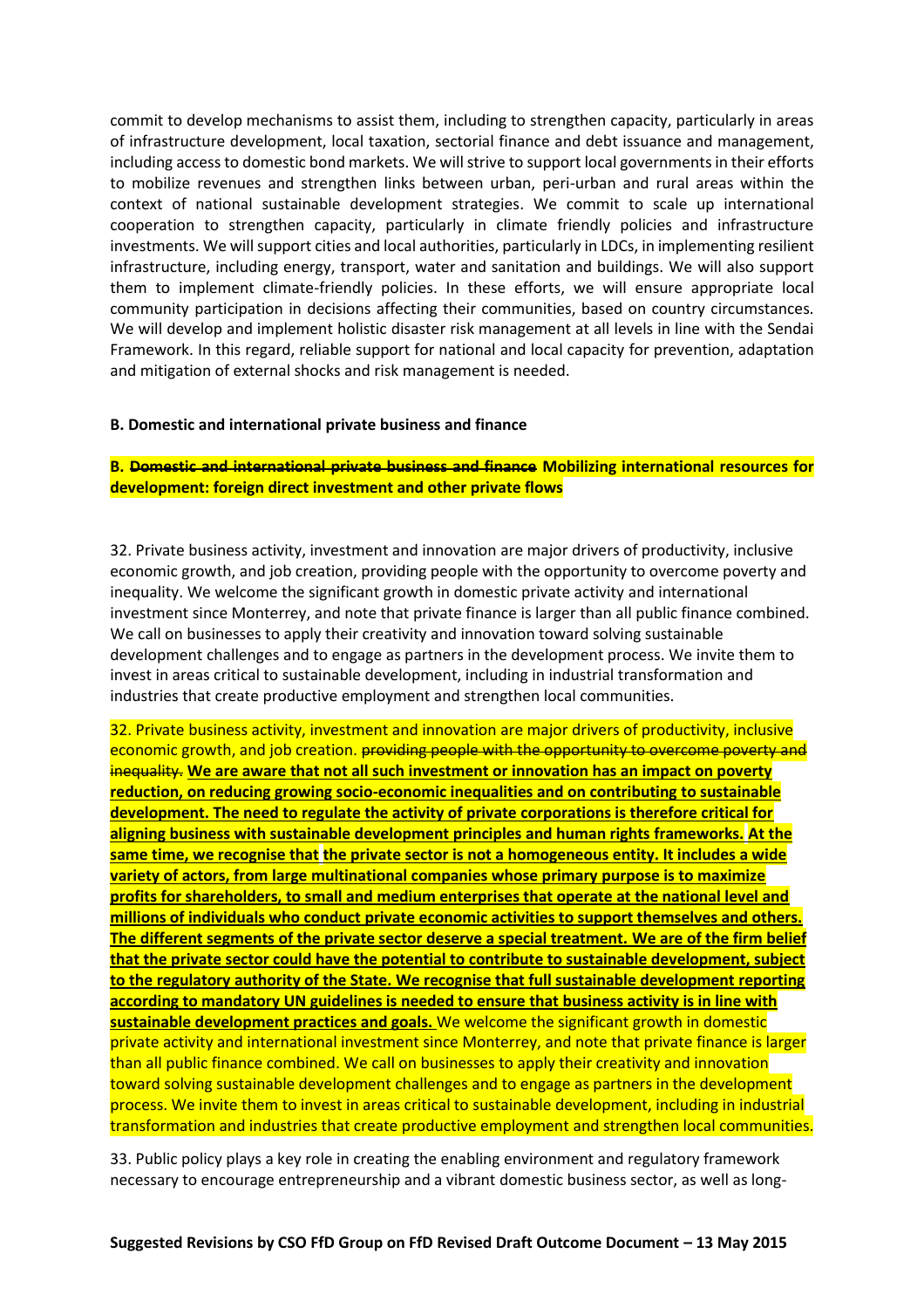term foreign investment in sustainable development. Monterrey tasked us to build transparent, stable and predictable investment climates, with proper contract enforcement and respect for property rights, embedded in sound macroeconomic policies and institutions that allow businesses, both domestic and international, to operate efficiently and profitably and with maximum development impact. Many countries have made great strides in this area. We will continue to promote and create the right enabling domestic and international conditions for inclusive and sustainable private sector investment, with transparent and stable rules and standards, conducive to achieving national development policies. We will strengthen insurance and investment guarantees to increase foreign direct investment flows (FDI), including to fragile contexts.

33. Public policy plays a key role in creating the enabling environment **for sustainable development** and **binding** regulatory framework necessary to encourage entrepreneurship and a vibrant domestic business sector, as well as long-term foreign investment in sustainable development. Monterrey tasked us to build transparent, stable and predictable investment climates, with proper contract enforcement and respect for property rights, embedded in sound macroeconomic policies and institutions that allow businesses, both domestic and international, to operate efficiently and profitably and with maximum development impact. Many countries have made great strides in this area. **We will work to ensure that the role of the public sector is enhanced and that developing countries have the necessary policy space to regulate private sector activities at the national level.** We will continue to promote and create the right enabling domestic and international conditions for inclusive and sustainable private sector investment, with transparent, and stable **and binding** rules and standards, conducive to achieving national development **priorities** policies **and ensuring that businesses adhere to the UN Guiding Principles on Business and Human Rights adopted by the Human Rights Council. We agree to engage constructively in the development of an international legally binding instrument on Transnational Corporations as mandated by the Human Rights Council-approved resolution A/HRC/26/L.22.** We will strengthen insurance and investment guarantees to increase foreign direct investment flows (FDI), including to fragile contexts.

34. Many people still lack access to financial services as well as financial literacy, which is key for social inclusion. FDI largely bypasses countries and sectors most in need, and international capital flows are often short-term oriented. We call on private actors to invest with the long-term horizons necessary for sustainable development as well as to shift to more sustainable consumption and production. At the same time, we acknowledge the responsibility of governments to develop regulatory systems to align business incentives with sustainable development, including to foster long term investment and promote the quality of investment.

34. Many people still lack access to financial services as well as financial literacy, which is key for social inclusion. FDI largely bypasses countries, and sectors **and people** most in need, and international capital flows are often short-term oriented. We call on private actors to invest with the long-term horizons necessary for sustainable development as well as to shift to more sustainable consumption and production. At the same time, we acknowledge the responsibility of governments to develop regulatory systems to align business **activities** incentives with sustainable development, including to foster long term investment and promote the quality of investment.

35. We welcome the growing number of businesses that embrace corporate social responsibility and take full account of environmental, social and governance impacts of their activities, and urge all others to do so. The growth of impact investing, which combines a return on investment with environmental, social, and governance impacts is positive. We support the many initiatives to formulate and adopt principles and reporting standards for socially and environmentally responsible business. We invite businesses to sign on to these initiatives and apply these principles. Such principles should also address business' role in preventing and fighting corruption, illicit financial flows, tax evasion, human rights and labour standards. We welcome the work by the United Nations Conference on Trade and Development (UNCTAD), the United Nations Environment Programme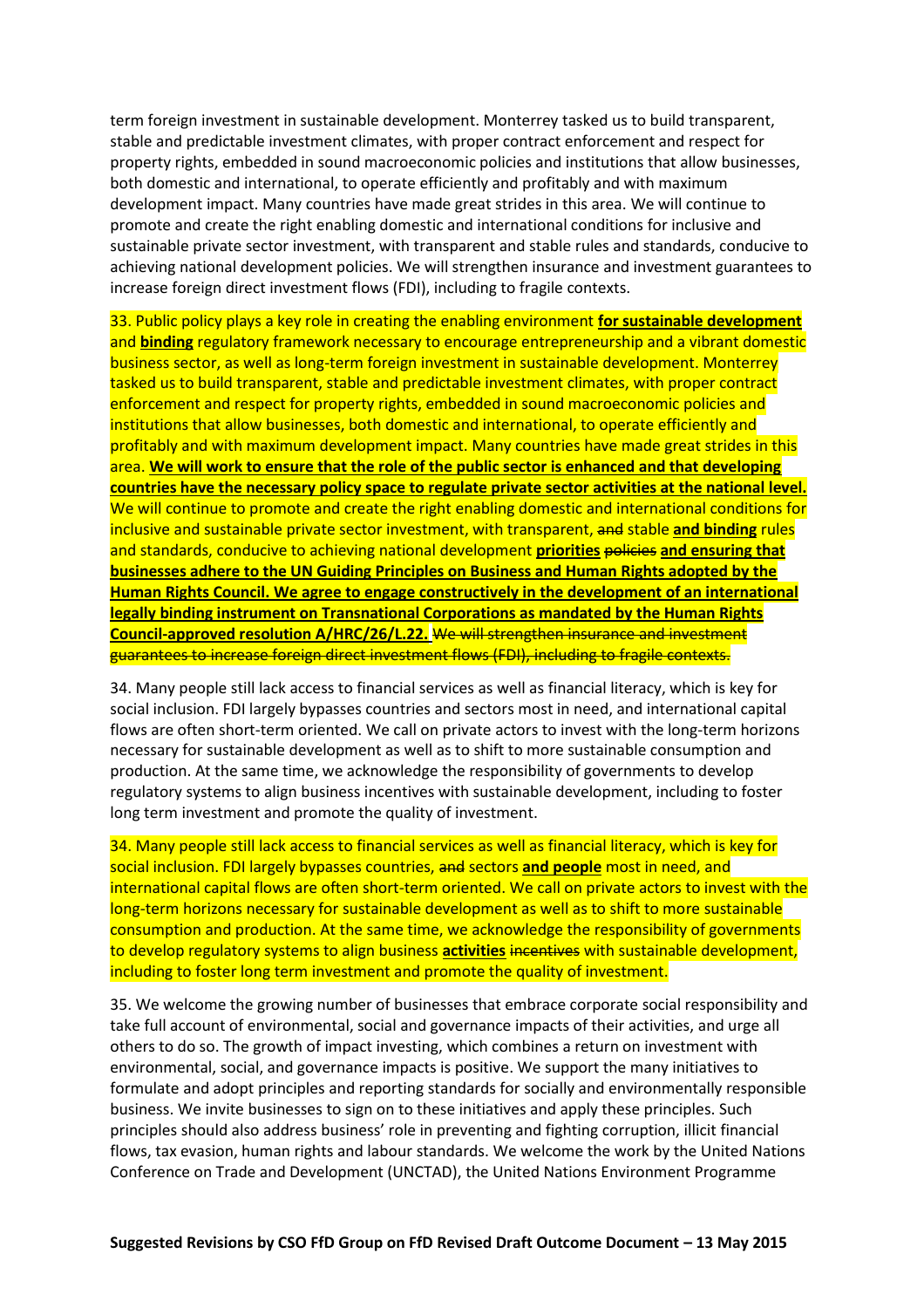(UNEP), Committee on World Food Security's (CFS) Principles for Responsible Investment in Agriculture and Food Systems, and the Global Compact, amongst others. We will work towards unifying the various initiatives on responsible financing, identifying gaps, and strengthening the mechanisms and incentives for compliance. We undertake to work with industry groups, regulators, international accounting standard-setting bodies and other stakeholders to identify industry-level metrics to frame sustainable development accounting principles consistent with the SDGS.

35. **We recognise the need for businesses to take full account of social, environmental and human rights and governance impacts of their activities. We commit to ensure that business and companies, especially those with global systemic impact, fully respect and apply UN principles and agreements within and all along their supply chains and activities.** We welcome the growing number of businesses that embrace corporate social responsibility **and we stress that corporate social responsibility begins with private companies contributing their fair share to public resources by paying their taxes.** and take full account of, environmental, social and governance impacts of their activities, and urge all others to do so. The growth of impact investing, which combines a return on investment with environmental, social, and governance impacts is positive. We **take note** support the many initiatives to formulate and adopt principles and reporting standards for socially, **economically** and environmentally responsible business. We invite businesses to sign on to these initiatives and apply these principles. Such principles should also address business' role in preventing and fighting corruption, illicit financial flows, tax evasion, human rights and labour standards. We welcome the work by the United Nations Conference on Trade and Development (UNCTAD), the United Nations Environment Programme (UNEP), Committee on World Food Security's (CFS) Principles for Responsible Investment in Agriculture and Food Systems, and the Global Compact, amongst others. We will **set up a process under the UN auspices to** work towards unifying the various initiatives on responsible financing, identifying gaps, and strengthening the mechanisms and incentives for compliance. We undertake to work with industry groups, regulators, international accounting standard-setting bodies and other stakeholders to identify industry-level metrics to frame sustainable development accounting principles consistent with the SDGS. **We also commit to effective implementation of the UN Guiding Principles on Business and Human Rights, and to set up effective mechanisms for resolving disputes between corporations and communities or individuals, and compensate parties that have been negatively affected by corporate activities.**

36. These initiatives should be complemented by appropriate regulations and incentive frameworks, in line with national policies and priorities. We will adopt regulatory frameworks that foster a dynamic and well-functioning business sector, while protecting labour rights and environmental and health standards in accordance with internationally agreed norms, including the labour standards of the International Labour Organization, the UN Guiding Principles on Business and Human Rights, and key multilateral environmental agreements. We agree to create strong regulatory frameworks and effective compliance mechanisms to ensure that companies adopt sustainable practices and that large companies, in particular, integrate non-financial factors, such as environmental, social, and governance issues into their reporting. We will endeavour to adopt national policies and regulations to internalize externalities, such as the "polluter pays principle", in line with national strategies, and to ensure adequate support to developing countries to implement these policies.

36. These initiatives should be complemented by appropriate regulations and incentive frameworks, in line with national policies and priorities. We will adopt **binding** regulatory frameworks that foster a dynamic and well-functioning business sector, while protecting labour rights, **the rights of indigenous peoples and farmers** and environmental and health standards in accordance with internationally agreed norms, including the labour standards of the International Labour Organization, the UN Guiding Principles on Business and Human Rights, and key multilateral environmental agreements. We agree to create strong regulatory frameworks and effective compliance mechanisms to ensure that companies adopt sustainable practices and that large companies, in particular, integrate **financial and** non-financial factors, such as environmental, social,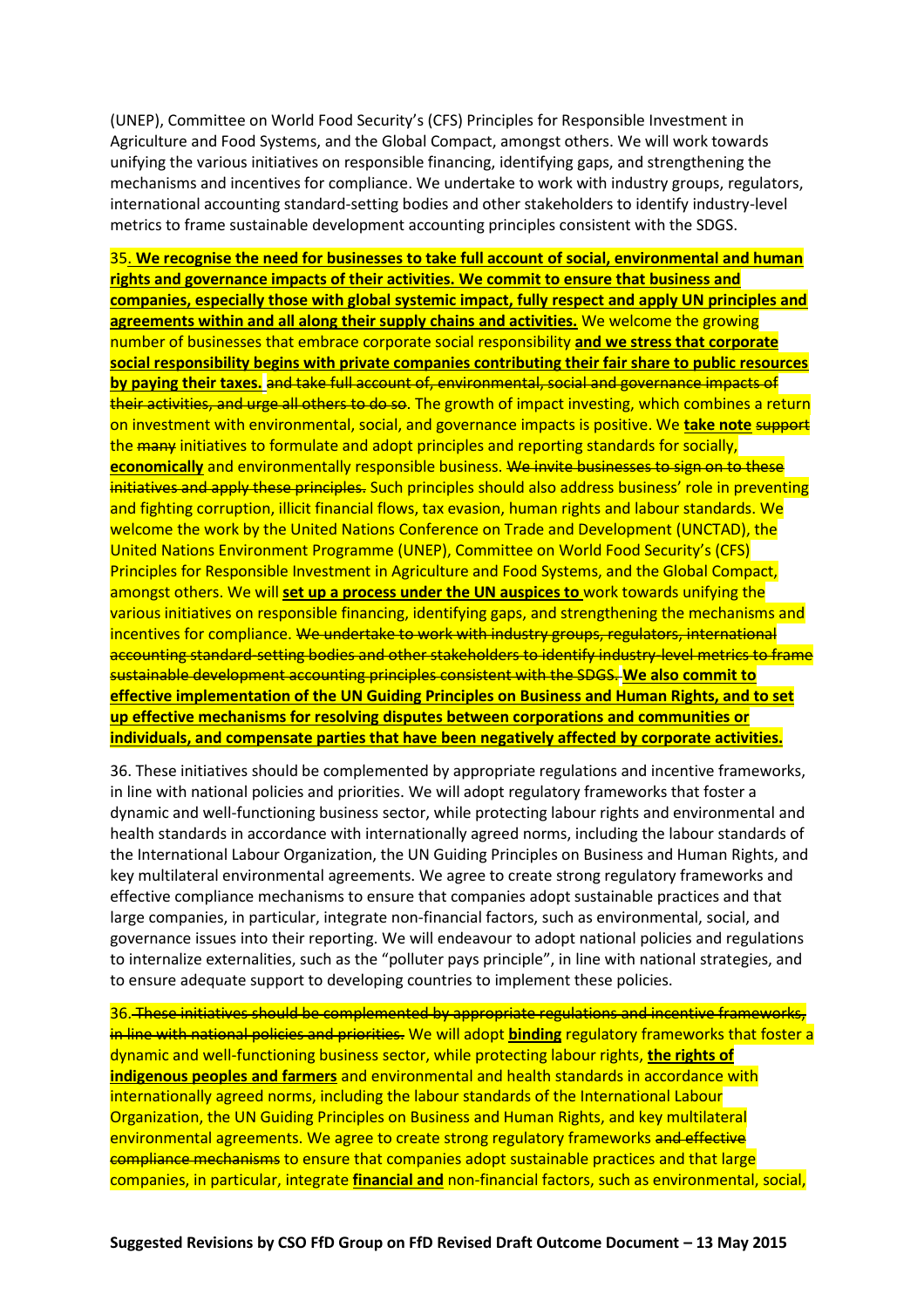and governance issues into their reporting. **To facilitate the adoption of integrated financial, social, environmental and governance reporting we decide to establish sustainable development corporate reporting guidelines on a country-by-country basis for all large companies following the UN Guiding Principles on Business and Human Rights process. We will report to the UNGA in 2017.**  We will endeavour to adopt national policies and regulations to internalize externalities, such as the "polluter pays principle", in line with national strategies, and to ensure adequate support to developing countries to implement these policies.

37. We acknowledge the importance of robust regulatory frameworks for all financial intermediation, from microfinance to international banking. We will work to ensure that our policy and regulatory environment supports financial market stability and promotes financial inclusion, in a balanced manner. We will work to design capital markets regulation that promotes incentives along the investment chain that are fully aligned with long-term performance and sustainability indicators, and that reduce excessive volatility.

37. We acknowledge the importance of robust regulatory frameworks for all financial intermediation, from microfinance to international banking. We will work to ensure that our policy and regulatory environment supports financial market stability and promotes financial inclusion, in a balanced manner. We will work to design capital markets regulation **that reduces excessive volatility and disincentivise excessive speculative capital flows. We will work to promote sustainable management of natural resource wealth and global public goods, effective and fair governance of natural resources and with orientation of capital markets towards sustainability standards, incorporating social, environmental and climate impacts in financing decisions.** incentives along the investment chain that are fully aligned with long-term performance and sustainability indicators, and that reduce excessive volatility.

38. We will work to ensure access to formal financial services for all, including the poor, women, rural communities, indigenous people, and persons with disabilities. We will adopt or review our national financial inclusion strategies in consultation with relevant national stakeholders, and include financial inclusion and consumer protection as a policy targets in financial regulation. We will encourage our commercial banking systems to serve all populations. We will support microfinance institutions, development banks, agricultural banks, mobile network operators, payment platforms, agent networks, cooperatives, postal banks and savings banks. We encourage the use of innovative tools, including mobile banking and digitalized payments to promote inclusion and financial literacy. We commit to increasing resources for capacity development for developing countries and expand peer learning and experience sharing among countries and regions, including through the Alliance for Financial Inclusion and regional organizations. We encourage mutual cooperation and collaboration between financial inclusion initiatives, including the Consultative Group to Assist the Poor (CGAP), the Global Partnership for Financial Inclusion (GPFI) and the United Nations Capital Development Fund (UNCDF).

38. We will work to ensure access to formal financial services for all, including the poor currently **impoverished** women, rural communities **and small-scale food producers**, indigenous people**s**, and persons with disabilities. We will adopt or review our national financial inclusion strategies in consultation with relevant national stakeholders, and include financial inclusion and consumer protection as a policy targets in financial regulation. We will encourage our commercial banking systems to serve all populations. We will support microfinance institutions, development banks, agricultural banks, mobile network operators, payment platforms, agent networks, cooperatives, postal banks and savings banks. We encourage the use of innovative tools, including mobile banking and digitalized payments to promote inclusion and financial literacy. We commit to increasing resources for capacity development for developing countries and expand peer learning and experience sharing among countries and regions, including through the Alliance for Financial Inclusion and regional organizations. We encourage mutual cooperation and collaboration between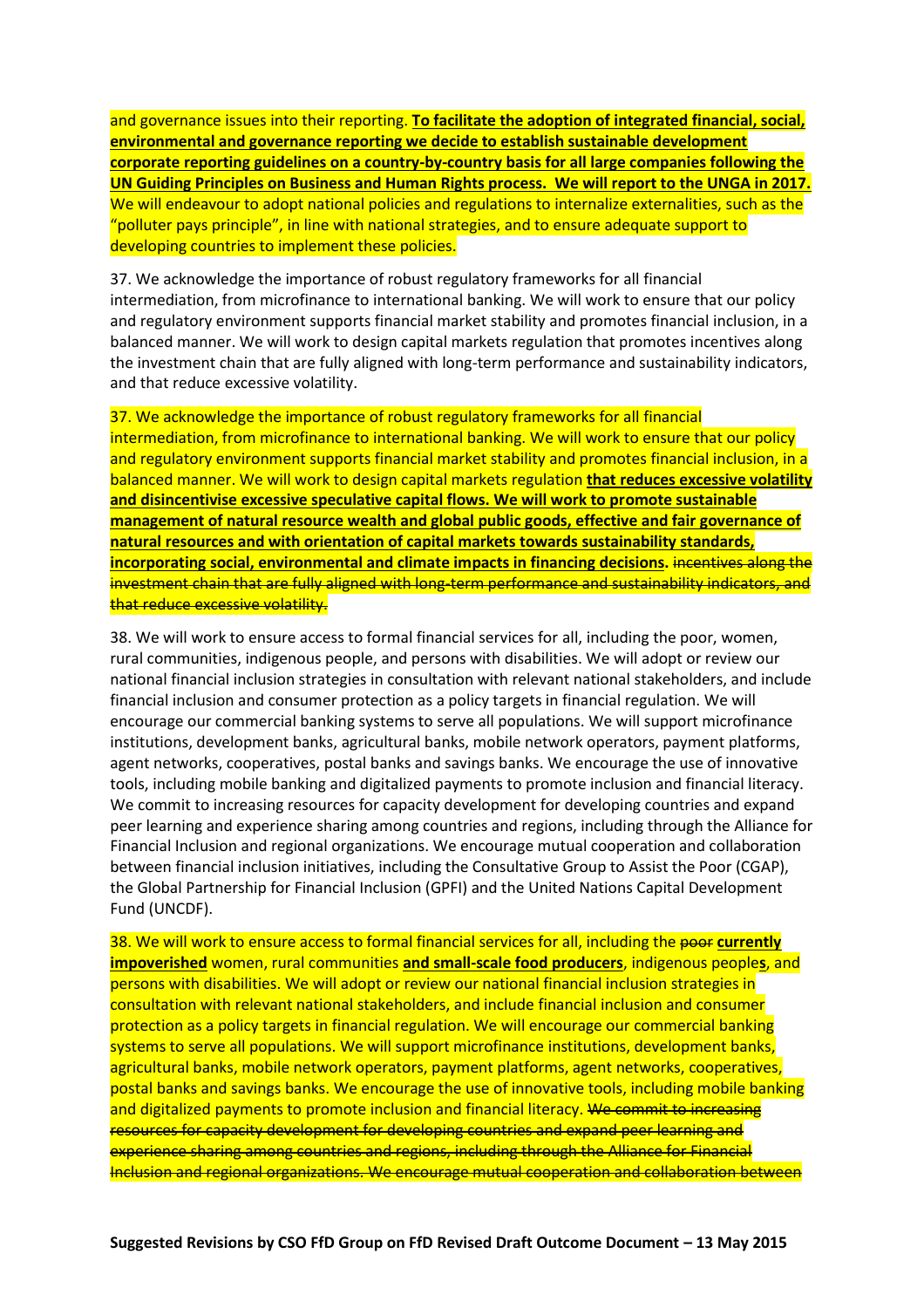financial inclusion initiatives, including the Consultative Group to Assist the Poor (CGAP), the Global Partnership for Financial Inclusion (GPFI) and the United Nations Capital Development Fund (UNCDF).

39. Remittances from migrant workers, half of whom are women, are a significant financial resource for households in many countries, enabling them to increase consumption and invest in education, health care and housing. We will work to ensure adequate and affordable financial services are available to migrants and their families in both home and host countries. We will reduce the transaction costs of migrant remittances to less than 3 per cent, and will ensure that no remittance corridor requires charges higher than 5 per cent by 2030. We will address the most significant obstacles to the continued flow of remittances, such as the trend of banks withdrawing services, to ensure unrestricted access to remittance transfer across borders. We will increase coordination among national regulatory authorities to remove obstacles to non-bank remittance service providers accessing payment system infrastructure, and promote conditions for cheaper, faster and safer transfer of remittances in both source of origin and recipient countries, including by promoting competitive and transparent market conditions. We will exploit new technologies and improve data collection.

39. Remittances from migrant workers, half of whom are women, are a significant financial resource for households in many countries. **We acknowledge, however, that they cannot be considered as a substitute for ODA, debt relief, foreign direct investment, or other sources of finance for development, nor do they substitute public investment in sectors such as health, education and housing, in alignment with their commitments under international human rights law.** enabling them to increase consumption and invest in education, health care and housing. **Recognising the precarious conditions in which migrant workers, particularly women migrant workers, we commit to ending policies and practices that sustain or promote their exploitation, including through the regulation of recruitment agencies and the elimination of debt bondage.** We will work to ensure adequate and affordable financial services are available to migrants and their families in both home and host countries. We will reduce the transaction costs of migrant remittances to less than 3 per cent, and will ensure that no remittance corridor requires charges higher than 5 per cent by 2030. We will **urgently** address the most significant obstacles to the continued flow of remittances, such as the trend of banks withdrawing services, to ensure unrestricted access to remittance transfer across borders. We will increase coordination among national regulatory authorities to remove obstacles to non-bank remittance service providers accessing payment system infrastructure, and promote conditions for cheaper, faster and safer transfer of remittances in both source of origin and recipient countries, including by promoting competitive and transparent market conditions. We will **actively promote and** exploit new technologies and improve data collection.

40. Evidence shows that gender equality, women's empowerment and women's full participation as economic agents enhances economic growth and productivity. We recommit to adopt and strengthen sound policies and enforceable legislation for the promotion of gender equality and the empowerment of all women and girls at all levels, and to eliminate gender-based discrimination in all its forms. We will ensure that by 2030 all men and women are given equal rights to economic opportunities, as well as access to basic services, ownership and control over land and other forms of property, inheritance, natural resources, appropriate new technology and financial services. We further encourage the private sector to contribute to advancing gender equality through ensuring women's full and decent work, equal pay and equal opportunities, including opportunities to participate in leadership and decision-making, as well as protecting them against discrimination and abuse in the workplace.

40. Evidence shows that Gender equality, women's empowerment and women's **human rights is a fundamental value and an issue of social justice; it is essential to poverty reduction, to address climate change and for environmental sustainability and development effectiveness.** full participation as economic agents enhances economic growth and productivity. We recommit to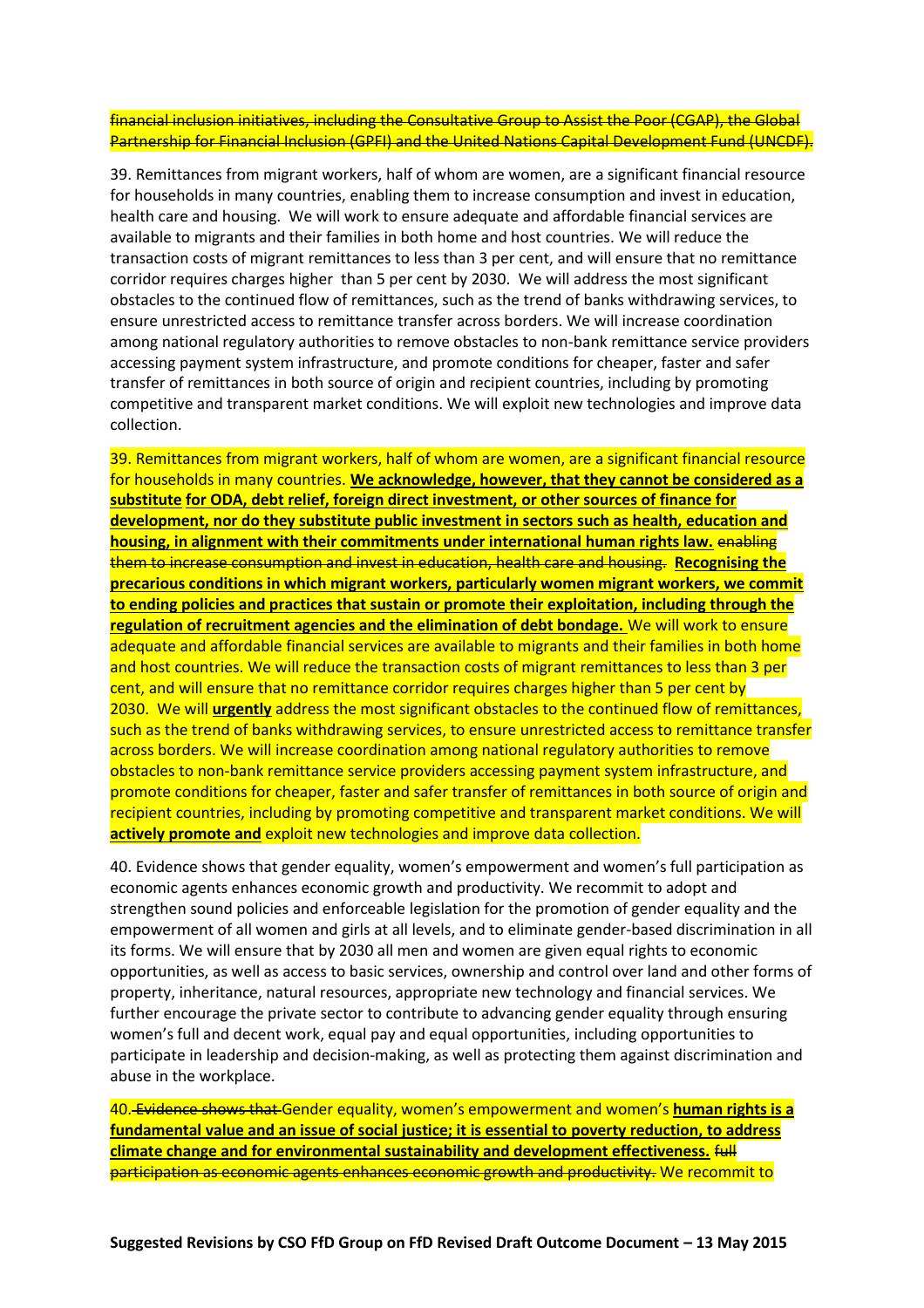adopt and strengthen sound policies and enforceable legislation for the promotion of gender equality, the full realisation of women and girls' human rights and their and the empowerment of all women and girls at all levels, and to eliminate gender-based discrimination in all its forms**, in all development policies.** We will ensure that by 2030 people all men and women are given equal rights **and access** to economic opportunities, as well as access to basic **social** services, ownership and control over land and other forms of property, inheritance, natural resources, appropriate new technology and financial services. **Greater access to financial services should not exacerbate gender inequalities or contribute to the over-indebtedness of women. Gender inequality also needs to be addressed with differentiated measures towards ensuring the implementation of the provisions stated in the Monterrey Consensus and the Doha Declaration, but also recognizing as a core agenda within the Means of Implementation. We recognise that unpaid care work – which is disproportionately performed by women – represents a significant subsidy to the global economy, prevents women's full economic participation and is a persistent roof of gender inequality. We commit to guarantee universal access to adequate care services, and foster the reduction and redistribution of unpaid care work.** We further encourage The private sector **must** to contribute to advancing gender equality through ensuring women's full and decent work, and equal pay for equal **work or work of equal value** and equal opportunities, including opportunities to participate in leadership and decision-making, as well as protecting **women** them against discrimination and abuse in the workplace.

41. We welcome the rapid growth of philanthropic giving and the significant financial and nonfinancial contribution philanthropists have made toward achieving our common goals. We encourage others to join those who already contribute, and call on all philanthropic providers to partner with us in our pursuit of sustainable development. We welcome their ability to leverage additional funds through multi-stakeholder partnerships. We also call for increased transparency in philanthropy, and for philanthropists to determine best practices based on experiences. We agree that philanthropic giving should be mindful of national policies and priorities. We also encourage philanthropic donors to consider managing their endowments through impact investment.

41. We welcome the rapid growth of philanthropic giving and the significant financial and nonfinancial contribution philanthropists have made toward achieving our common goals. We encourage others to join those who already contribute, and call on all philanthropic providers to partner with us in our pursuit of sustainable development. We welcome their ability to leverage additional funds through multi-stakeholder partnerships. We also call for increased transparency in philanthropy, and for philanthropists to determine best practices based on experiences. We agree that philanthropic giving should be mindful of **and not alter of distort** national policies and priorities **and intergovernmentatlly agreed programs and priorities of international organisations**. We also encourage philanthropic donors to consider managing their endowments through impact investment.

42. We recognize that MSMEs often have difficulty in obtaining financing. We will work to strengthen the capacity of financial institutions to undertake cost-effective credit evaluation through public training programmes, including establishing national credit bureaus where they do not already operate NDBs, credit unions, and other domestic financial institutions can play a vital role providing access to credit, including to MSMEs. We also recognize the potential of new investment vehicles, such as development-oriented venture capital funds, potentially with public partners, and innovative debt funding structures and securitization, with appropriate risk management and regulatory frameworks. On an international level, we encourage MDBs to promote MSME finance, including through the creation of credit lines targeting MSMEs, as well as technical assistance. We also welcome the work of the International Finance Corporation (IFC) and other initiatives in this area, and encourage increased knowledge sharing and capacity building.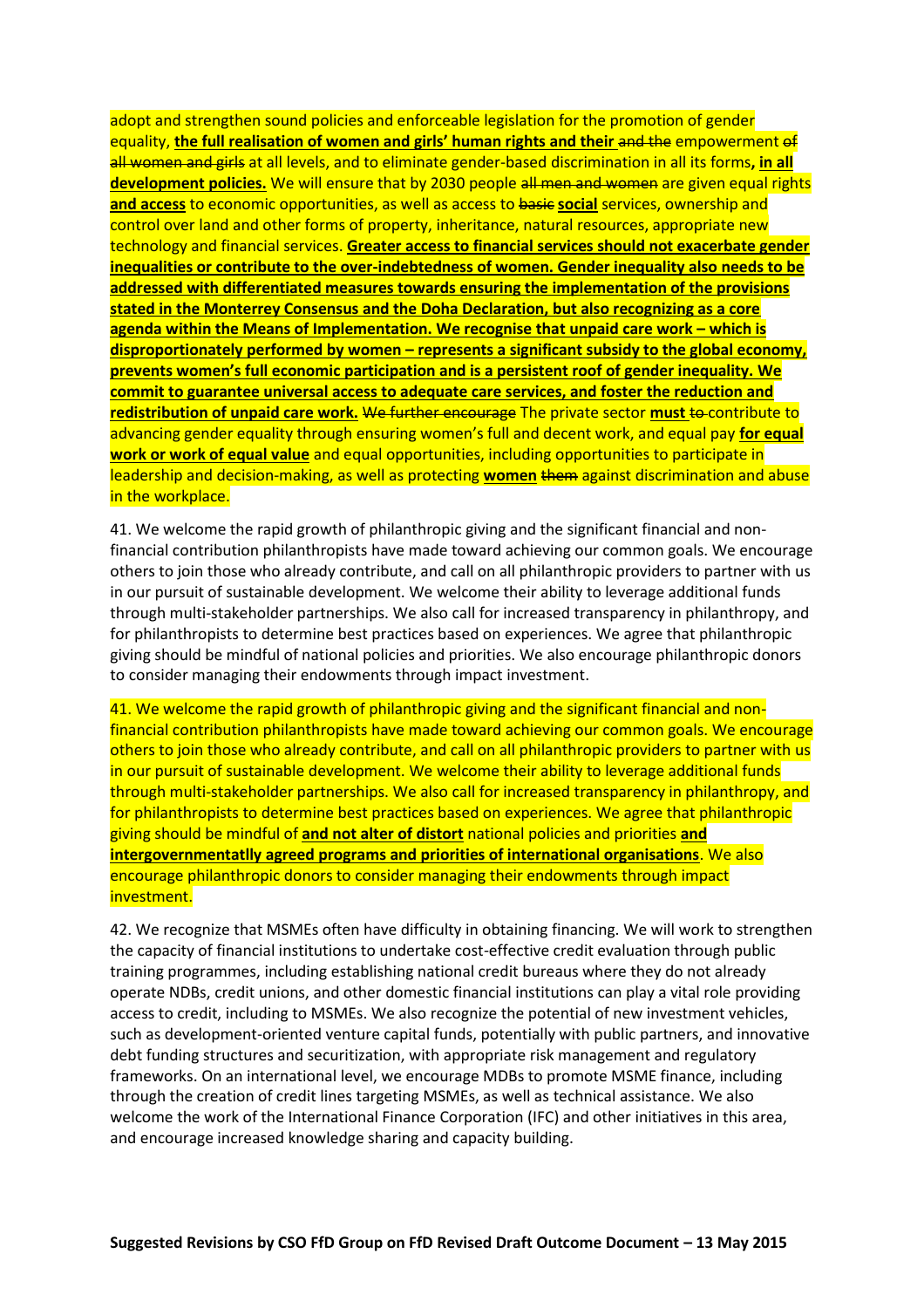42. We recognize that MSMEs **need a supportive policy environment, technical capacity building, adapted legislation, adapted infrastructure, decent job or market opportunities and fair taxation policies. We also recognise that MSMEs** often have difficulty in obtaining financing. We will work to strengthen the capacity of financial institutions to undertake cost-effective credit evaluation through public training programmes, including establishing national credit bureaus where they do not already operate NDBs, credit unions, and other domestic financial institutions can play a vital role providing access to credit, including to MSMEs. We also recognize the potential of new investment vehicles, such as development-oriented venture capital funds, potentially with public partners, and innovative debt funding structures and securitization, with appropriate risk management and regulatory frameworks. On an international level, we encourage MDBs to promote MSME finance, including through the creation of credit lines targeting MSMEs, as well as technical assistance. We also welcome the work of the International Finance Corporation (IFC) and other initiatives in this area, and encourage increased knowledge sharing and capacity building.

43. To meet longer-term financing needs, we will work towards establishing long-term bond and insurance markets where appropriate, including crop insurance on non-distortive terms, while strengthening supervision, clearing and settlement in existing markets. Regional markets are an effective way to achieve scale and depth not attainable when individual markets are small. We welcome the increase in lending in domestic currencies by MDBs, and encourage further growth in this area. We encourage development banks to make use of all risk management tools, including through diversification. We recognize that the nature of international portfolio investment has evolved over the past 15 years, and that foreign investors now play a significant role in some developing markets. We are concerned that short-term cross-border capital flows can create excessive volatility, which should be contained through appropriate regulations, in conjunction with capital account management tools, when appropriate. We agree to strengthen regional, interregional and global fora for knowledge sharing, technical assistance and data collection.

43. To meet longer-term financing needs, we will work towards establishing long-term bond and insurance markets where appropriate, including crop insurance on non-distortive terms, while strengthening supervision, clearing and settlement in existing markets. Regional markets are an effective way to achieve scale and depth not attainable when individual markets are small. We welcome the increase in lending in domestic currencies by MDBs, and encourage further growth in this area. We encourage development banks to make use of all risk management tools, including through diversification. We recognize that the nature of international portfolio investment has evolved over the past 15 years, and that foreign investors now play a significant role in some developing markets. We are concerned that short-term cross-border capital flows can create excessive volatility, which should be contained through appropriate regulations, in conjunction with capital account management tools, when appropriate. **Obstacles to capital account management and other relevant regulations should be removed, including in trade and investment agreements. We recognize that national regulatory efforts can only be effective if not undercut by rules in external markets and financial centres. We commit to establish supporting regulatory regimes in countries hosting financial centres.** We agree to strengthen regional, inter-regional and global fora for knowledge sharing, technical assistance and data collection.

44. We recognize the important contribution that direct investment, including FDI, can make to sustainable development when it is aligned with sustainable development and investors follow environmental, social and governance standards. Government policies should aim to strengthen positive spillovers from FDI, such as knowledge and technology transfer, including through establishing linkages with domestic suppliers and encouraging the integration of local enterprises into global value chains. We will direct our investment promotion and other relevant agencies to focus on project preparation, prioritizing projects aligned with sustainable development, including those with the greatest potential for promoting decent jobs. Internationally, we will support these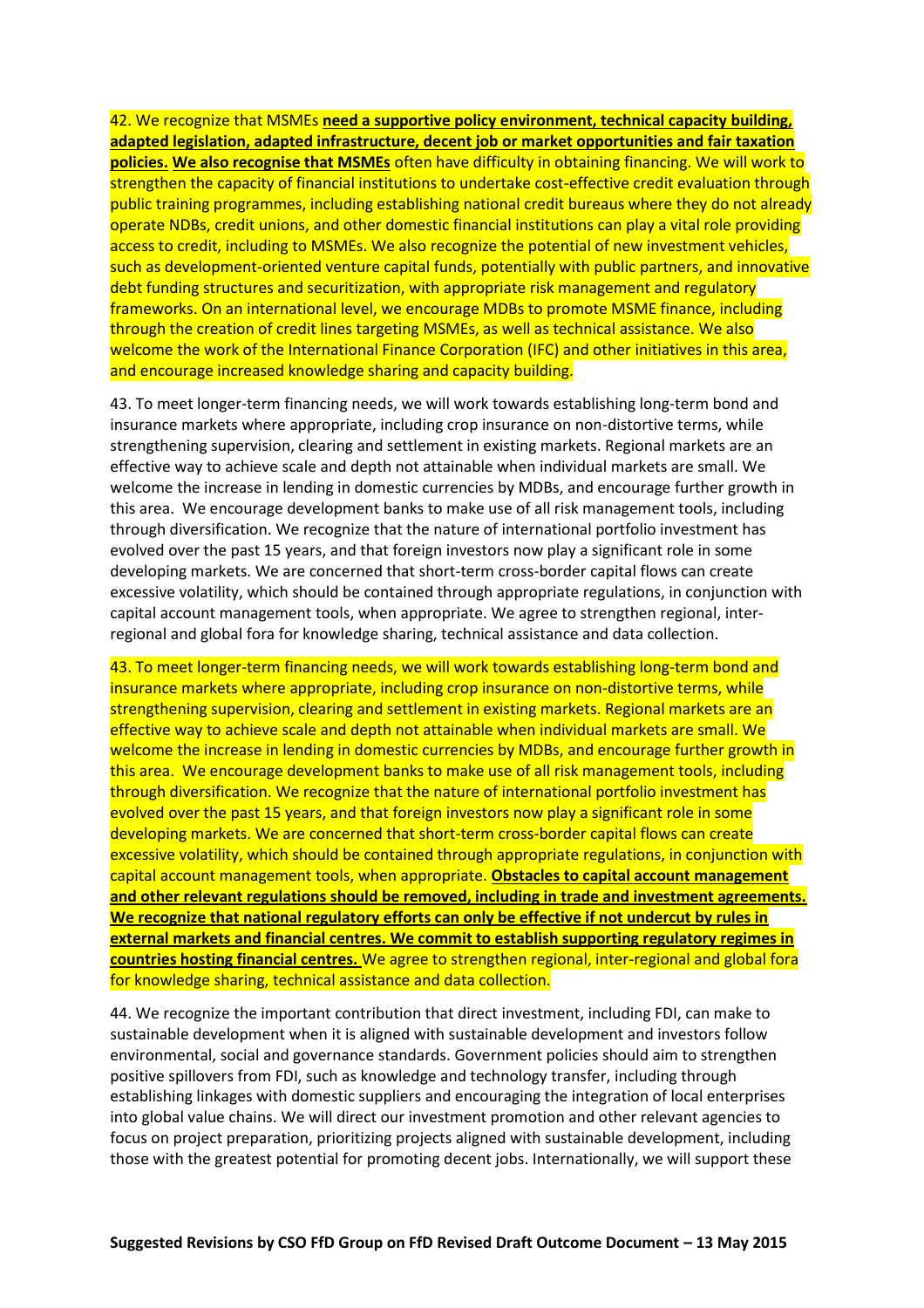efforts through financial and technical support, including capacity building, and closer collaboration between home and host country agencies.

44. We recognize the important contribution that direct investment, including FDI, can make to sustainable development when it is aligned with sustainable development and investors follow environmental, social and governance standards. **We underscore the need to regulate FDI to maximise its benefits and reduce its costs, for this to happen national policy space should be preserved.** Government policies **and measures** should aim to strengthen positive spillovers from FDI, such as knowledge and technology transfer, including through establishing linkages with domestic suppliers and encouraging the integration of local enterprises into global value chains. We will direct our investment promotion and other relevant agencies to focus on project preparation, prioritizing projects aligned with sustainable development, **by ensuring a global transition so that every origin and destiny of flow of resources have a zero fossil fuel emissions and no nuclear**, including those with the greatest potential for **promoting sustainable patters of production and consumption, structural transformation, sustainable industrialization, productive diversification and decent work** jobs**. We underline that FDI should employ maximum local contents, including human resources at technical and managerial positions and establish linkages, both backward and forward, with domestic suppliers and linkage for the local enterprises with the global value chains.** Internationally, we will support these efforts through financial and technical support, including capacity building, and closer collaboration between home and host country agencies.

45. Despite significant improvement in their investment climates, we note with concern that LDCs continue to be largely sidelined by foreign direct investment flows. LDCs will continue to improve their enabling environments and we agree to adopt and implement investment promotion regimes for LDCs and to offer financial and technical support for project development and contract negotiation, advisory support in investment related dispute resolution, access to information on investment facilities and risk insurance and guarantees such as through the Multilateral Investment Guarantee Agency (MIGA), as requested by the LDCs. We will strengthen our efforts to address the financing gap faced by SIDS and fragile and conflict-affected states. Encouraging greater international private financial participation in these economies will require innovative partnerships and approaches. We agree to actively explore these and encourage their use.

46. We note with concern the large gap in financing for resilient and quality infrastructure, in particular in developing countries. We take note of the G20's work on infrastructure, as well as other on-going public and private initiatives. Given the importance of this challenge, particularly for developing countries, more needs to be done, and we call for a new infrastructure platform to bring together all stakeholders to make to ensure that no countries or sectors are left behind, and that investment is aligned with sustainable development. To address constraints, we will imbed resilient infrastructure investment plans in our national sustainable development strategies, and strengthen the domestic enabling environment. We commit to ensuring the technical support for countries to translate these plans into concrete project pipelines, as well as for individual implementable projects, particularly with regard to the preparation of feasibility studies, negotiation of complex contracts, and the management of projects. Efforts should aim to develop local skills and capacity.

46. We note with concern the large gap in financing for resilient and quality infrastructure, in particular in developing countries. We take note of the G20's work on infrastructure, as well as other on-going public and private initiatives. Given the importance of this challenge, particularly for developing countries, more needs to be done, and we call for a new infrastructure **information** platform to bring together all stakeholders to make to ensure that no countries or sectors are left behind, and that investment is aligned with sustainable development. **Public policies and resources are key to ensure that infrastructure projects provide services that are affordable and do not contribute to increase inequalities at the national and international level. We** To address constraints, we **will imbed resilient infrastructure investment plans in our national sustainable**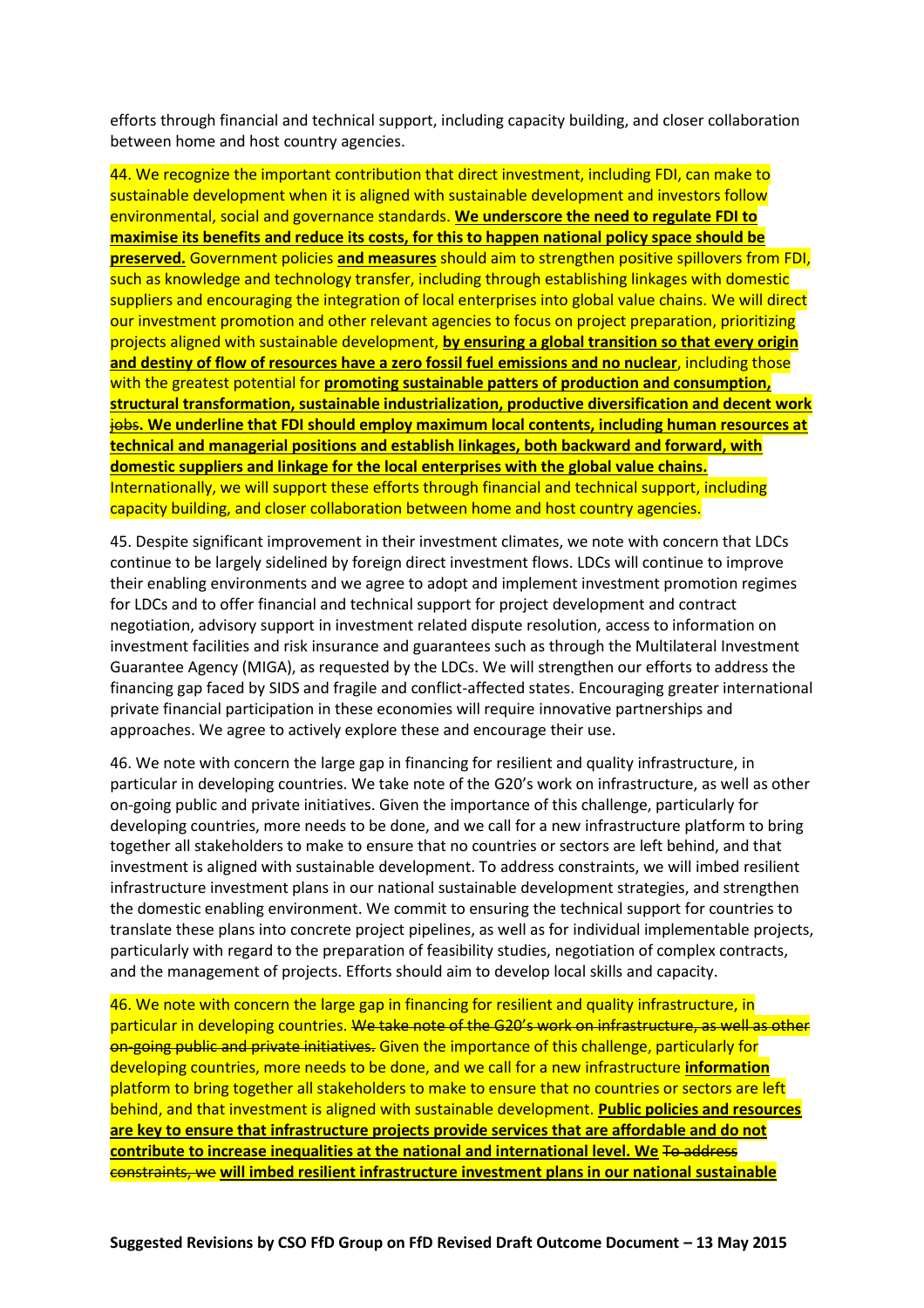**development strategies in order to support the structural transformation of development countries' economies.** <del>, and strengthen the domestic enabling environment.</del> We commit to ensuring the technical support for countries to translate these plans into concrete project pipelines, as well as for individual implementable projects, particularly with regard to the preparation of feasibility studies, negotiation of complex contracts, and the management of projects. Efforts should aim to develop local skills and capacity.

47. We invite standard setting bodies to perform a review of the impact of financial regulation on achieving the SDGs, and to identify any adjustment that might be needed to encourage long-term investments within a framework of prudent risk- taking and robust risk control. We recognize that long-term institutional investors, such as pension funds and sovereign wealth funds, manage large pools of capital, but only allocate a small percentage to infrastructure in all countries, and particularly developing countries. Nonetheless, we are encouraged by recent efforts by some private investors to develop new infrastructure platforms, along with initiatives by emerging and traditional development banks. We call on investors to continue these efforts, along with other measures, such as reviews of compensation structures and performance criteria, to incentivize greater long-term investment.

47. We invite **request** standard setting bodies to perform a review of the impact of financial regulation on achieving the SDGs, and to identify any adjustment that might be needed to encourage long-term investments within a framework of prudent risk- taking and robust risk control. We recognize that long-term institutional investors, such as pension funds and sovereign wealth funds, manage large pools of capital, but only allocate a small percentage to infrastructure in all countries, and particularly developing countries**. We also recognise that the high risk-adjusted return such investors demand can often not be met by a project without unacceptable degree of risk-shifting to consumers, taxpayers and citizens in the host country.** We take note of Nonetheless, we are encouraged by recent efforts by some private investors to develop new infrastructure platforms, along with initiatives by emerging and traditional development banks**.** We call on investors to continue these efforts, which under the leadership of the public sector can help along with other measures, such as reviews of compensation structures and performance criteria, to incentivize greater long-term investment. **Additional efforts should also be made to improve and increase public sector investment in infrastructure at the national and regional level.**

48. We recognize that public investment has a key role to play in infrastructure financing, including through development banks and other development finance institutions. Blended finance, which pools public and private resources and expertise, offers significant potential to contribute resources, expertise and technology transfer in support of sustainable development. It is, however, important that careful consideration be given to the appropriate use and structure of pooled financing instruments. Projects, including public private partnerships (PPPs), should be transparent, share risks and rewards fairly, and be implemented following feasibility studies that demonstrate that they are the most effective modality, taking into account regional, national and sub-national policies and priorities. PPPs should not replace or compromise state responsibilities, and should include clear accountability mechanisms. Governments should also ensure that PPPs do not lead to unsustainable debt burdens. We will strengthen capacity building for PPPs, including in planning, contract negotiation, management, accounting and budgeting for contingent liabilities. We also agree to hold inclusive, open and transparent discussion on developing and adopting principles, guidelines and standardized documentation for the use of PPPs, and to build a knowledge base and share lessons learned through regional and global fora.

48. We recognize that public investment has a key role to play in infrastructure financing, including through development banks and other development finance institutions. Blended finance, which pools public and private resources and expertise, offers significant potential to contribute resources, expertise and technology transfer in support of sustainable development. It is, however, important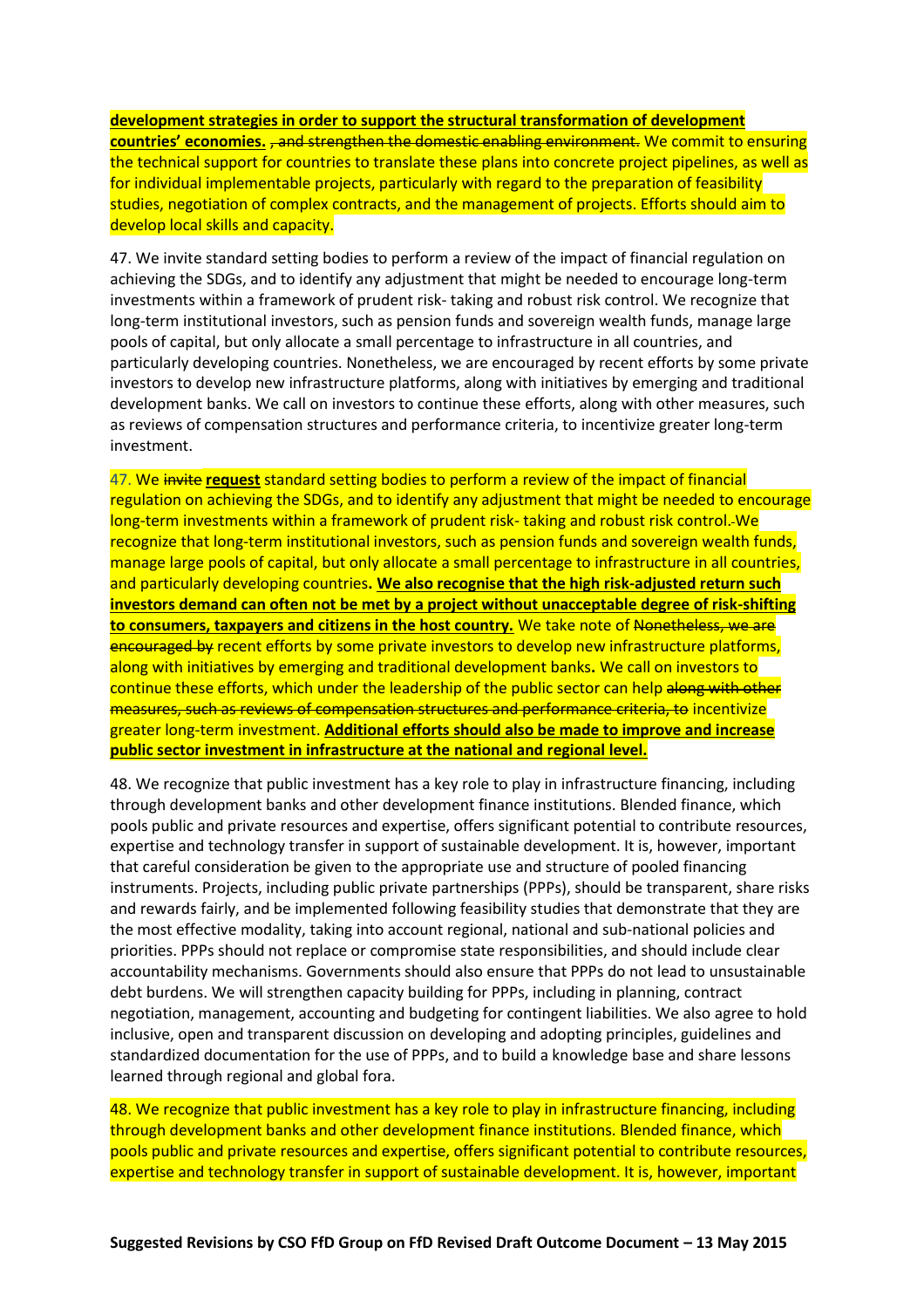that careful consideration be given to the appropriate use and structure of **all** pooled financing instruments, **including long term contractual public-private partnerships (PPPs). All projects financed by these instruments**, including public private partnerships (PPPs), should be transparent, share risks and rewards fairly, and be implemented following feasibility studies that demonstrate that they are the most **cost-**effective modality, taking into account regional, national and subnational policies and priorities. PPPs should not replace or compromise state responsibilities, and should include clear accountability mechanisms. **We commit to effective regulatory and safeguard policies for PPP projects to ensure human rights of people, including women's rights, as well as environmental protection and sustainability.** Governments should also ensure that PPPs do not lead to unsustainable **public and user** debt burdens **or offer private sector companies a degree of security higher than that available in private sector projects**. We will strengthen capacity building for **governments to assess when it is appropriate to engage in PPP projects and how to manage them in the public interest**, including in planning, contract negotiation, management, accounting and **minimizing** budgeting for contingent liabilities**. PPPs should be excluded for the provision of essential public services, such as health, education, water and sanitation, where governments have an obligation to guarantee universal access as well as accountability, transparency and meaningful public participation in decision-making. When it comes to essential services, the best way to ensure capacity building is through public-public-partnerships that would enable public sector operators to share best practices on a not-for-profit basis**. We also agree to hold inclusive, open and transparent discussion **under the UN auspices** on developing and adopting **sustainable development** principles, guidelines and standardized documentation **and clear accountability mechanisms** for the use of PPPs, and to build a knowledge base and share lessons learned through regional and global fora**. To be coherent with other forms of international public finance, these principles will be based on agreed global principles, including ILO Conventions, Rio Principles on Environment and Development, UN Guiding Principles on Business and Human Rights and Development Effectiveness Principles. We will report to the UNGA in 2017.**

49. We will promote investment in energy infrastructure and clean energy technology**,** which will need both public and private investments. We agree to ensure modern and sustainable energy services for all by 2030 and will enhance international cooperation to facilitate access to clean energy research and technology, in particular for LDCs and SIDS. We welcome the Secretary-General's Sustainable Energy for All initiative as a useful framework. We call for action on its recommendations, with a combined potential to raise over \$100 billion in incremental annual investments by 2020, through market-based initiatives, partnerships and leveraging development banks. We also urge the international community, including regional and international development banks, bilateral donors, the UN system, the International Renewable Energy Agency (IRENA) and other relevant stakeholders to continue to provide adequate support, including capacity building and technology transfer on mutually agreed terms, to develop and implement national, regional and inter-regional infrastructure plans, particularly to address the special vulnerabilities of SIDS, LDCs and LLDCs. We welcome IRENA's Global Renewable Energy Islands Network (GREIN), which helps SIDS through pooling knowledge and sharing best practices.

49. We will promote investment in energy infrastructure and clean energy technology**,** which will need both public and private investments. We agree to ensure modern and sustainable energy services for all by 2030 and will enhance international cooperation to facilitate access to clean energy research and technology, in particular for LDCs and SIDS. We welcome the Secretary General's Sustainable Energy for All initiative as a useful framework. We call for action on its recommendations, with a combined potential to raise over \$100 billion in incremental annual investments by 2020, through market-based initiatives, partnerships and leveraging development banks. We also urge the international community, including regional and international development banks, bilateral donors, the UN system, the International Renewable Energy Agency (IRENA) and other relevant stakeholders to continue to provide adequate support, including capacity building and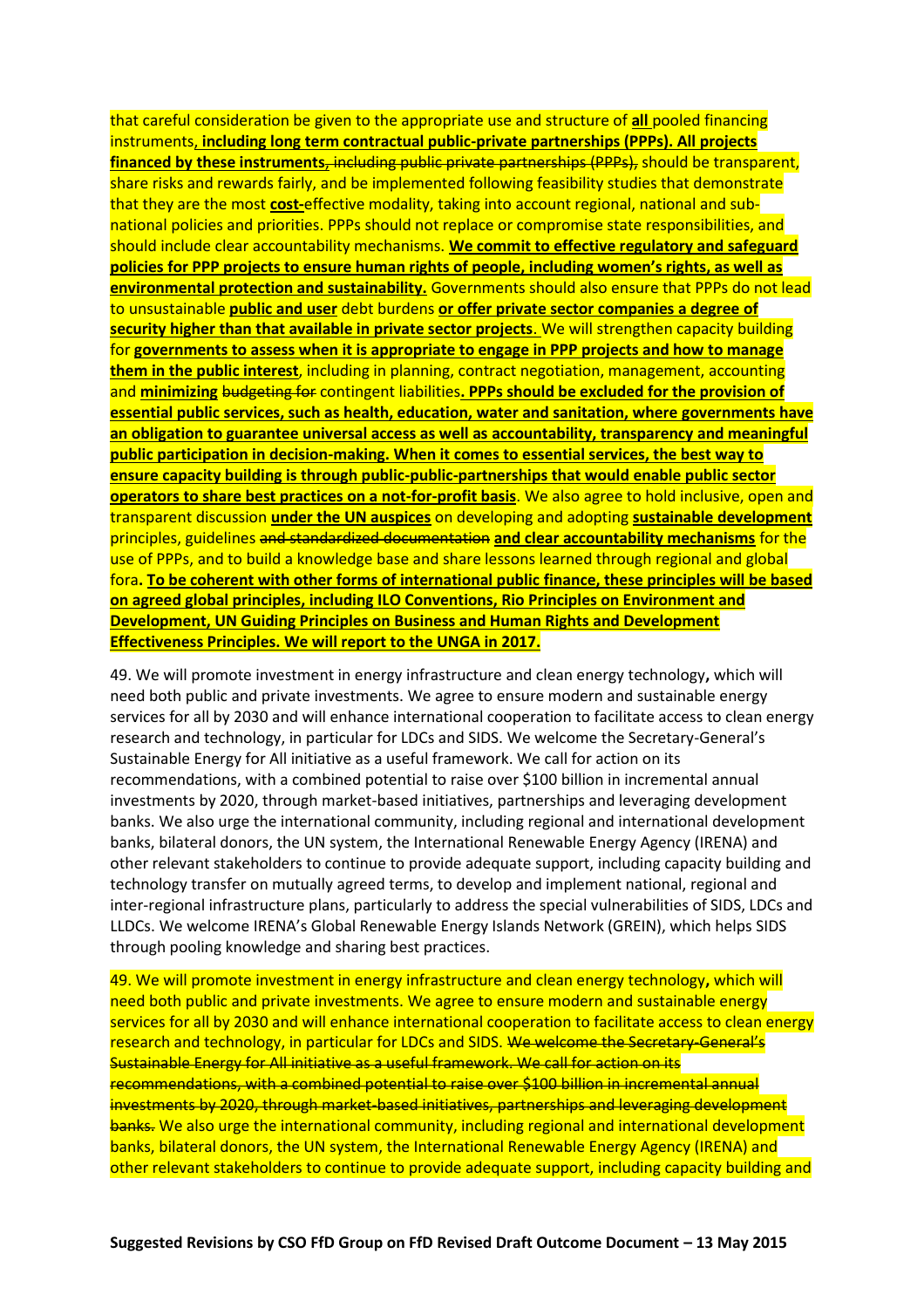technology transfer on mutually agreed terms, to develop and implement national, regional and inter-regional infrastructure plans, particularly to address the special vulnerabilities of SIDS, LDCs and LLDCs. We welcome IRENA's Global Renewable Energy Islands Network (GREIN), which helps SIDS through pooling knowledge and sharing best practices.

## **C. International public finance**

50. Our ambitious agenda puts significant demands on public budgets and capacities, which many developing countries will only meet with scaled up and more and effective international support. International public finance plays a central role in complementing the efforts of countries to raise public resources domestically for poverty eradication and sustainable development.

50. Our ambitious agenda puts significant demands on public budgets and capacities, which many developing countries will only meet with scaled up and more and effective international support. International public finance plays a central role in complementing the efforts of countries to raise public resources domestically for poverty eradication and sustainable development. **We further acknowledge that, to be coherent with the global sustainability challenges, in all financing flows, including ODA, there is a need of ensuring a global transition so that every origin and destiny of flow of resources have a zero fossil fuel emissions and no nuclear nature.**

51. ODA remains critically important for developing countries that have limited capacity to raise resources domestically, in particular LDCs, LLDCs, SIDS, fragile and conflict affected states, those in protracted crises and African countries. It can also play an important catalytic role in middle-income countries. We welcome the significant increase in the volume of ODA since the Monterrey, despite the difficult fiscal situation of many countries, and are encouraged by those countries that have met or surpassed their commitments. Nonetheless, we note with concern that many still fall significantly short of their commitments. We urge all developed countries that have not yet done so to substantially increase their ODA starting immediately with a view to implementing by 2020 their commitment to allocate 0.7 per cent of GNI in ODA to developing countries, with 0.15 to 0.20 per cent of GNI to LDCs. We strongly encourage all donor countries to establish, by the end of 2015, indicative timetables to illustrate how they will increase their assistance and reach their assistance goals.

51. ODA remains critically important for developing countries that have limited capacity to raise resources domestically, in particular LDCs, LLDCs, SIDS, fragile and conflict affected states, those in protracted crises and African countries. It can also play an important catalytic role in middle-income countries. We welcome the significant increase in the volume of ODA since the adoption of the Monterrey, despite the difficult fiscal situation of many countries, and are encouraged by those countries that have recently met or surpassed their commitments. Nonetheless, many still fall significantly short of their commitments. We urge all developed countries that have not yet done so to substantially increase their ODA starting immediately with a view to implementing by 2020 their commitment to allocate 0.7 per cent of GNI as ODA to developing countries, **including to MICs,** with 0.15-0.20 of GNI to LDCs, and **to commit at least half of their development assistance to LDCs. We urge developed courtiers as well to scale up the share of ODA for achieving gender equality and women's human rights and to fulfil existing financing commitments such as the implementation of the Beijing Platform for Action or the Cairo Programme of Action, and ensure that additional funding is in place to implement the Sustainable Development Goals.** We strongly encourage all donor countries to establish, by the end of 2015, indicative **concrete** timetables to illustrate how **and where** they will increase their assistance and reach their goals.

52. We encourage the targeting of ODA to countries where the need is greatest, in particular LDCs, LLDCs, SIDS and African countries, in accordance with their national priorities. We note with great concern the decline in the share of ODA allocated to the poorest and most vulnerable countries, in particular LDCs, and welcome the decision of members of the OECD Development Assistance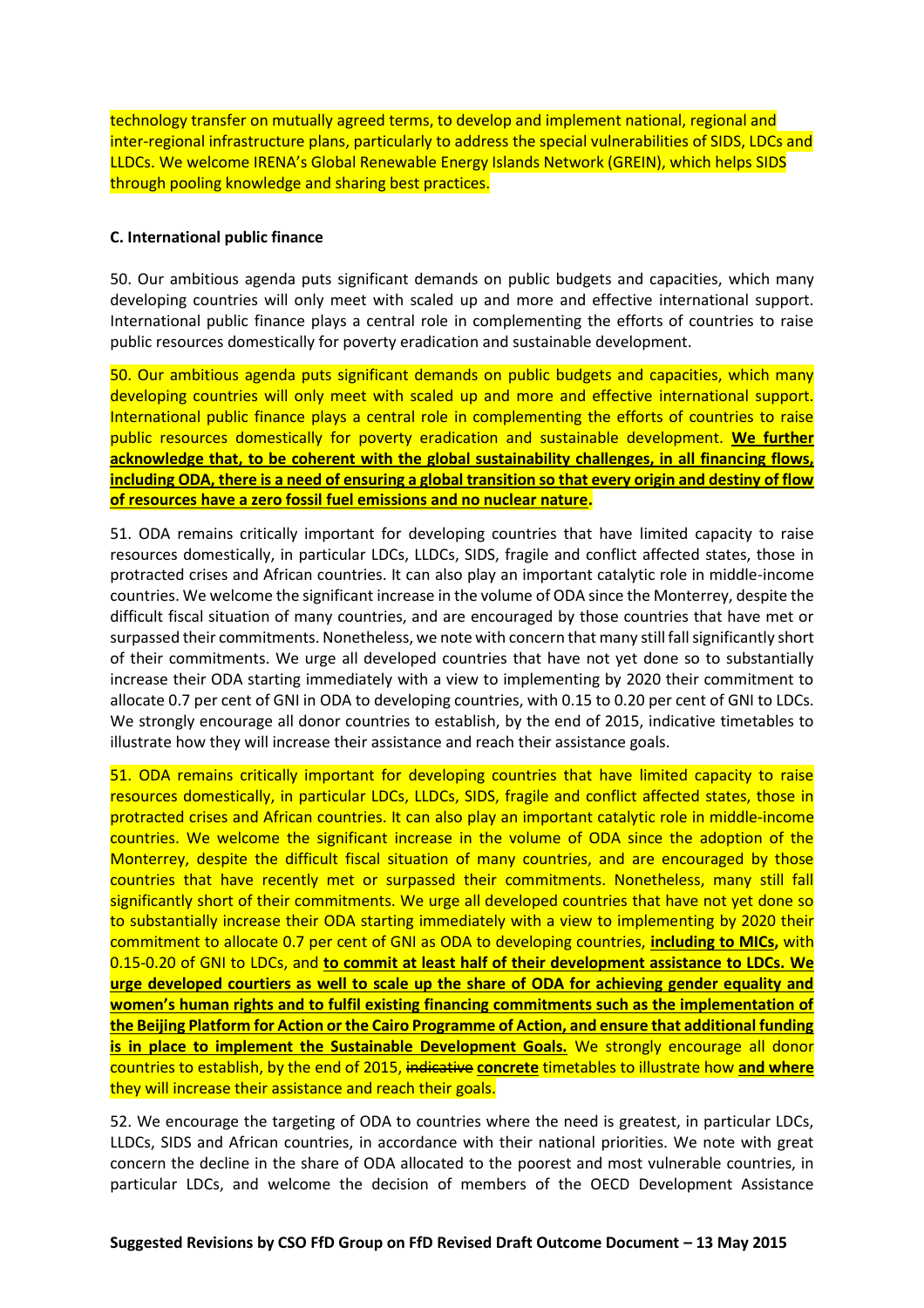Committee to reverse this trend. We urge all developed countries to allocate at least 50 per cent of net ODA to LDCs.

52. We encourage the targeting of ODA to countries **We call on developed countries to adopt formal mandates for their implementing agencies aimed at targeting ODA to** where the need is greatest, in particular LDCs, LLDCs, SIDS and African countries **as well as MICs whenever necessary**, in accordance with their national priorities. We note with great concern the decline in the share of ODA allocated to the poorest and most vulnerable countries, in particular LDCs, and welcome the decision of members of the OECD Development Assistance Committee to reverse this trend. We urge all developed countries to allocate at least 50 per cent of net ODA to LDCs.

53. An important use of ODA is to catalyze additional resource mobilization from other sources, public and private. ODA can support improved tax collection and help strengthen domestic enabling environments and build essential public services. It can also be used to unlock additional finance through blended or pooled financing and risk mitigation, notably for infrastructure and other investments that support private sector development. We will hold open, inclusive and transparent discussions on the modernization of the ODA definition and on the proposed measure of "total official support for sustainable development" (TOSSD) and we agree that any such measure will not dilute commitments already made.

53. An important use of ODA is to catalyze additional resource mobilization from other sources, public and private. ODA can support improved tax collection and help strengthen **sustainable** domestic enabling environments and build essential public services. **However,such catalytic role of ODA should be subject to close scrutiny to assess consistency with the effectiveness principles and whether there is any real added value whenever international public finance is diverted from its primary focus on poverty reduction and sustainable development. Moreover, in assessing the catalytic role of ODA, we will ensure effective regulatory and safeguard policies that protect the human rights of people, including women's rights, as well as environmental protection and sustainability. It can also be used** to unlock additional finance through blended or pooled financing and risk mitigation, notably for infrastructure and other investments that support private sector development. We will hold open, inclusive and transparent discussions on the modernization of the ODA definition and on the proposed measure of "total official support for sustainable development" (TOSSD) and we agree that any such measure will not dilute commitments already made.

54. We welcome the increased contributions of Southern partners to sustainable development and look forward to a further strengthening of South-South cooperation and triangular cooperation, including through multilateral efforts in new institutions. We invite developing countries in a position to do so to further scale up their efforts and make their support more effective, in keeping with the provisions of the Nairobi outcome document of the High-Level United Nations Conference on South-South Cooperation. We welcome the initiative of developing country providers to work collectively through the UN Development Cooperation Forum on improving data and coordinating policies on South-South cooperation. We encourage South-South providers to work to further enhance mutual accountability and transparency with respect to cooperation provisions so as to assist partner countries in planning the most effective use of this support, and to consider including targets and timelines where appropriate, according to methodologies conceived by developing countries that better fit their specificities. We also commit to strengthening triangular cooperation as a means of bringing relevant experience and expertise to bear in development cooperation.

54. We welcome the increased contributions of Southern partners to sustainable development and look forward to a further strengthening of South-South cooperation and triangular cooperation, including through multilateral efforts in new institutions. We invite developing countries in a position to do so to further scale up their efforts and make their support more effective, in keeping with the provisions of the Nairobi outcome document of the High-Level United Nations Conference on South-South Cooperation. We welcome the initiative of developing country providers to work collectively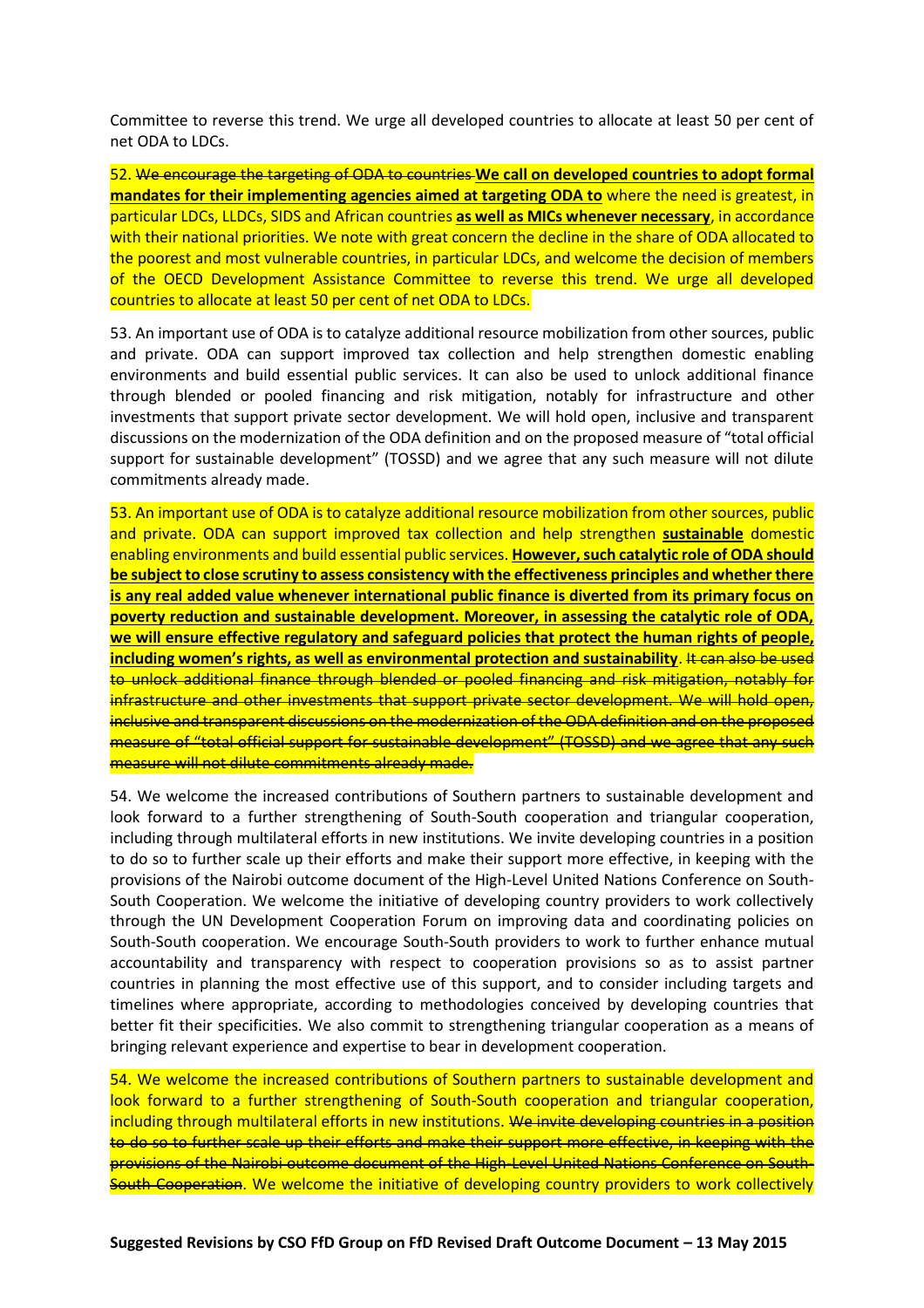through the UN Development Cooperation Forum on improving data and coordinating policies on South-South cooperation. We encourage South-South providers to work to further enhance mutual accountability and transparency with respect to cooperation provisions so as to assist partner countries in planning the most effective use of this support, and to consider including targets and timelines where appropriate, according to methodologies conceived by developing countries that better fit their specificities. We also commit to strengthening triangular cooperation as a means of bringing relevant experience and expertise to bear in development cooperation.

55. We acknowledge that the United Nations Framework Convention on Climate Change is the primary international, intergovernmental forum for negotiating the global response to climate change. In that regard, we are encouraged by the commitment by the COP to reaching an ambitious agreement in 2015 that reflects the principle of common but differentiated responsibilities and respective capabilities, in light of different national circumstances.

56. We reaffirm the importance of meeting in full existing commitments under international conventions, including on climate finance and other key global challenges. We recognize that funding from all sources, including through public and private, bilateral and multilateral, as well as alternative sources of finance, will need to be stepped up for investments in many areas including for low-carbon and climate resilient development. We welcome pledges made to the Green Climate Fund and the Board's work to start financing projects as soon as possible. We will implement the commitment undertaken by developed country Parties to the UNFCCC to a goal of mobilizing jointly USD100 billion annually by 2020 from all sources to address the needs of developing countries in the context of meaningful mitigation actions and transparency on implementation and fully operationalize the Green Climate Fund through its capitalization. We also welcome the Board's decision to aim for a floor of 50 per cent of the adaptation allocation for particularly vulnerable developing countries, including SIDS, LDCs, and African countries. We note the importance of continued support to address gaps in the capacity to gain access to and manage climate finance.

56. We reaffirm the importance of meeting in full existing commitments under international conventions, including on climate finance and other key global challenges. **We reiterate existing commitments in line with CBDR and historical responsibility and** recognize that financing funding from all sources including through public and private, bilateral and multilateral, as well as alternative sources of finance, **science, innovation and technologies transfer**, will need to be stepped up for investments in many areas including for **safe, just, accessible,** low-carbon **zero fossil fuel emissions, no nuclear** and climate resilient development **conservation of biodiversity and combatting global warming, extreme weather and disasters, sea level rise, ocean acidification, land degradation and desertification.** We **recognize that the current** pledges made to the Green Climate Fund **are insufficient and need to be scaled up. We furthermore underline that We call on** the Board's work to start financing projects as soon as possible **including a fully resourced and integrated gender policy and action plan**. We will implement the commitment undertaken by developed country Parties to the UNFCCC to a goal of mobilizing jointly USD100 billion annually by 2020 from all sources to address the needs of developing countries in the context of meaningful mitigation actions and transparency on implementation and fully operationalize the Green Climate Fund through its capitalization. We also welcome the Board's decision to aim for a floor of 50 per cent of the adaptation allocation for particularly vulnerable developing countries, including SIDS, LDCs, and African countries. We note the importance of continued support to address gaps in the capacity to gain access to and manage climate finance.

57. We acknowledge the critical importance of biodiversity and the sustainable use of its components in poverty reduction and sustainable development and are committed to realizing the Convention on Biological Diversity's decisions on resource mobilization for implementing the strategic plan for 2011- 2020 and beyond. We will mobilize and significantly increase financial resources from all sources to conserve and sustainably use biodiversity and ecosystems, including to sustainable forest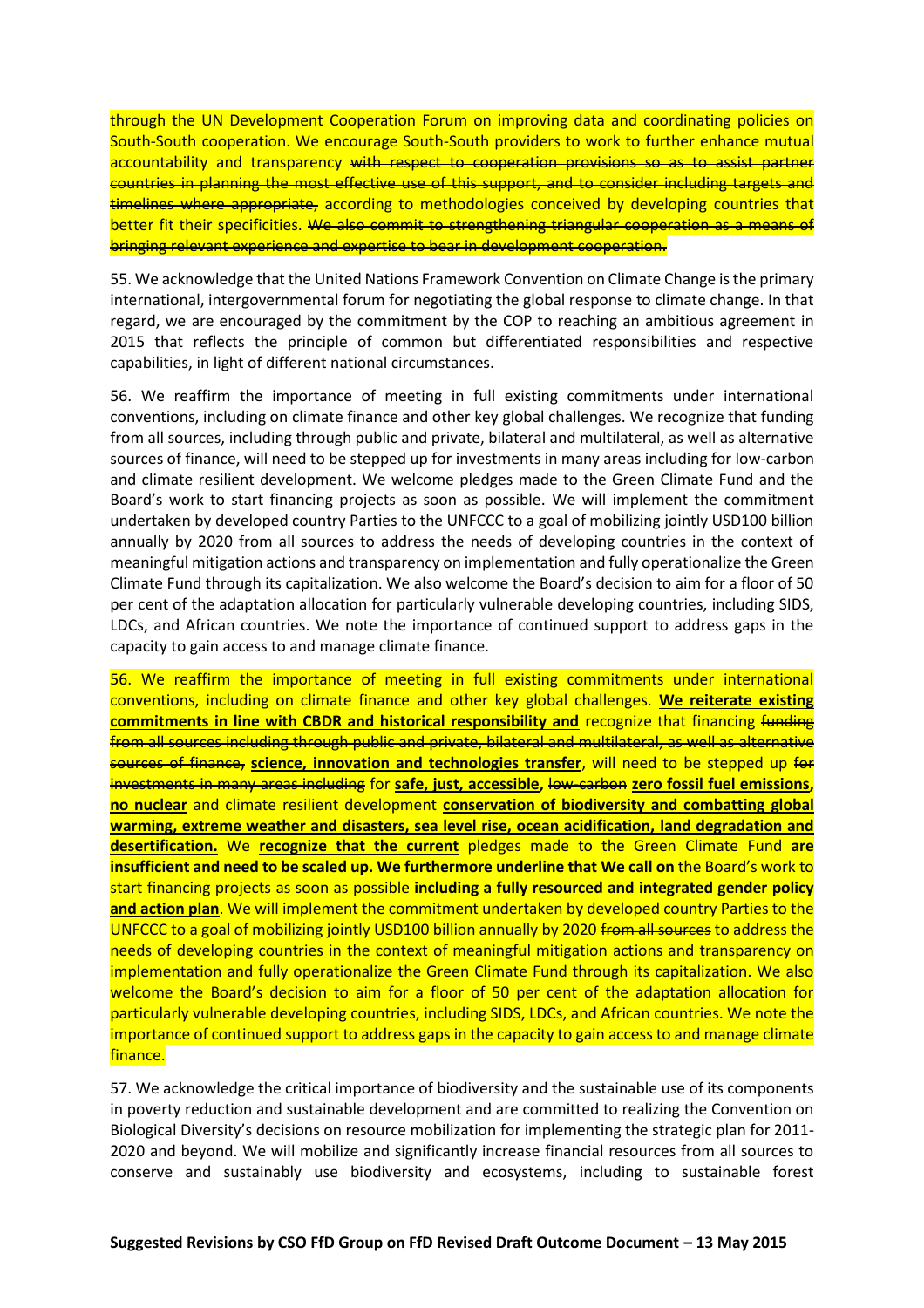management. We will provide adequate incentives to developing countries to advance such management, including for conservation and reforestation. We commit to ensure the full implementation of international law, as reflected in UNCLOS, including existing regional and international regimes for the conservation and sustainable use of oceans and their resources. We commit to protect, and restore, the health, productivity and resilience of oceans and marine ecosystems to deliver on all three dimensions of sustainable development.

57. We acknowledge the critical importance of biodiversity and the sustainable use of its components in poverty reduction and sustainable development and are committed to realizing the Convention on Biological Diversity's decisions on resource mobilization for implementing the strategic plan for 2011- 2020 and beyond. We will mobilize and significantly increase **additional** financial resources from all sources to conserve and sustainably use biodiversity and ecosystems, including to sustainable forest management. We will provide adequate incentives to developing countries to advance such management, including for conservation and reforestation. We commit to ensure the full implementation of international law, as reflected in UNCLOS, including existing regional and international regimes for the conservation and sustainable use of oceans and their resources. We commit to protect, and restore, the health, productivity and resilience of oceans and marine ecosystems to deliver on all three dimensions of sustainable development.

58. We acknowledge the importance of taking into account the three dimensions of sustainable development and building climate and disaster resilience considerations into development financing to ensure the sustainability of development results. We recognize that well-designed development actions can capture multiple local and global benefits, including those related to climate change. We recognize the need for transparent accounting for climate finance and welcome the ongoing work in the UNFCCC. We agree to invest in efforts to strengthen the capacity of national and local actors to manage and finance disaster risk, and to ensure that countries can draw on international assistance when needed.

58. We acknowledge the importance of taking into account the three dimensions of sustainable development and building climate and disaster resilience considerations into development financing to ensure the sustainability of development results. **We reiterate that international financing for climate change actions in developing countries must be new and additional to ODA. We recognize that such financing will assist developing countries to incorporate actions and measures relating to climate change in their national development processes and plans. We further recognize that welldesigned development actions that include participation of civil society can capture multiple local and global benefits, including those related to climate change and reducing negative impacts, especially on indigenous peoples, women and girls.** We recognize that well-designed development actions can capture multiple local and global benefits, including those related to climate change. We recognize the need for transparent accounting for climate finance and welcome the ongoing work in the UNFCCC. **To complement and build on this effort, and in order to ensure that climate finance is truly new and additional to ODA, we decide to set up an expert technical group to develop and present options for a coherent framework that accounts for ODA and climate finance in a transparent manner. We furthermore commit to putting in place such a framework under the auspices of the UN before the end of 2019.** We agree to invest in efforts to strengthen the capacity of national and local actors to manage and finance disaster risk, and to ensure that countries can draw on international assistance when needed. **To achieve this, we will engage closely with other existing international processes working to agree a framework for financing a response to crises – including the World Humanitarian Summit and the proposed UN High Level Panel on humanitarian financing.**

59. We recognize the need for coherence of developmental and humanitarian finance to ensure more timely, appropriately and cost-effective approaches to the management of man-made and natural disasters. We welcome the establishment of the Secretary-General's High-level Panel on Humanitarian Financing and look forward to its recommendations and to the World Humanitarian Summit in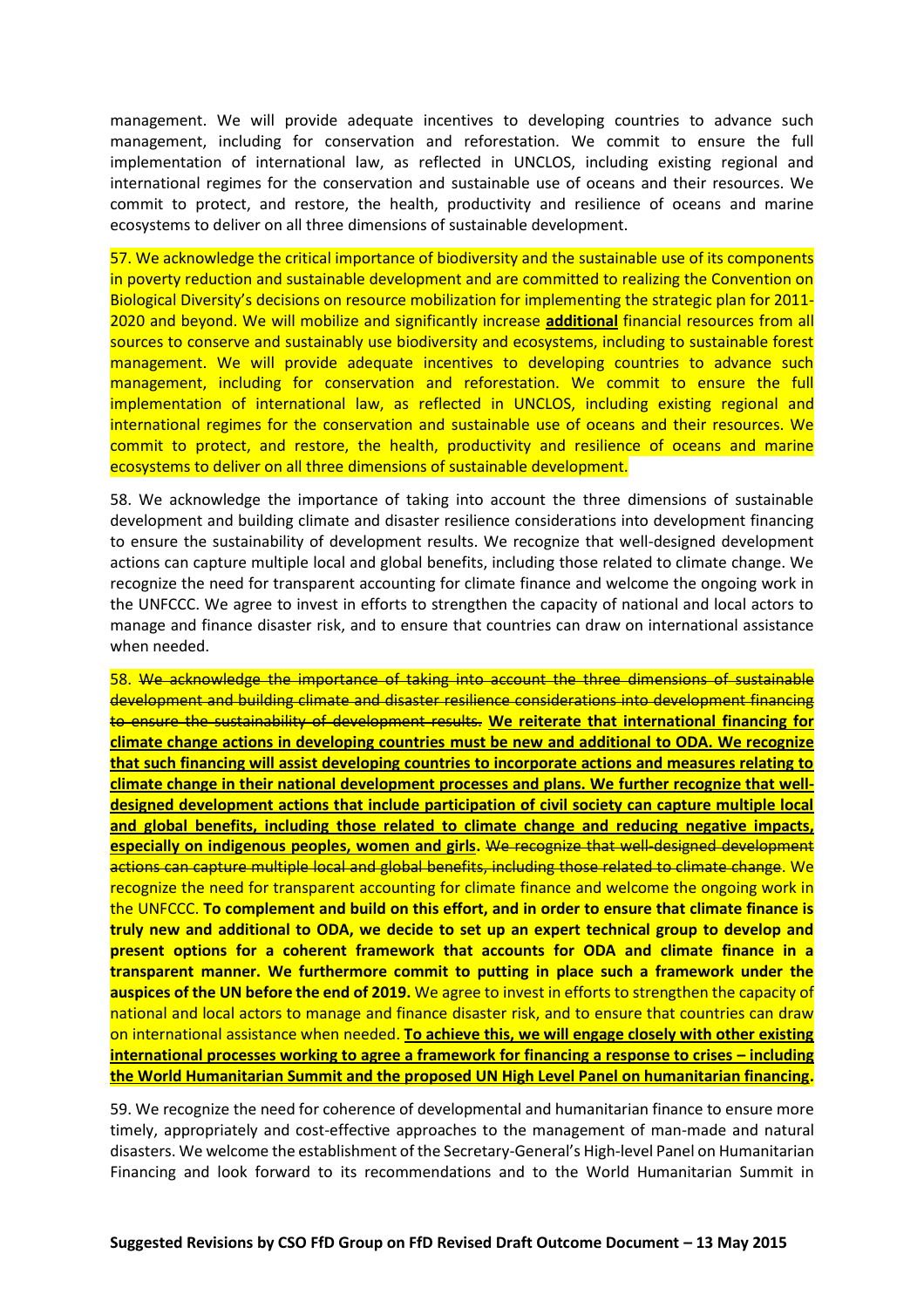Istanbul, Turkey in May 2016.

60. We welcome the progress made since Monterrey to develop and mobilize support for innovative sources and mechanisms of additional financing, in particular by the Leading Group on Innovative Financing for Development. We invite additional countries to voluntarily join in implementing the agreed mechanisms, and to help develop and implement new innovative modalities. We further invite countries to consider implementing additional domestic innovative modalities, including a financial transaction tax, carbon taxes or market-based instruments that price carbon, taxes on fuels used in international aviation and maritime activities, or additional tobacco taxes. Financing from these sources should be additional, and disbursed in line with internationally agreed development effectiveness principles and in a manner that respects the priorities and contexts of developing countries**.**

60. We welcome the progress made since Monterrey to develop and mobilize support for innovative sources and mechanisms of additional financing, in particular by the Leading Group on Innovative Financing for Development. We invite additional countries to voluntarily join in implementing the agreed mechanisms, and to help develop and implement new innovative modalities. We further invite countries to consider implementing additional domestic innovative modalities, including a financial transaction tax, carbon taxes or market-based instruments that price carbon, taxes on fuels used in international aviation and maritime activities, or additional tobacco taxes. Financing from these sources should be additional, and disbursed in line with internationally agreed development effectiveness principles and in a manner that respects the priorities and contexts of developing countries, **in line with international agreed human rights standards, including gender equality and women's rights. Furthermore, we urge that part of the resources raised through innovative mechanisms should be invested toward solving specific and pressing social and environmental issues in all countries.**

61. We recognize the great potential of MDBs in financing sustainable development and in helping countries address policy and institutional constraints. MDBs are able to provide both concessional and stable long-term non-concessional development finance by leveraging contributions and capital, and by mobilizing resources from capital markets. We call on the IFIs to examine the role, scale and functioning of the multilateral and regional development finance institutions to enable them to be fully responsive to the sustainable development agenda. We stress that development banks should fully utilize their balance sheets, consistent with maintaining their financial integrity, to help support the ambitions embodied in the SDGs.

61. We recognize the great potential of MDBs in financing sustainable development and in helping countries address policy and institutional constraints. MDBs are able to provide both concessional and stable long-term non-concessional development finance by leveraging contributions and capital, and by mobilizing resources from capital markets. **We call on the UN to establish a review process either intergovernmentally or through a committee of experts, which will We call on the IFIs to examine** the role, scale and functioning of the multilateral and regional development finance institutions to enable them to be fully responsive to the sustainable development agenda; **such a review should also address existing practices to leverage private finance by using public institutions and resources**. We stress that development banks should fully utilize their balance sheets, consistent with maintaining their financial integrity, to help support the ambitions embodied in the SDGs.

62. We recognize the need to devise methodologies to better account for the complex and diverse realities of middle-income countries. We note with concern that when countries graduate from low income status, they may lose access to sufficient finance to meet their needs. We encourage MDB shareholders to develop post-graduation policies that are sequenced, phased and gradual to avoid reversing development achievements. In this regard, we acknowledge the World Bank's small island state exception as a noteworthy response to the financing challenges of SIDS. We urge providers to take into account the recipient country's level of development, inequality, vulnerability to external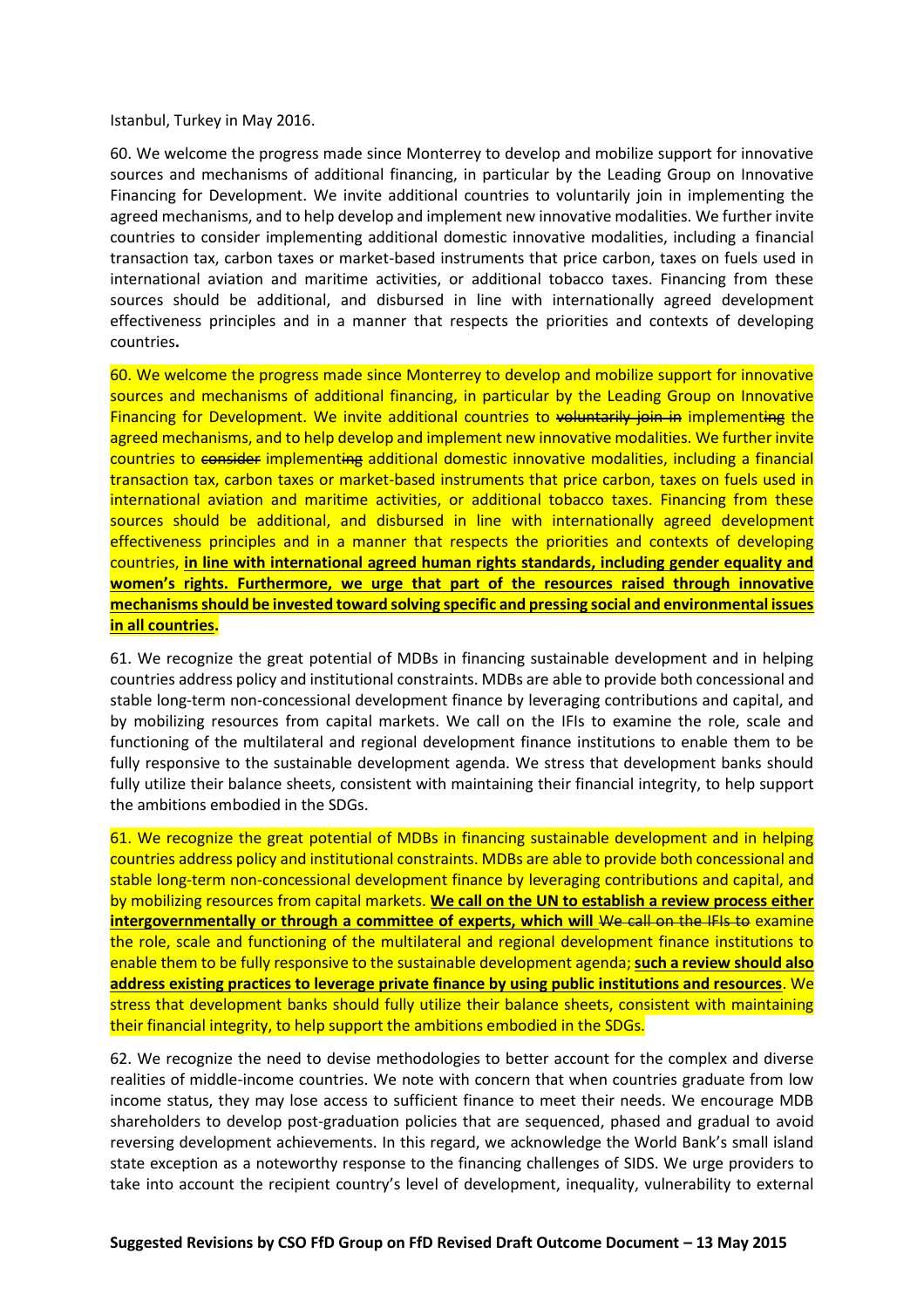shocks, climate change, natural disasters, institutional weakness, debt level, ability to mobilize domestic resources, and the type of programme being funded, as well as their ability to access to longterm stable and affordable financing. We also agree on the importance of risk mitigation mechanisms, including through MIGA. Such tools are of particular importance for actors such as local authorities and municipalities that lack the necessary credit rating to acquire funds on the private capital market.

62. We recognize the need to devise methodologies to better account for the complex and diverse realities of middle-income countries. We note with concern that when countries graduate from low income status, they may lose access to sufficient finance to meet their needs. We encourage MDB shareholders to develop post-graduation policies that are sequenced, phased and gradual to avoid reversing development achievements. In this regard, we acknowledge the World Bank's small island state exception as a noteworthy response to the financing challenges of SIDS. We urge providers to take into account the recipient country's level of development, inequality **- including gender inequality**, vulnerability to external shocks, climate change, natural disasters, institutional weakness, debt level, ability to mobilize domestic resources, and the type of programme being funded, as well as their ability to access to long-term stable and affordable financing. We also agree on the importance of risk mitigation mechanisms, including through MIGA. Such tools are of particular importance for actors such as local authorities and municipalities that lack the necessary credit rating to acquire funds on the private capital market.

63. We underline the important role and comparative advantage of an adequately resourced, relevant, coherent, efficient and effective UN system in its support to achieve the SDGs and sustainable development, and support the process on the longer term positioning of the UN development system. We will work to strengthen UN efficiency, coherence and effectiveness, including better coordination of its normative, analytical and operational activities, as well as to achieve further progress towards "Delivering as One".

63. We underline the important role and comparative advantage of an adequately resourced, relevant, coherent, efficient, and **effective and gender sensitive** UN system in its support to achieve the SDGs and sustainable development, and support the process on the longer term positioning of the UN development system. We will work to strengthen UN efficiency, coherence and effectiveness, including better coordination of its normative, analytical and operational activities, as well as to achieve further progress towards "Delivering as One".

64. Development banks can play a particularly important role in alleviating constraints on financing infrastructure investment. We welcome initiatives to expand the supply of finance, including through the establishment of new MDBs, such as the New Development Bank and the Asian Infrastructure Investment Bank. We also welcome efforts to establish new infrastructure investment platforms by established MDBs, including the World Bank Global Infrastructure Facility (GIF) and the Africa50 Infrastructure Fund, and encourage institutions to take into account lessons learned and best practices from existing institutions and efforts. We invite MDBs to strengthen these efforts, including through alleviating internal constraints. We encourage efforts by the MDBs to make the safeguards process more efficient and time-sensitive, to ensure that public investment is aligned with sustainable development and contribute to the realization of the SDGs. without being unduly burdensome. We encourage MDBs to further develop instruments to channel the resources of long-term investors towards sustainable development sectors, including through long-term infrastructure and green bonds. We underline that regional investments in key priority sectors require the expansion of new financing mechanism, and call upon multilateral and regional development finance institutions to support regional and sub-regional organizations and programs.

64. Development banks can play a particularly important role in alleviating constraints on financing infrastructure investment. We welcome initiatives to expand the supply of **gender-sensitive** finance, including through the establishment of new MDBs, such as the New Development Bank and the Asian Infrastructure Investment Bank. We also welcome efforts to establish new infrastructure investment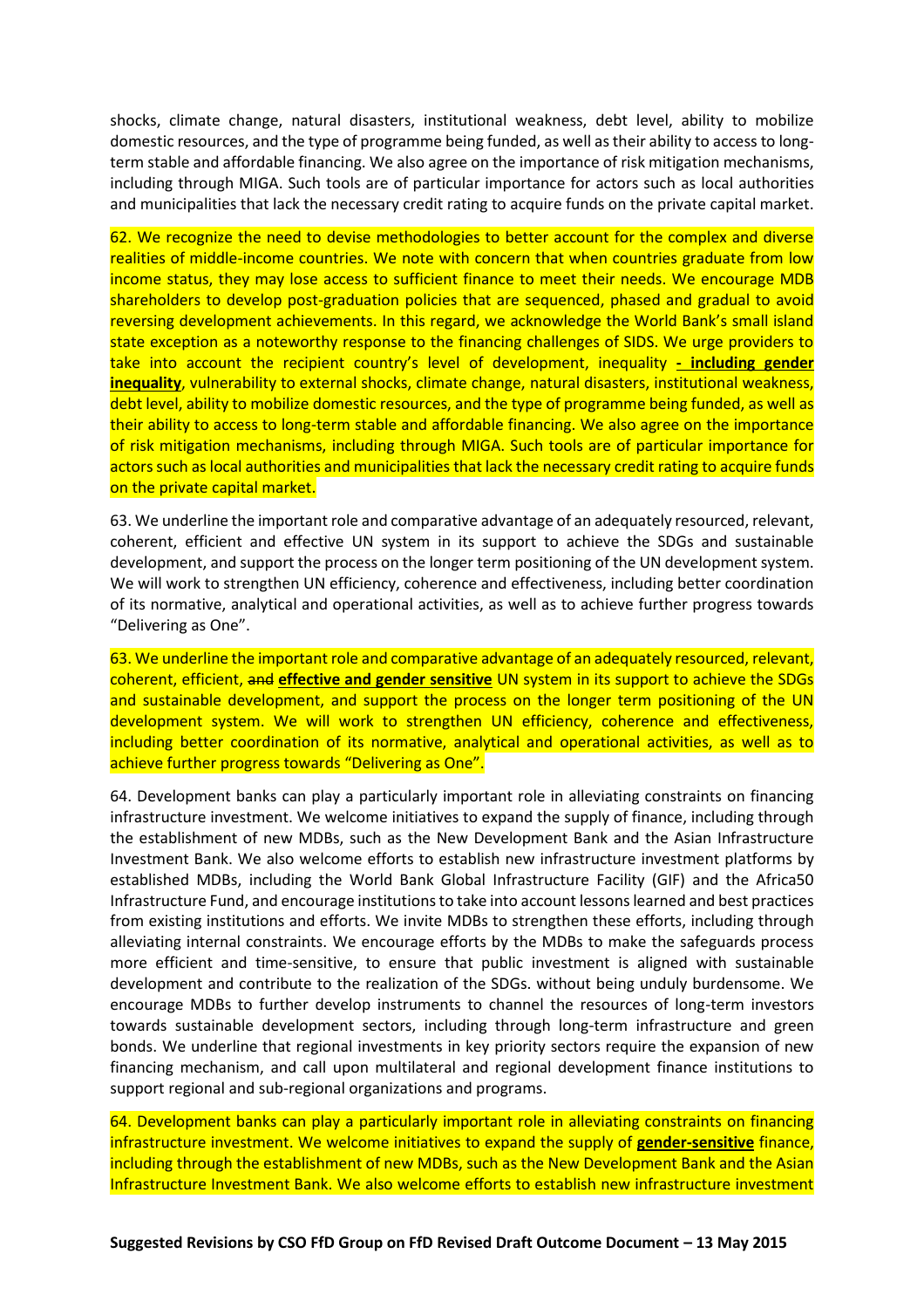platforms by established MDBs, including the World Bank Global Infrastructure Facility (GIF) and the Africa50 Infrastructure Fund, and encourage institutions to take into account lessons learned and best practices from existing institutions and efforts. We invite MDBs to strengthen these efforts, including through alleviating internal constraints. **and call on them to establish clear and transparent safeguard systems, consistent with the extraterritorial human rights obligations of governments and existing obligations under international law, in order to effectively manage project related risks and mitigate and compensate negative effects.** We **also** encourage efforts by the MDBs to make the safeguards process more efficient and time-sensitive, to ensure that public investment is aligned with sustainable development and contribute to the realization of the SDGs. without being unduly burdensome **producing negative effects and harm to affected communities**. **In particular, MDBs must ensure that their safeguards are consistent with the extraterritorial human rights obligations of governments, and existing obligations under international law.** We encourage MDBs to further develop instruments to channel the resources of long-term investors towards sustainable development sectors, including through long-term infrastructure **development impact bonds** and green bonds. We underline that regional investments in key priority sectors require the expansion of new financing mechanism, and call upon multilateral and regional development finance institutions to support regional and subregional organizations and programs.

65. We encourage and promote effective multi-stakeholder partnerships to support country-driven priorities and strategies building on lessons learned. We acknowledge the role of the Global Environment Facility (GEF) in raising and allocating resources for environmental projects and capacity building in developing countries. We aim to enhance public and private contributions to the GEF in its 7th replenishment, and to support building capacity in developing countries, especially LDCs and SIDS, to access available funds.

65. We encourage and promote effective multi-stakeholder **multi-actor** partnerships to support country-driven priorities and strategies building on lessons learned. **However, it is essential for such partnerships to follow clear eligibility criteria to determine whether a specific private actor is fit for purpose, with particular though non-exclusive reference to any history or serious allegations of abusing human rights or the environment, exploiting labour, and being involved in acts of corruption, including in their cross-border activities; proven track-record or potential to deliver on sustainable development; highest standards of integrity, transparency and accountability in its reporting; and, full respect of existing tax responsibilities in all countries it operates in, including the absence of any practises of tax avoidance. Furthermore, these multi-actor partnerships should be protected by robust safeguards against conflict of interest.** We acknowledge the role of the Global Environment Facility (GEF) in raising and allocating resources for **gender-sensitive** environmental projects and capacity building in developing countries. We aim to enhance public and private contributions to the GEF in its 7th replenishment, and to support building capacity in developing countries, especially LDCs and SIDS, to access available funds.

66. Global multi-stakeholder partnerships have been successful in the field of health, including the Global Fund to Fight AIDS, Tuberculosis and Malaria and Gavi. We underscore the need to strengthen national health systems and budgets in light of the growing burden of both communicable and noncommunicable diseases. We will strengthen implementation of the World Health Organization Framework Convention on Tobacco Control in all countries, as appropriate. We also agree to strengthen the capacity of countries, in particular developing countries, for early warning, risk reduction and management of national and global health risks, as well as to substantially increase health financing and the recruitment, development, training and retention of the health workforce in developing countries, especially in LDCs and SIDS. We welcome innovative approaches, such as those taken by the Global Financing Facility in support of Every Woman Every Child, which uses ODA to catalyze additional domestic and international, private and public resources for women and children's health and universal health coverage through results-focused financing.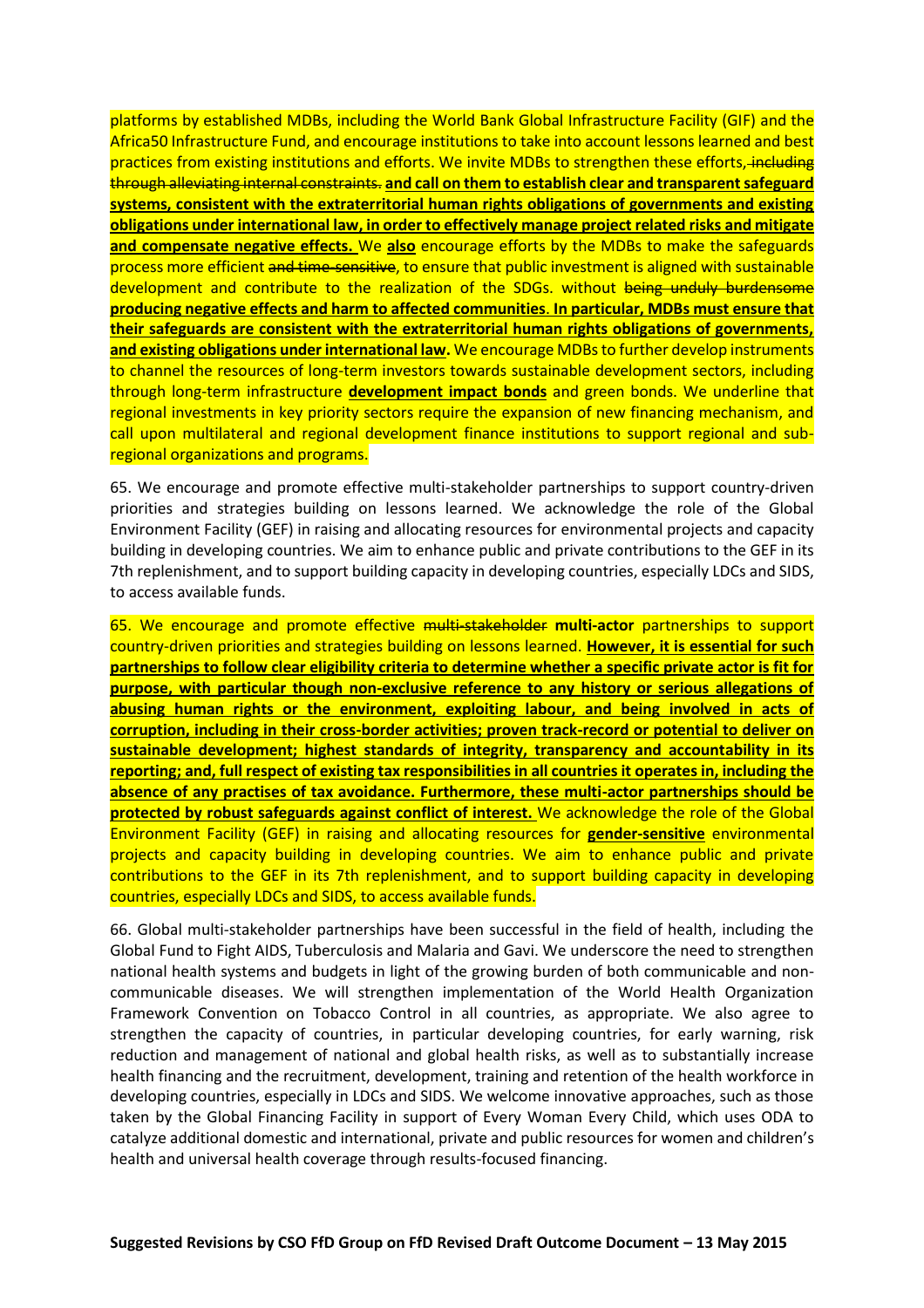66. Global multi-stakeholder partnerships have been successful in the field of health, including the Global Fund to Fight AIDS, Tuberculosis and Malaria and Gavi. We underscore the need to strengthen national health systems and budgets in light of the growing burden of both communicable and noncommunicable diseases. We will strengthen implementation of the World Health Organization Framework Convention on Tobacco Control in all countries, as appropriate. We also agree to strengthen the capacity of countries, in particular developing countries, for early warning, risk reduction and management of national and global health risks, as well as to substantially increase health financing and the recruitment, development, training and retention of the health workforce in developing countries, especially in LDCs and SIDS. We welcome innovative approaches, such as those taken by the Global Financing Facility in support of Every Woman Every Child, which uses ODA to catalyze additional domestic and international, private and public resources for women and children's health and universal health coverage through results-focused financing.

66. Global multi-stakeholder partnerships have been successful in the field of health, including the Global Fund to Fight AIDS, Tuberculosis and Malaria and Gavi. We underscore the need to strengthen national health systems and budgets in light of the growing burden of both communicable and noncommunicable diseases. We will strengthen implementation of the World Health Organization Framework Convention on Tobacco Control in all countries, as appropriate. We also agree to strengthen the capacity of countries, in particular developing countries, for early warning, risk reduction and management of national and global health risks, as well as to substantially increase health financing and the recruitment, development, training and retention of the health workforce in developing countries, especially in LDCs and SIDS. We welcome innovative approaches, such as those taken by the Global Financing Facility in support of Every Woman Every Child, which uses ODA to catalyze additional domestic and international, private and public resources for **reproductive, maternal, newborn child and adolescent health** women and children's health and universal health coverage through results-focused financing**. Global Financing Facility mechanisms, including any engagement with the private sector and results-based financing approaches, must be rights-based and equitable.**

67. We recognize the importance of delivering quality education to all children as a key part of ensuring long-term sustainability of development. This will require reaching the most vulnerable children, including those in fragile and conflict-effected states. We therefore call for the Global Partnership for Education (GPE) to be strengthened and scaled up to ensure that all girls and boys complete free, equitable and quality early childhood, primary and secondary education leading to the relevant and effective learning outcomes. We agree to upgrade education facilities and increase the percentage of qualified teachers in developing countries, including through international cooperation.

67. We **reaffirm our obligation to provide** recognize the importance of delivering quality education to all children as a key part of ensuring long-term sustainability of development. This will require reaching the most vulnerable children, including those in fragile and conflict-effected states. We therefore call for the Global Partnership for Education (GPE) to be strengthened and scaled up to ensure that all girls and boys complete free, equitable**, inclusive** and quality early childhood, primary and secondary education leading to the relevant and effective learning outcomes. We agree to **build and** upgrade education facilities and increase the percentage of qualified teachers in developing countries, including through international cooperation. **Notwithstanding, for children to benefit fully from education they need to grow in a literate environment. Since parents are a child's best educators, and since we need informed and active citizens, we are committed to resourcing universal adult literacy**.

68. As a significant portion of the world's poor live in rural areas, we emphasize the need to revitalize the agricultural and rural development sectors, notably in developing countries. We agree to strengthen international cooperation to support of agriculture, with a focus on smallholders, agricultural cooperatives and farmers´ networks. We will provide access to markets for smallholder farmers and fishers, as well as marine resources for small-scale artisanal fishers. We will improve food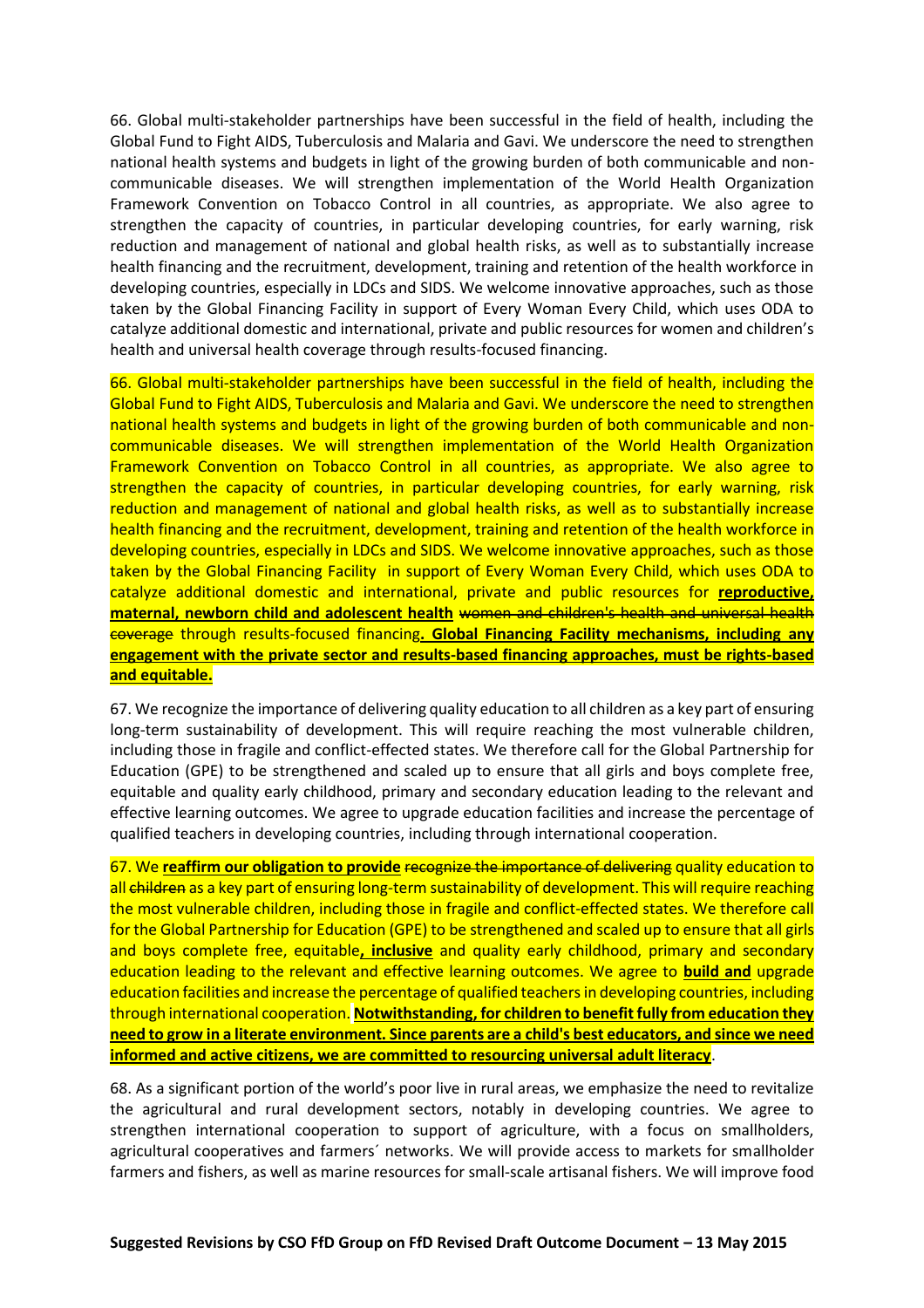security and nutrition and scale up programmes for smallholder resilience, in partnerships with relevant actors. These efforts must be supported by enabling domestic and international environments. We value the contribution of the Food and Agriculture Organization (FAO), the International Fund for Agricultural Development (IFAD) and the World Food Program (WFP), the World Bank and other MDBs. We welcome the UN initiative to reach zero hunger in our life time. We call on the Secretary-General's High-level Task Force on the Global Food Security Crisis to coordinate the preparation of concrete proposals to improve food security and nutrition and scale up programmes for smallholder resilience. We call for strengthening collaboration with regional initiatives towards addressing the key constraints to sustainable agriculture and the achievement of food security and nutrition.

68. As a significant portion of the world's poor **– a majority of women and girls** - live in rural areas, we emphasize the need to revitalize the agricultural and rural development sectors, notably in developing countries. We agree to strengthen international cooperation to support of agriculture, with a focus on smallholders, agricultural cooperatives and farmers´ networks, **including those led by women**. We will provide access to markets for smallholder farmers and fishers, as well as marine resources for smallscale artisanal fishers. We will improve food security and nutrition and scale up programmes for smallholder resilience, in partnerships with relevant actors. These efforts must be supported by enabling domestic and international environments. We value the contribution of the Food and Agriculture Organization (FAO), the International Fund for Agricultural Development (IFAD) and the World Food Program (WFP), the World Bank and other MDBs. We welcome the UN initiative to reach zero hunger in our life time. **We reaffirm the importance of the work as well as the inclusive nature of the Committee on World Food Security, including its role in facilitating country-initiated assessments on sustainable food production and food security and nutrition. We encourage countries to give due consideration to implementing the Committee on World Food Security Voluntary Guidelines on the Responsible Governance of Tenure of Land, Fisheries and Forests in the Context of National Food Security.** We call on the Secretary-General's High-level Task Force on the Global Food Security Crisis to coordinate the preparation of concrete proposals to improve food security and nutrition and scale up programmes for smallholder resilience. We call for strengthening collaboration with regional initiatives towards addressing the key constraints to sustainable agriculture and the achievement of food security and nutrition.

69. We welcome continued efforts to improve the quality and effectiveness of all international public finance, including adherence to development effectiveness principles. We will align activities with national priorities, including by reducing fragmentation, untie aid to the maximum extent, particularly for LDCs, promote its results orientation and use and strengthen country systems, use pooled finance mechanisms, increase predictability, reducing transaction costs and build genuine and inclusive partnerships, and increasing transparency and mutual accountability. We will make development more effective and predicable by providing developing countries with regular and timely indicative information on planned support in the medium term. We will pursue these efforts in the Development Cooperation Forum of the Economic and Social Council and in other relevant fora, such as the Global Partnership for Effective Development Cooperation, in a complementary manner.

69. We welcome continued efforts to improve the quality and effectiveness of all international public finance, including adherence to development effectiveness principles. **We commit to monitoring the full implementation of the principles of inclusive partnership, democratic ownership, transparency and accountability, and delivering result based outcomes. We will further strengthen national ownership and the alignment of** We will align activities with national priorities, including **by increased joint programming based on national strategies, ending policy conditionalities, fully untying aid, by** reducing fragmentation, untie aid to the maximum extent, particularly for LDCs, **promoting their** results orientation and us**ing** and strengthen**ing** country systems, use pooled finance mechanisms, increase**d** predictability, reducing transaction costs and build genuine and inclusive partnerships, and increasing transparency and mutual accountability. We will make development more effective and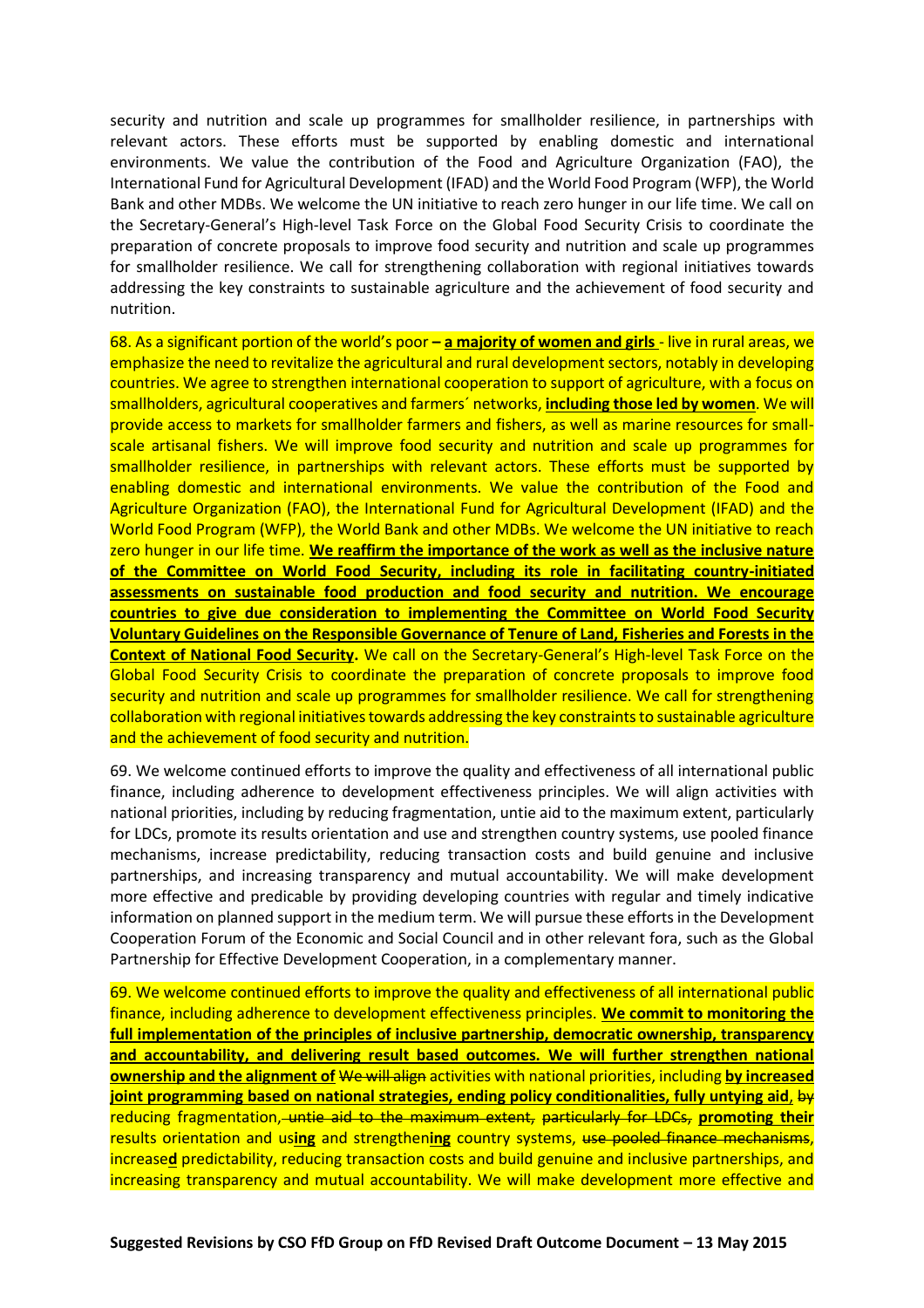predicable by providing developing countries with regular and timely indicative information on planned support in the medium term. **To these ends, we actively ensure that people, as the ultimate beneficiaries of financing for development, together with civil society, can play a full and active role in planning, monitoring and evaluating of development financing**. **Effective development cooperation is particularly important in post-conflict states, and we urge countries to intensify their efforts in such contexts, particularly in using country systems and strengthening capacities.**. **We commit to building on and delivering further progress in improving the effectiveness of all development cooperation and efforts by meeting existing commitments and timelines as captured in the Paris, Accra and Busan Agreements.** We will pursue these efforts in the Development Cooperation Forum of the Economic and Social Council and in other relevant fora, such as the Global Partnership for Effective Development Cooperation, in a complementary manner.

#### **D. International trade as an engine for development**

#### **D. International trade as an engine for sustainable development**

70. We will continue to promote a universal, rules-based, open, non-discriminatory and equitable multilateral trading system under the World Trade Organization (WTO). Such a trading system, as well as meaningful trade liberalization, can serve as an engine of inclusive economic growth, not least by encouraging long-term private and investment in productive capacities, reduce poverty and promote sustainable development. With appropriate supporting policies, infrastructure and an educated work force, trade can help promote employment, decent work and women's empowerment, reduce inequality and contribute to the realization of the SDGs.

70. We will continue to promote a universal, rules-based, open, non-discriminatory **developmentoriented, rights-based** and equitable multilateral trading system under the World Trade Organization (WTO). Such a trading system, as well as meaningful trade liberalization, can serve as an engine of inclusive economic growth, not least by encouraging long-term private and investment in productive capacities, reduce poverty and promote sustainable development. With appropriate supporting policies, **including ex-ante and periodic human rights impact assessments,** infrastructure and an educated work force, trade can help promote employment, decent work and women's empowerment, reduce inequality and contribute to the realization of the SDGs, **human rights and gender equality**.

71. We recognize that the multilateral trade negotiations in the WTO have progressed slowly, although we regard the approval of the Bali Package in 2013 as an important achievement. We reaffirm our commitment to strengthening the multilateral system, and we commit to building coherence between bilateral and regional trade and investment agreements and the multilateral system. We call on members of the WTO to fully and expeditiously implement the Bali Package, including the decisions taken in favour of LDCs and the work programme on small and vulnerable economies. WTO members in a position to do so should provide commercially meaningful preferences for LDC services and service suppliers in the context of the Bali decision on the LDCs services waiver. We note that the Agreement on Trade Facilitation is of particular importance for LLDC trade.

71. We recognize that the multilateral trade negotiations in the WTO have progressed slowly, although we regard the approval of the Bali Package in 2013 as an important achievement. We reaffirm our commitment to strengthening the multilateral system, and we commit to building coherence between bilateral and regional trade and investment agreements and the multilateral system. We **commit to advancing a Permanent Solution on Food Security that respects the duty of all countries to fulfil the right to food of their citizens.** We call on members of the WTO to fully and expeditiously implement the Bali Package, including the decisions taken in favour of LDCs and the work programme on small and vulnerable economies. WTO members in a position to do so should provide commercially meaningful preferences for LDC services and service suppliers in the context of the Bali decision on the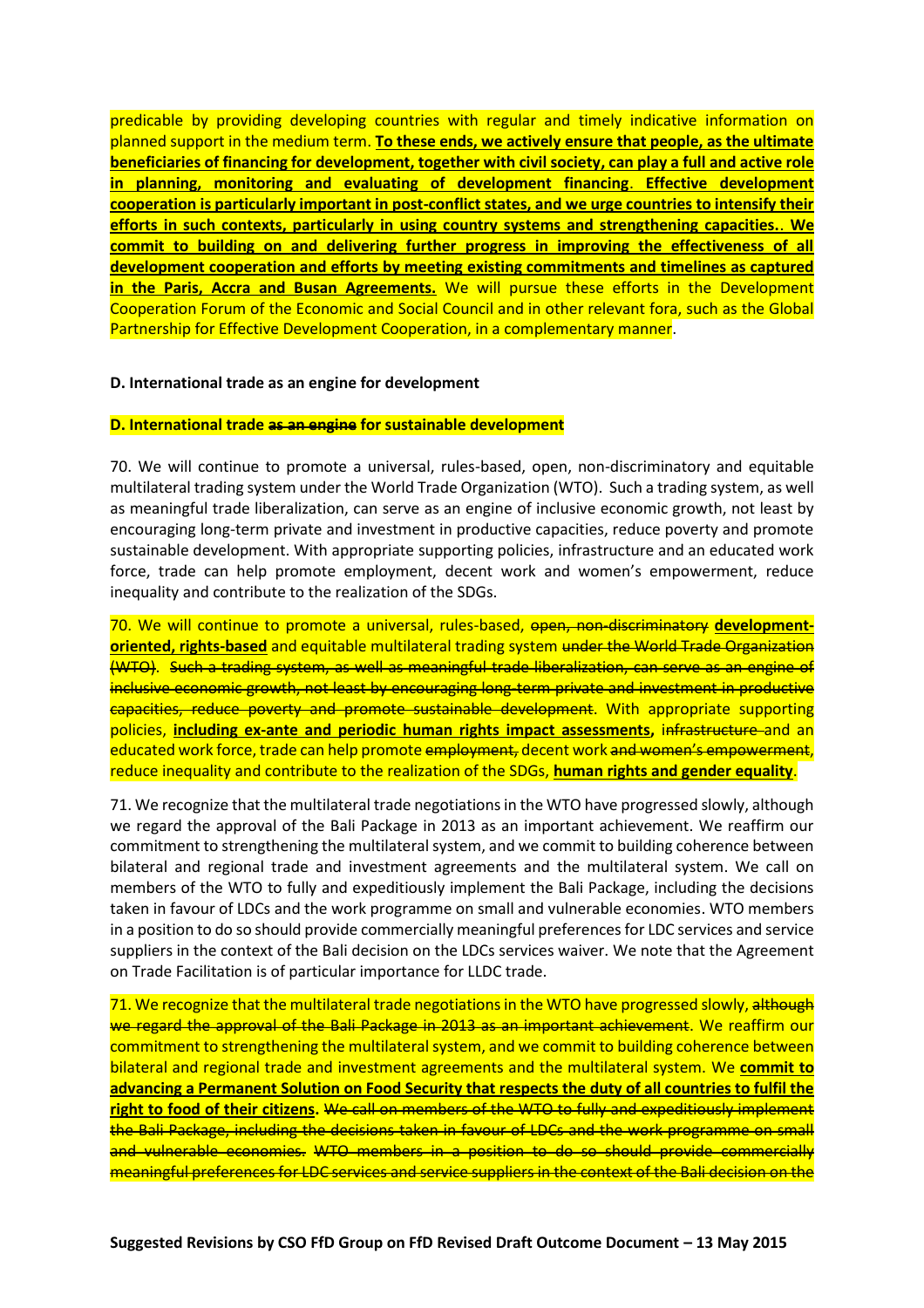### LDCs services waiver. We note that the Agreement on Trade Facilitation is of particular importance for **LLDC** trade.

72. Since the Monterrey Consensus, developing countries have significantly increased their share in world exports. South-South trade in particular has increased, partly due to the development of global value chains. At the same time, LDC and LLDC participation in world trade in goods and services remains low and world trade seems challenged to return to the buoyant growth rates seen before the global financial crisis. We will endeavour to significantly increase world trade in a manner consistent with the SDGs, including exports from developing countries, in particular from LDCs, with a view towards doubling their share of global exports by 2020. We will integrate sustainable development into trade policy at all levels, including sustainable development provisions in both trade and investment agreements. We will assess the sustainability impact of our trade agreements and their impact on developing countries, particularly LDCs. We welcome relevant multilateral and plurilateral initiatives, such as the negotiation to liberalize trade in environmental goods and services. We strongly support engagement of SIDS in trade and economic agreements, taking into consideration existing special and differential treatment provisions, as appropriate, and taking note of the work conducted to date under the work programme on small economies of the WTO.

72. Since the Monterrey Consensus, developing countries have significantly increased their share in world exports, **largely as a result of increases in commodity prices rather than improvements in quantity and value-added of productive capacity**. South-South trade in particular has increased, partly due to the development of global value chains. At the same time, LDC and LLDC participation in world trade in goods and services remains low and world trade seems challenged to return to the buoyant growth rates seen before the global financial crisis. We will endeavour to significantly increase world trade in a manner consistent with the SDGs, including exports from developing countries, in particular from LDCs, with a view towards doubling their share of global exports by 2020. We will integrate sustainable development **and the realization of human rights** into trade policy at all levels, including sustainable development provisions **and mandatory human rights impact assessments** in both trade and investment agreements. We will assess the sustainability impact of our trade agreements and their impact on developing countries, particularly LDCs. We welcome relevant multilateral and plurilateral initiatives, such as the negotiation to liberalize trade in environmental goods and services. We strongly support engagement of SIDS in trade and economic agreements, taking into consideration existing special and differential treatment provisions, as appropriate, and taking note of the work conducted to date under the work programme on small economies of the WTO.

73. As a means of fostering growth in global trade, we call on WTO members to redouble their efforts to promptly conclude the negotiations on the Doha Development Agenda and to recommit to placing the interests and concerns of developing countries at the heart of these negotiations. We commit to combat protectionism. In accordance with the mandate of the Doha Development Agenda we will correct and prevent trade restrictions and distortions in world agricultural markets, including through the parallel elimination of all forms of agricultural export subsidies and all export measures with equivalent effect. We also commit to strengthen disciplines on subsidies in the fisheries sector, including through the prohibition of certain forms of subsidies that contribute to over-capacity and overfishing. We welcome the 2012 rules for WTO accession, and urge WTO members to commit to implement them in a way compatible with expeditious accession of all developing countries, in particular LDCs, engaged in negotiations for membership in the WTO.

73. As a means of fostering growth in global trade, we call on WTO members to redouble their efforts to promptly conclude the negotiations on the Doha Development Agenda and to recommit to placing the interests and concerns of developing countries at the heart of these negotiations. We commit to combat protectionism. In accordance with the mandate of the Doha Development Agenda we will correct and prevent trade restrictions and distortions in world agricultural markets, including through the parallel elimination of all forms of agricultural export subsidies and all export measures with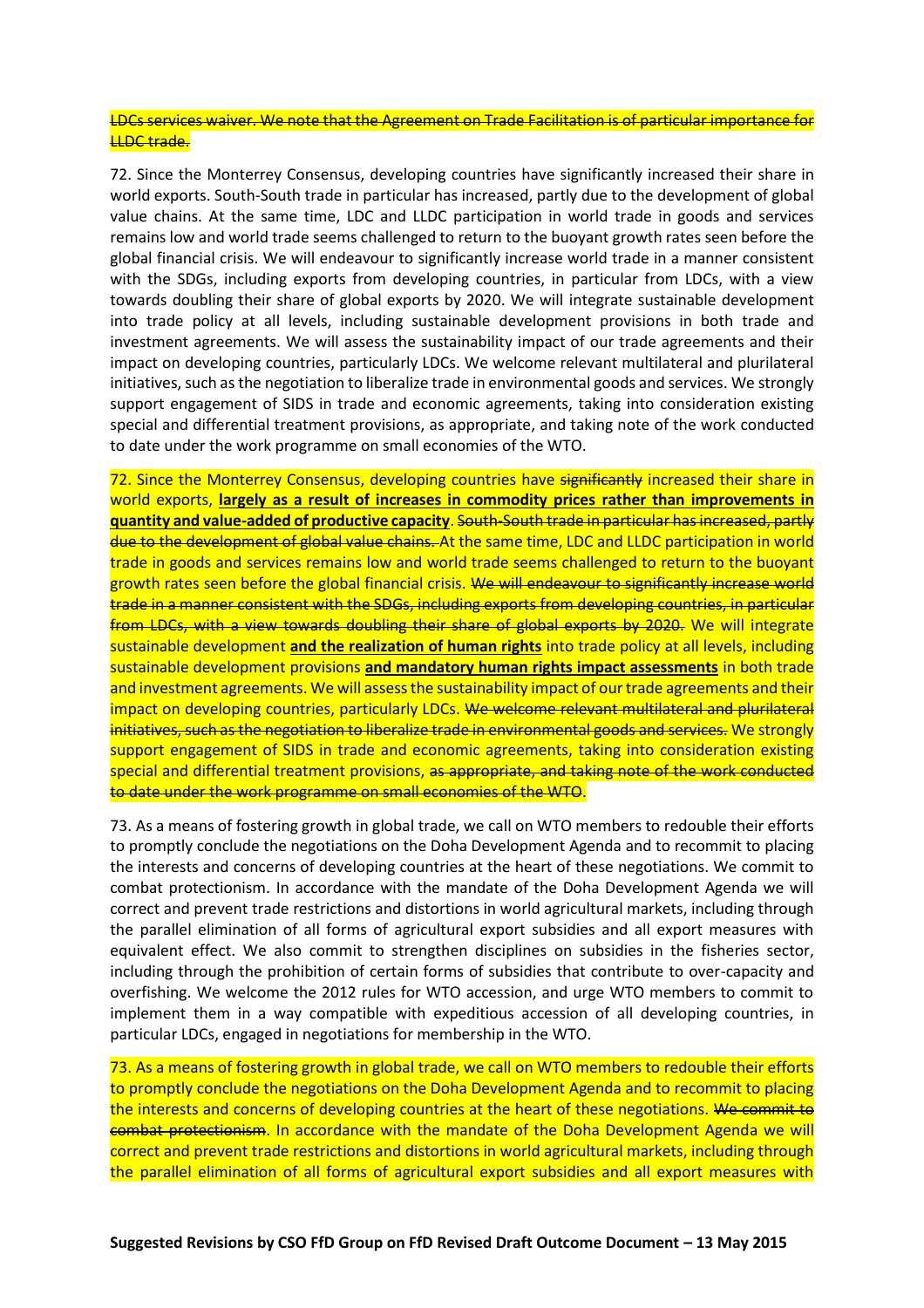equivalent effect. We also commit to strengthen disciplines on subsidies in the fisheries sector, including through the prohibition of certain forms of subsidies that contribute to over-capacity and overfishing, **with special and differential treatment for developing countries and artisanal fisherfolk**. We welcome the 2012 rules for WTO accession, and urge WTO members to commit to implement them in a way compatible with expeditious accession of all developing countries, in particular LDCs, engaged in negotiations for membership in the WTO. **Accession to the WTO should be on terms which are appropriate to the development needs and objectives of the acceding developing country.**

74. Members of the WTO will implement the principle of special and differential treatment (S&D) for developing countries, in particular LDCs. We welcome the establishment of the monitoring mechanism to review and analyse implementation of specific S&D provisions, as agreed in Bali, including consideration of challenges faced by developing countries in utilizing those provisions. Given the unique and particular vulnerabilities in SIDS, we will support their further integration regionally and in world markets.

75. Members of the WTO will realize timely implementation of duty-free and quota-free market access for products originating from the LDCs on a lasting basis, consistent with WTO decisions. We will also take steps to facilitate market access for LDC products including by ensuring simple and transparent rules of origins applicable to imports from LDCs, in accordance with the guidelines adopted by WTO members at the Bali ministerial conference in 2013. We support WTO members in taking advantage of the flexibilities in the WTO Agreement on Trade-Related Aspects of Intellectual Property Rights (TRIPs) to further the public interest in sectors of vital importance for sustainable development, including public health, in particular to provide access to affordable essential medicines and vaccines for all. To this end, we would urge all WTO Members that have not yet accepted the amendment of the WTO TRIPS Agreement allowing improved access to affordable medicines for developing countries to do so.

75. Members of the WTO will realize timely implementation of duty-free and quota-free market access for products originating from the LDCs on a lasting basis, consistent with WTO decisions. We will also take steps to facilitate market access for LDC products including by ensuring simple and transparent rules of origins applicable to imports from LDCs, in accordance with the guidelines adopted by WTO members at the Bali ministerial conference in 2013. We support WTO members in taking advantage of the flexibilities in the WTO Agreement on Trade-Related Aspects of Intellectual Property Rights (TRIPs) to further the public interest **and protect human rights** in sectors of vital importance for sustainable development, including public health, in particular to provide access to affordable essential medicines and vaccines for all. To this end, we would urge all WTO Members that have not yet accepted the amendment of the WTO TRIPS Agreement allowing improved access to affordable medicines for developing countries to do so.

76. We recognize the significant potential of regional economic integration to promote growth and sustainable development, and commit to strengthen regional cooperation and regional trade agreements and to ensure the consistency of trade and investment agreements with the multilateral system. We urge the international community to increase its support to projects and cooperation frameworks that foster regional integration and that enhance participation in global value chains, and call on MDBs, including regional banks, in collaboration with other stakeholders, to address gaps in trade, transport and transit related regional infrastructure, including to complete missing links connecting LLDCs within regional networks.

76. We recognize the significant potential of regional economic integration to promote growth and sustainable development **where countries are at a similar stage of development and sufficient flexibility is provided to ensure the development of local industry and productive diversification**, and commit to strengthen regional cooperation and regional trade agreements and to ensure the consistency of trade and investment agreements with the multilateral system, **including the binding human rights commitments undertaken by government.** We urge the international community to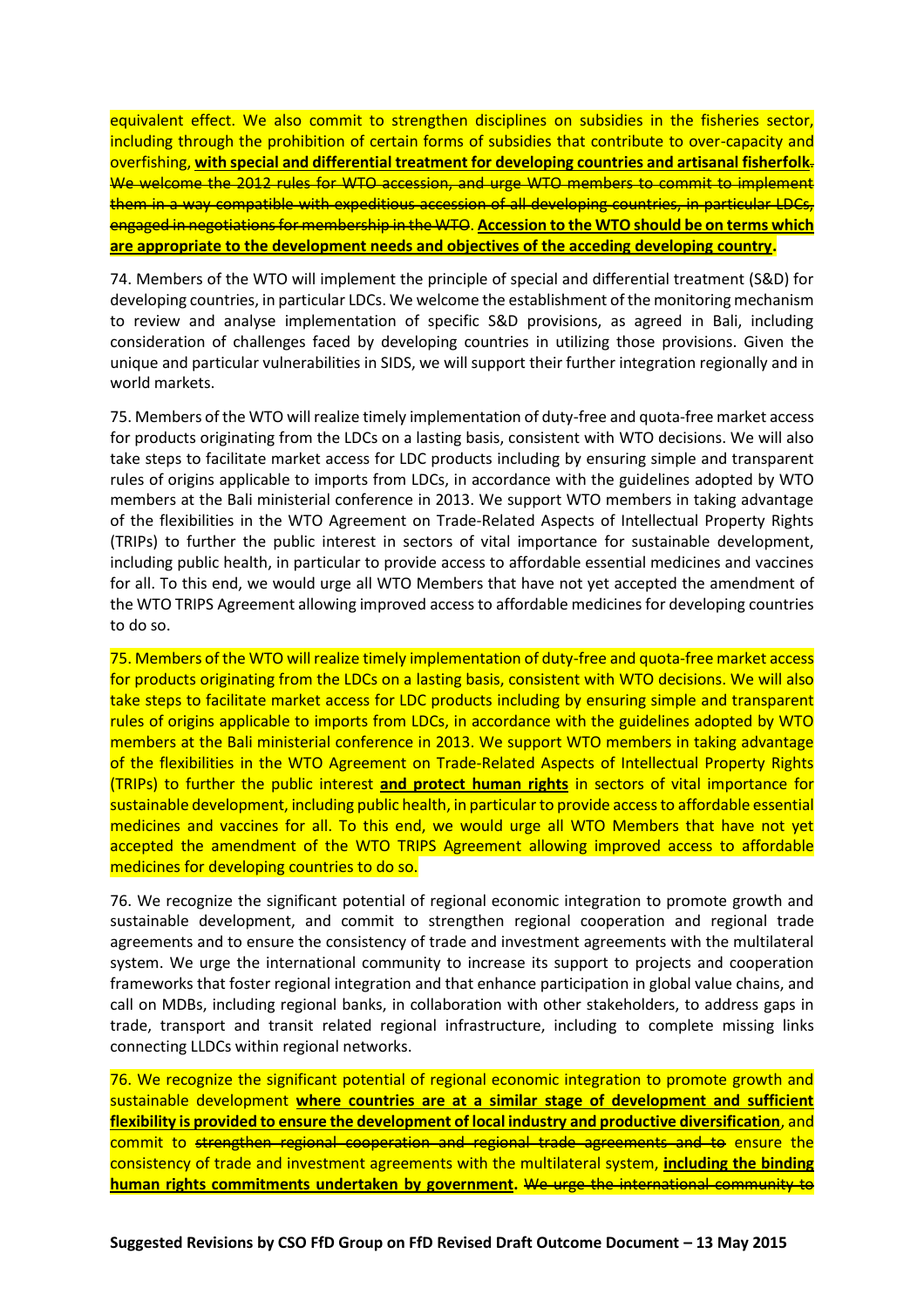increase its support to projects and cooperation frameworks that foster regional integration and that enhance participation in global value chains, and call on MDBs, including regional banks, in collaboration with other stakeholders, to address gaps in trade, transport and transit related regional infrastructure, including to complete missing links connecting LLDCs within regional networks.

77. Recognizing that international trade and investment offers opportunities but also requires complementary actions at the national level, we call on all countries to ensure domestic enabling environments and implement sound domestic policies and reforms conducive to realising the potential of trade for sustainable development. Aid for Trade can play a major role in this aspect. We will increase Aid for Trade support and aim to allocate 50 per cent to LDCs provided according to development effectiveness principles, including through the Enhanced Integrated Framework for Trade-Related Technical Assistance to LDCs. We also welcome additional cooperation among developing countries to this end. Recognizing the critical role of women as producers and traders we will address their specific challenges in order to facilitate women's' equal and active participation in trade decision-making processes and structures.

77. Recognizing that international trade and investment offers opportunities but also **risks undermining sustainable development, including sustainable industrial policy and the realisation of human rights** requires complementary actions at the national level, we call on all countries to **commit to binding human rights, environmental and labour standards and a global corporate tax floor to prevent a regulatory 'race to the bottom'.** ensure domestic enabling environments and implement sound domestic policies and reforms conducive to realising the potential of trade for sustainable development. Aid for Trade can play a major role in this aspect. We will increase Aid for Trade support and aim to allocate 50 per cent to LDCs provided according to development effectiveness principles, including through the Enhanced Integrated Framework for Trade-Related Technical Assistance to LDCs. We also welcome additional cooperation among developing countries to this end. Recognizing the critical role of women as producers, and traders, **consumers and tax-payers** we will address their specific challenges **through mandatory ex ante and periodic human rights and gender equality impact assessments of all proposed trade agreements and policies** in order to facilitate women's' equal and active participation in trade decision-making processes and structures

78. We will carry out negotiation and implementation of trade and investment agreements in a transparent manner and ensure that trade and investment treaties do not constrain domestic policies for sustainable development. We will strengthen safeguards in investment treaties to ensure that the goal of protecting and encouraging investment does not affect the ability of countries to pursue public policy objectives and their right to regulate is retained in areas critical for sustainable development. We commit to support capacity building, in particular in LDCs in order to benefit from opportunities in international trade and investment agreements.

78. We will carry out negotiation and implementation of trade and investment agreements in a transparent, **democratic** manner and ensure that trade and investment treaties do not constrain **or undermine** domestic policies for sustainable, **equitable** development, **including the human rights obligations of governments**. We will strengthen safeguards in investment treaties, **including through the removal of investor-state dispute settlement provisions**, to ensure that the goal of protecting and encouraging investment does not affect the ability of countries to pursue public policy objectives **or fulfil human rights**, and their right to regulate is retained in areas critical for sustainable development. We commit to support capacity building, in particular in LDCs in order to benefit from opportunities in international trade and investment agreements. **We request UNCTAD to continue organising consultations with member states to review investment agreements and the fairness and impartiality of arbitral tribunals in order to align them with sustainable development objectives.**

79. We also recognize that illegal wildlife trade, including fishing and logging, and illegal mining are a challenge for many countries and create substantial damage, including lost revenue. We agree to strengthen national regulation and international cooperation, and to enhance global support for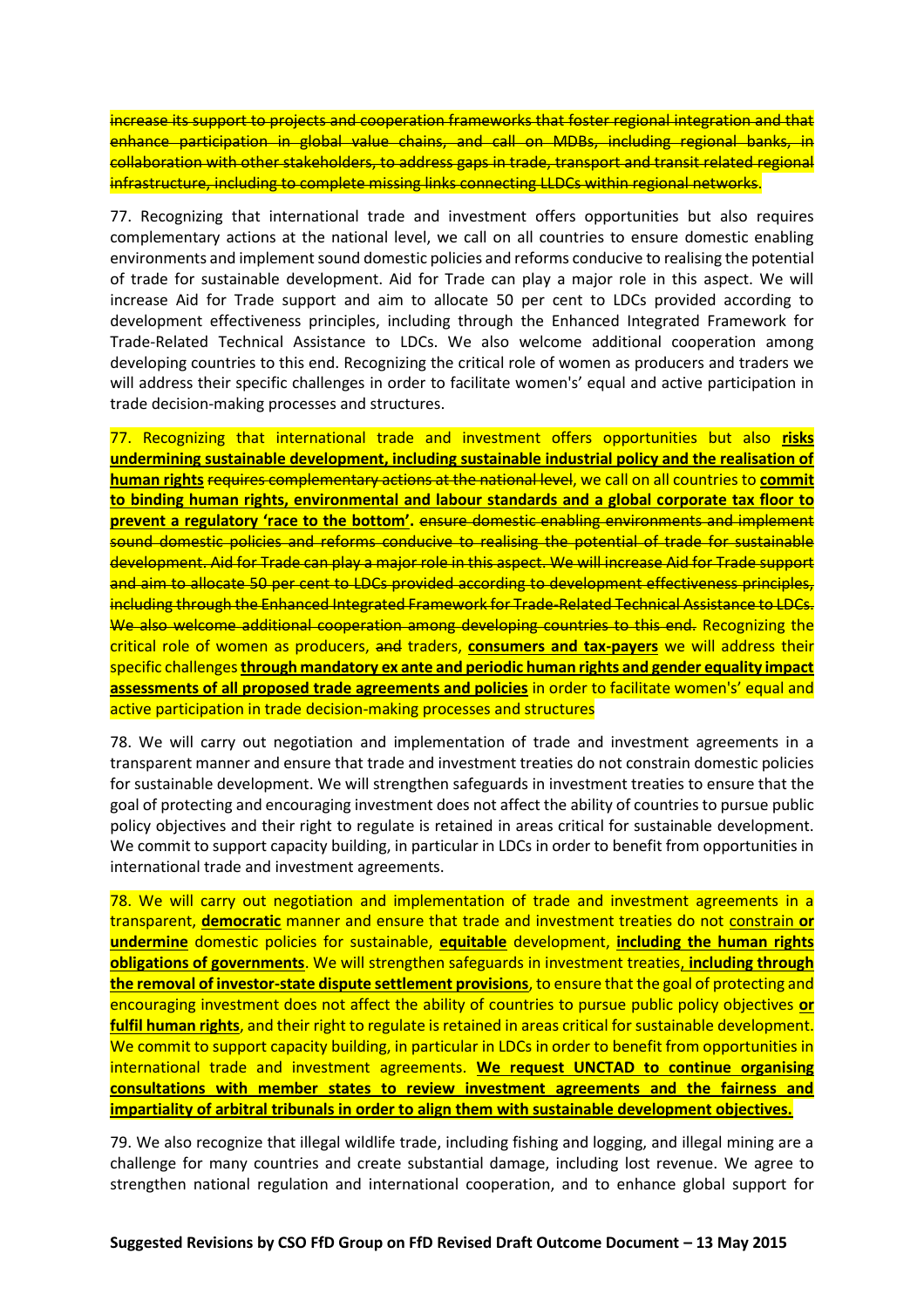efforts to combat poaching and trafficking of protected species, dumping of hazardous waste, and illegal trade in minerals, including by increasing the capacity of local communities to pursue sustainable livelihood opportunities. We agree to take actions to enhance and implement the monitoring, control and surveillance of fishing vessels so as to effectively prevent, deter and eliminate illegal, unreported and unregulated fishing, including through institutional capacity building.

# **E. Debt and Debt Sustainability**

80. Borrowing is an important tool for financing investment critical to achieving the SDGs. Sovereign borrowing also allows government finance to play a countercyclical role over economic cycles. However, borrowing needs to be managed prudently. Since the Monterrey Consensus, strengthened macroeconomic and public resource management has led to a substantial decline in the vulnerability of many countries to sovereign debt distress, as has the substantial debt reduction through the Heavily Indebted Poor Countries (HIPC) and Multilateral Debt Relief Initiatives. Yet many countries remain vulnerable to debt crises and some are in the midst of crises, including a number of SIDS and some developed countries. We acknowledge that debt sustainability challenges facing many SIDS require an urgent solution, and the importance of ensuring debt sustainability to the smooth transition of countries that have graduated from LDC status.

80. Borrowing **and lending** is an important tool for financing investment critical to achieving the SDGs. Sovereign borrowing also allows government finance to play a countercyclical role over economic cycles. However, borrowing **and lending** needs to be managed prudently. Since the Monterrey Consensus, strengthened macroeconomic and public resource management has led to a substantial decline in the vulnerability of many countries to sovereign debt distress, as has the substantial debt reduction through the Heavily Indebted Poor Countries (HIPC) and Multilateral Debt Relief Initiatives. Yet many countries remain vulnerable to debt crises and some are in the midst of crises, including a number of SIDS and some developed countries. We acknowledge that debt sustainability challenges facing many SIDS require an urgent solution, and the importance of ensuring debt sustainability to the smooth transition of countries that have graduated from LDC status.

81. We agree to assist developing countries in attaining long-term debt sustainability through coordinated policies aimed at fostering debt financing, debt relief and debt restructuring, as appropriate. We will continue to support the remaining HIPC-eligible countries in completing the HIPC process, and assist other countries not covered under these initiatives but facing potential debt crises.

81. We agree to assist developing countries in attaining long-term debt sustainability through coordinated policies aimed at fostering debt financing, debt relief and debt restructuring, as appropriate. We will continue to support the remaining HIPC-eligible countries in completing the HIPC process, and assist other countries not covered under these initiatives but facing potential debt crises. **Furthermore, we will implement a tailored debt relief initiative for SIDS, and fully cancel the debt of LDCs.**

82. The monitoring and prudent management of liabilities is an important element of comprehensive national financing strategies and is critical to reducing vulnerabilities. We welcome the efforts of the IMF, World Bank and UN to continue to strengthen the analytical tools for assessing debt sustainability and prudent public debt management and commit to strengthening technical assistance for sovereign debt management. In this regard, the IMF-World Bank debt sustainability analysis (DSA) can be a useful tool to inform the level of appropriate borrowing. We invite the IMF and the World Bank to further strengthen their analytical tools for sovereign debt management in an open consultative process with relevant stakeholders, for example by better taking account of growth-inducing effects of debtfinanced public investment.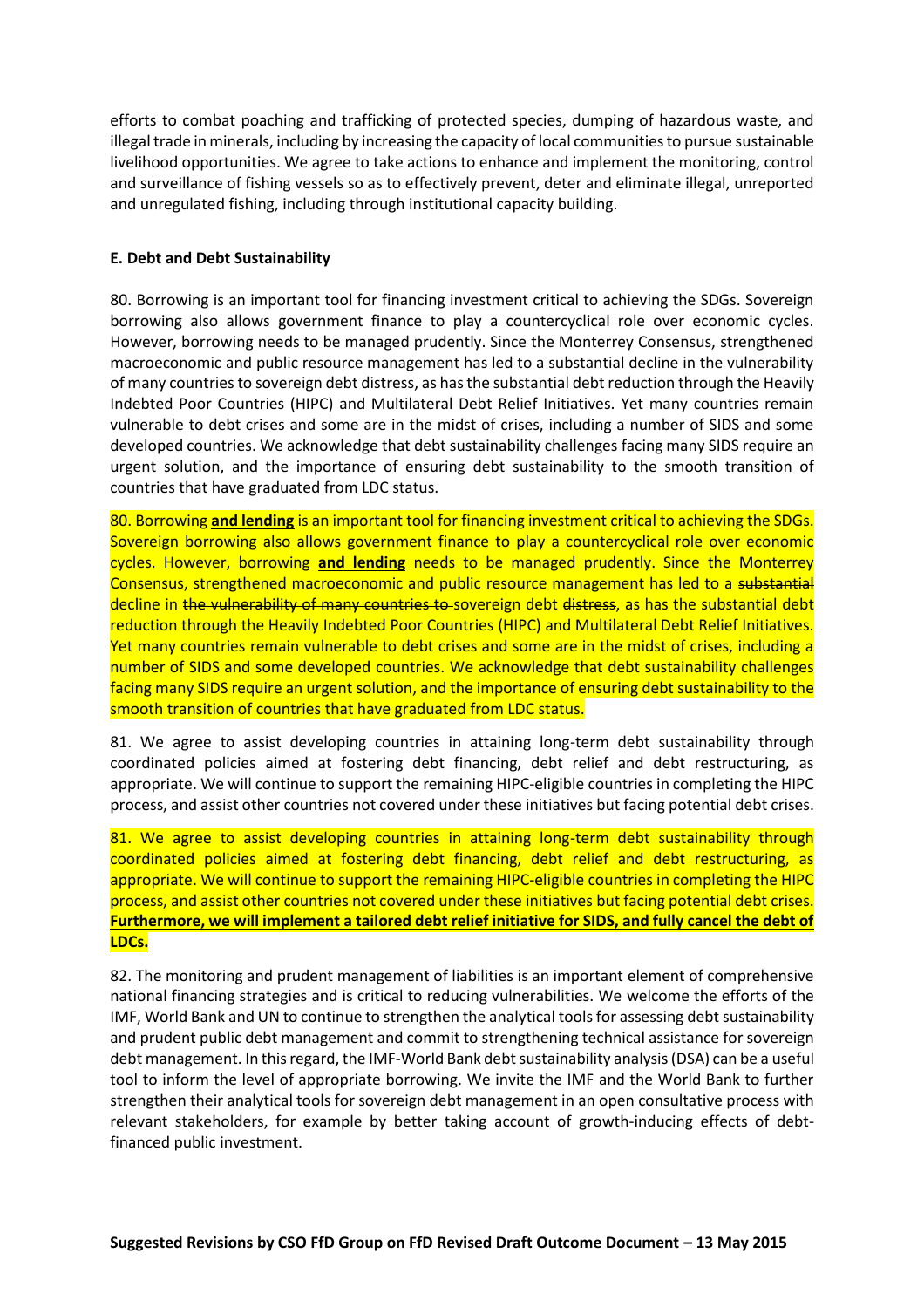82. The monitoring and prudent management of liabilities is an important element of comprehensive national financing strategies and is critical to reducing vulnerabilities. We welcome the efforts of the IMF, World Bank and UN to continue to strengthen the analytical tools for assessing debt sustainability and prudent public debt management and commit to strengthening technical assistance for sovereign debt management. In this regard, the IMF-World Bank debt sustainability analysis (DSA) can be a useful tool to inform the level of appropriate borrowing. **We urge that official debt sustainability assessments pay explicit attention to the fulfilment of internationally agreed goals such as MDGs and SDGs as a priority over debt servicing. We also urge that official debt sustainability assessments reflect public liabilities associated with PPPs.** We invite the IMF and the World Bank to further strengthen their analytical tools for sovereign debt management in an open consultative process with relevant stakeholders, for example by better taking account of **g**rowth-inducing effects of debtfinanced public investment **as well as the impact of debt service on the achievement of the SDGs**.

83. We take note of the continuing activities of the Task Force on Finance Statistics in setting methodological standards and promoting public availability of data on public and publicly guaranteed sovereign debt, on total external debt obligations of economies and more comprehensive quarterly publication of debt data. We encourage the creation of a central data registry, including information on debt restructurings.

84. We reiterate that debtors and creditors must share responsibility for preventing and resolving unsustainable debt situations. We acknowledge UNCTAD's principles on Responsible Sovereign Lending and Borrowing, as well as the effort of the Working Party on Export Credits and Credit Guarantees of the OECD to provide guidance to its members on responsible sovereign borrowing and on lending to sovereigns. We also acknowledge the decision of the OECD DAC that loans whose terms are not consistent with the IMF Debt Limits Policy and/or the World Bank's non-concessional borrowing policy, will not be reportable as ODA. We agree to work towards a global consensus on guidelines for debtor and creditor responsibilities in borrowing by and lending to sovereigns, building on existing initiatives.

84. We reiterate that debtors and creditors must share responsibility for preventing and resolving unsustainable debt situations. We acknowledge **endorse** UNCTAD's principles on Responsible Sovereign Lending and Borrowing, **and will turn them into an International Covenant. We will set up a monitoring and accountability mechanism to promote and control the implementation of the Covenant** as well as the effort of the Working Party on Export Credits and Credit Guarantees of the OECD to provide guidance to its members on responsible sovereign borrowing and on lending to sovereigns. We also acknowledge the decision of the OECD DAC that loans whose terms are not consistent with the IMF Debt Limits Policy and/or the World Bank's non-concessional borrowing policy, will not be reportable as ODA. We agree to work towards a global consensus on guidelines for debtor and creditor responsibilities in borrowing by and lending to sovereigns, building on existing initiatives.

85. We affirm the importance of debt restructurings being timely, effective and fair. We believe that a workout from a sovereign debt crisis should aim to restore public debt sustainability and allow the government and people to reap the benefits of higher sustainable growth. The ability of countries to achieve sustainable development and the SDGs should be taken into account in debt restructurings.

85. We affirm the importance of debt restructurings being timely, effective and fair. We believe that a workout from a sovereign debt crisis should aim to restore public debt sustainability and allow the government and people to reap the benefits of higher sustainable growth. The ability of countries to achieve sustainable development and the SDGs should be taken into account in debt restructurings. **We emphasize that multilateral lending to debtor countries should not be used to bail out private creditor and to finance capital flight.**

86. We recognize that important improvements have been made since Monterrey in enhancing the processes for cooperative restructuring of sovereign obligations, including in the Paris Club of official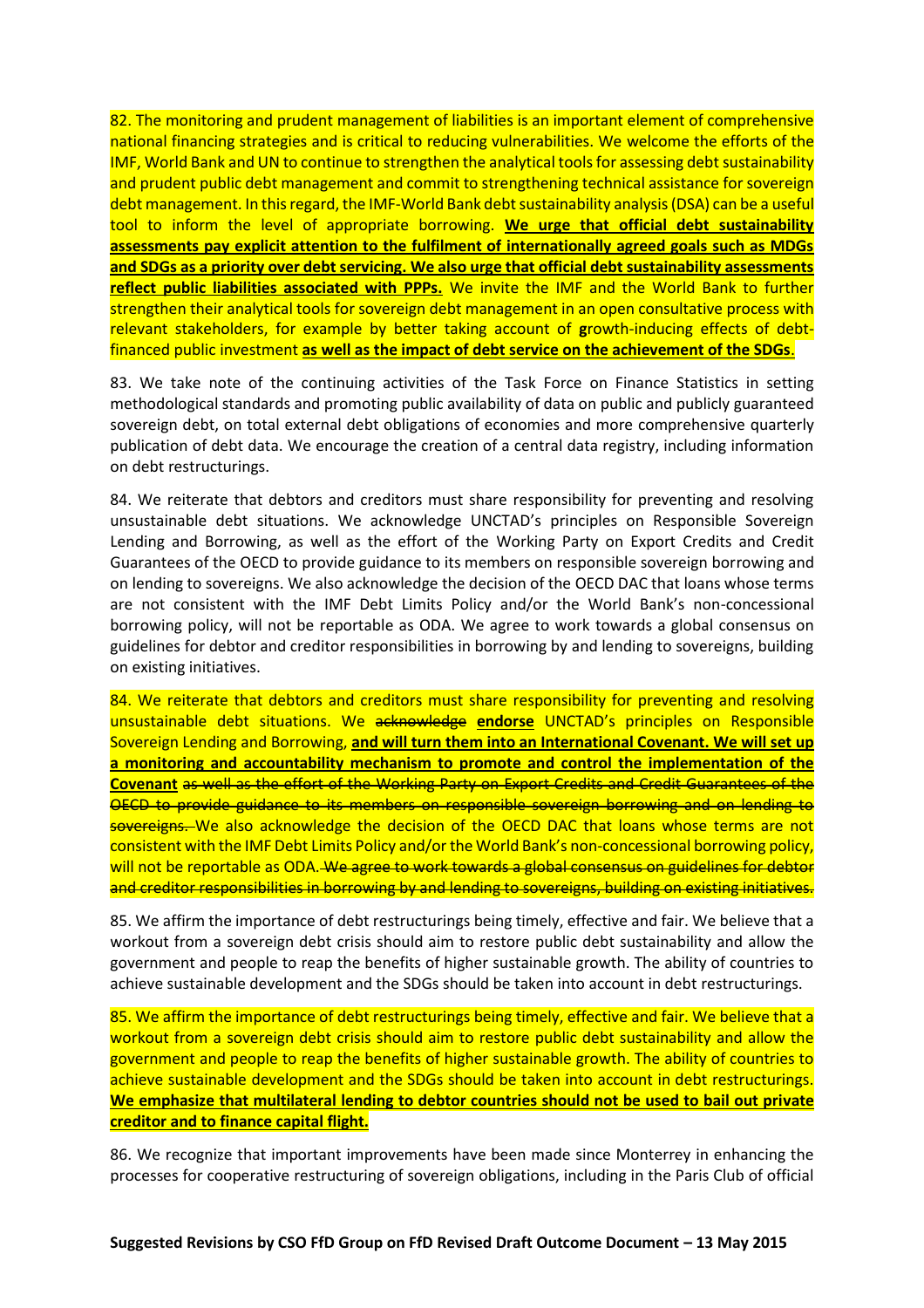creditors and in the market acceptance of new standard clauses of government bond contracts. Yet we recognize that there is room to improve the burden-sharing between public and private sectors and between debtors and creditors. This will require a design of international arrangements that minimizes both creditor and debtor moral hazard, and facilitates a fair, efficient and timely restructuring that respects the principle of shared responsibility. We take note of the on-going work being carried out by the IMF, UNCTAD and the UN in this area. We further take note of the recent work on the IMF's lending framework.

86. We recognize that important improvements have been made since Monterrey in enhancing the processes for cooperative restructuring of sovereign obligations, including in the Paris Club of official creditors and in the market acceptance of new standard clauses of government bond contracts. Yet we recognize that there is room to improve the burden-sharing between public and private sectors and between debtors and creditors. This will require a design of international arrangements that minimizes both creditor and debtor moral hazard, and facilitates a fair **burden-sharing**, and efficient and timely restructuring, respecting that respects the principle of shared responsibility. We **acknowledge that the UN is the right forum for inclusive development of political and legal principles on a new debt restructuring framework, welcome the decision of the UN General Assembly in its Resolution 68/304 to establish a multilateral legal framework for sovereign debt restructuring and commit to fulfil the mandate to reach an outcome during the 69th General Assembly**, **and we agree to engage in subsequent international discussions as may be warranted**. **We also welcome the Guiding Principles on Foreign Debt and Human Rights UNCTAD's work on sovereign debt workouts.** We take note of the on-going work being carried out by the IMF, UNCTAD and the UN in this area. We further take note of the recent work on the IMF's lending framework.

87. We are especially concerned by the continuing ability of uncooperative minority bondholders to disrupt the will of the large majority of bondholders who accept a restructuring of a debt-crisis country's obligations. We welcome legislative steps taken to impede these activities and encourage additional financial centre jurisdictions to take action. We welcome the reforms to pari passu and collective action clauses proposed by the International Capital Markets Association, and endorsed by the IMF, to reduce the vulnerability of sovereigns to holdout creditors, and call on countries to take further actions to include these contracts in their bond issuance. We also welcome provision of financial support for legal assistance to low-income countries and agree to boost international support for advisory legal services. We agree as well to explore enhanced international monitoring of litigating creditors' activities, strategies and incentives.

87. We are especially concerned by the **evolving** continuing ability of uncooperative minority bondholders to disrupt the will of the large majority of bondholders who accept a restructuring of a debt-crisis country's obligations. **All countries should take legislative steps to impede these activities** We welcome legislative steps taken to impede these activities and encourage additional financial centre jurisdictions to take action. We welcome the reforms to pari passu and collective action clauses proposed by the International Capital Markets Association, and endorsed by the IMF, to reduce the vulnerability of sovereigns to holdout creditors, and call on countries to take further actions to include these contracts in their bond issuance. **At the same time, we acknowledge the serious limitations to what merely contractual approaches can do to prevent disruptive behaviour by minority bondholders and the need to go beyond them.** We also welcome provision of financial support for legal assistance to low-income countries and agree to boost international support for advisory legal services. We agree as well to explore enhanced international monitoring of litigating creditors' activities, strategies and incentives. **We acknowledge that climate finance might pose an additional risk to debt sustainability if provided in form of debt-creating flows. Climate finance should be additional and not debt-creating.**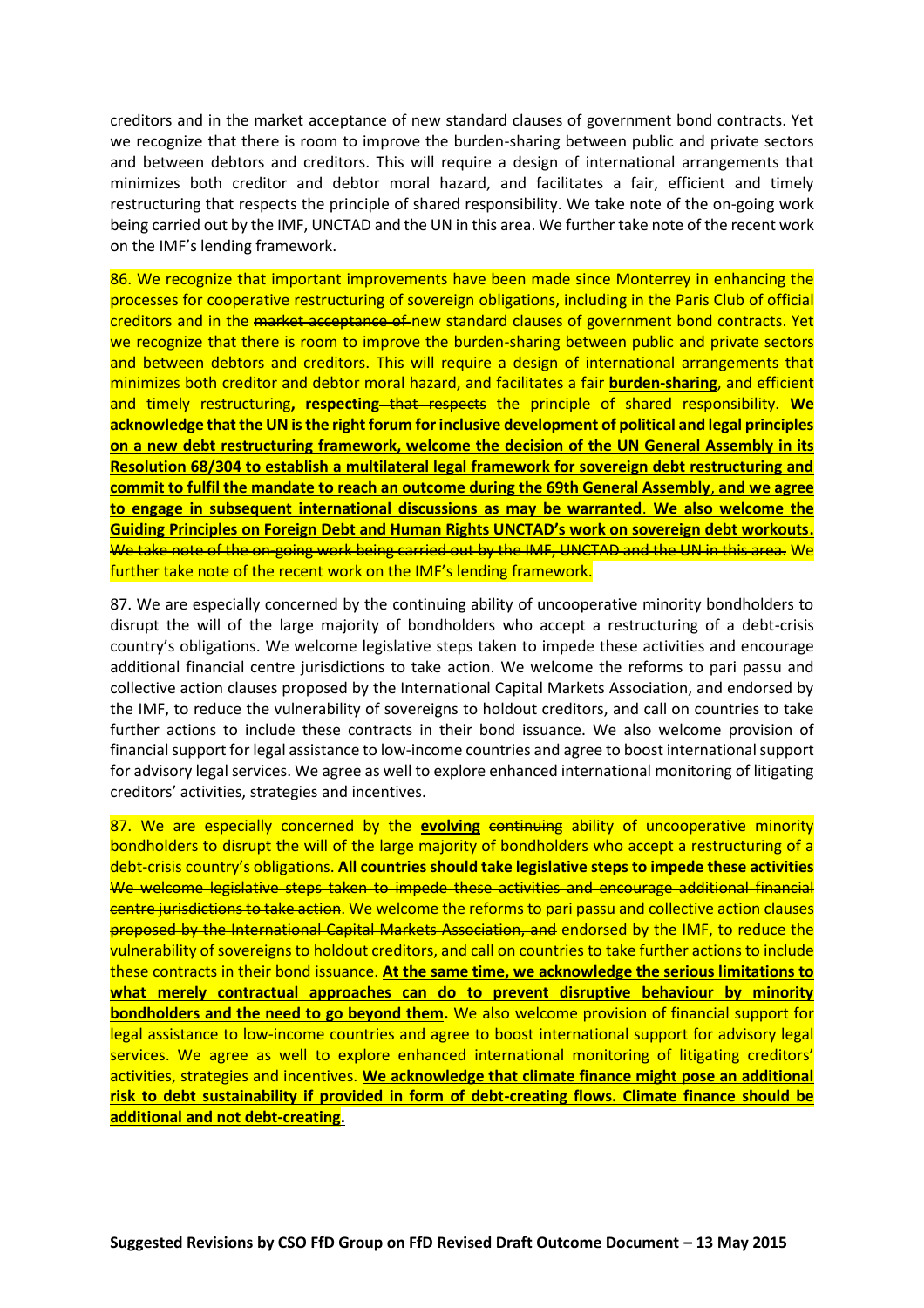88. We note the increased issuance of sovereign bonds in domestic currency under national laws, and the possibility of countries voluntarily strengthening domestic legislation to reflect guiding principles for effective, timely and fair resolution of sovereign debt crises.

89. We appreciate that severe natural disasters or economic shocks can undermine a country's debt sustainability and that public creditors have taken unilateral steps to offer to ease debt repayment obligations following an earthquake, a tsunami and in the context of the Ebola crisis in West Africa. We strongly encourage consideration of further steps in this regard, including introducing specific contingencies that would automatically extend repayments as well as in the terms of intergovernmental lending, such as GDP-linked loans or other loans with a countercyclical repayment options. We also encourage consideration of 'debt for SDG swaps' for developing countries, particularly LDCs, LLDCs and SIDS, experiencing debt distress.

# **F. Addressing systemic issues**

90. Monterrey emphasized the importance of continuing to improve global economic governance and to strengthen the United Nations leadership role in promoting development. Monterrey also emphasized the coherence and consistency of the international financial and monetary and trading systems in support of development. Since Monterrey we have become increasingly aware of the need to take account of economic, social and environmental challenges and to enhance policy coherence for sustainable development.

90. Monterrey**, Doha and the World Conference on the Economic and Financial Crisis** emphasized the importance of continuing to improve global economic governance and to strengthen the United Nations leadership role in **improving and strengthening the effective functioning of the international financial system and architecture** promoting development. Monterrey also emphasized the coherence and consistency of the international financial and monetary and trading systems in support of development. Since Monterrey we have become increasingly aware of the need to take account of economic, social and environmental challenges and to enhance policy coherence for sustainable development.

91. The 2008 world financial and economic crisis underscored the need for sound regulation of financial markets to strengthen financial and economic stability, as well as the imperative of a global financial safety net. We welcome the important steps that have been taken since Monterrey, and particularly following the crisis in 2008, to reduce vulnerability to international financial disruption. IMF membership bolstered it lending capacity and multilateral and national development banks also played important countercyclical roles during the crisis. The world's principal financial centres worked together to reduce systemic risks and financial volatility through stronger national financial regulation, including Basel III and the financial reform agenda of the Financial Stability Board (FSB).

91.The 2008 world financial and economic crisis underscored the need for sound regulation of financial markets to strengthen financial and economic stability, **and place the financial sector at the service of sustainable development,** as well as the imperative of a global financial safety net. We welcome the important steps that have been taken since Monterrey, and particularly following the crisis in 2008, to reduce vulnerability to international financial disruption. IMF membership bolstered it lending capacity and multilateral and national development banks also played important countercyclical roles during the crisis. The world's principal financial centres worked together to reduce systemic risks and financial volatility through stronger national financial regulation, including Basel III and the financial reform agenda of the Financial Stability Board (FSB).

92. Nonetheless, regulatory gaps and misaligned incentives continue to pose risks to financial stability, including risks of spill-over effects of financial crises to developing countries, and suggest a need to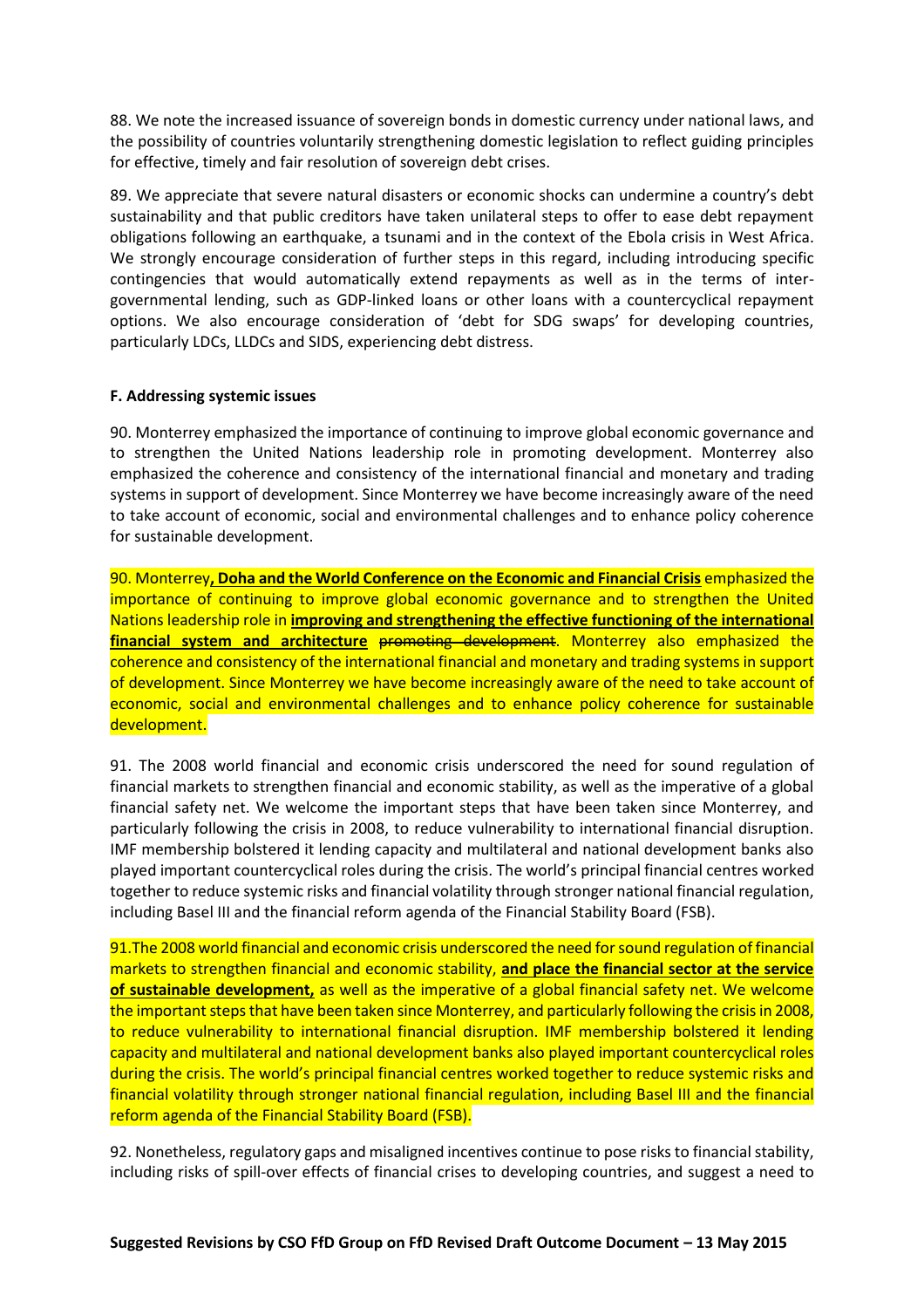pursue further reforms to the international financial and monetary system. We will continue to strengthen international coordination and coherence of macroeconomic policies to enhance global financial and macroeconomic stability, and prevent financial crises, acknowledging that national policy decisions can have systemic and far-ranging effects well beyond national borders, including on developing countries.

92. Nonetheless, regulatory gaps and misaligned incentives continue to pose risks to financial stability, including risks of spill-over effects of financial crises to developing countries, and suggest a need **strengthen our resolve** to pursue further reforms to the international financial and monetary system. We will continue to strengthen international coordination and coherence of macroeconomic policies to enhance global financial and macroeconomic stability, and prevent financial crises, acknowledging that national policy decisions can have systemic and far-ranging effects well beyond national borders, including on developing countries.

93. At the same time, we recognize the importance of strengthening the permanent international financial safety net. We remain committed to maintaining a strong and quota-based IMF, with adequate resources to fulfill its systemic responsibilities. We invite the IMF to consider regular periodic allocations of special drawing rights (SDRs) to supplement IMF member countries' foreign reserves and to better support developing countries. We welcome new regional and sub-regional economic and financial cooperation initiatives in coordination with the IMF. We call on the relevant international financial institutions to further improve early warning of macroeconomic and financial risks and to increase the capacity of all relevant financial institutions and we commit to mitigate those risks.

93. At the same time, we recognize the importance of **interrogating the role of the IMF in** strengthening the permanent international financial safety net**, especially in light of its failures in performing early warning and emergency lending in surrounding the 2008 global financial crisis**. We remain committed to maintaining a strong and quota-based IMF, with adequate resources to fulfill its systemic responsibilities. We invite the IMF **agree** to consider regular periodic allocations of special drawing rights (SDRs) to supplement IMF member countries' foreign reserves and **to strengthen their role in the international monetary system through necessary reforms to their functionality and allocation** to better support developing countries. We welcome new regional and sub-regional economic and financial cooperation initiatives**, for instance commercial and reserve currency arrangements** in coordination with the IMF. We call on the relevant international financial institutions to further improve early warning of macroeconomic and financial risks.

94. We recommit to broadening and strengthening the voice and participation of developing countries in international economic decision-making and norm setting and global economic governance. We agree to overcome obstacles to planned resource increases and governance reforms at the IMF. The implementation of the 2010 reforms for the IMF remains the highest priority and we strongly urge the earliest ratification of these reforms. We reiterate our commitment to further reform in voting shares and representation in both the IMF and the World Bank. We welcome the increased representation of emerging economies on the FSB and call upon the Basel Committee on Banking Supervision and other main international regulatory standard setting bodies to continue efforts to increase the voice and participation of developing countries, including in all of their subsidiary committees, to ensure that their concerns and conditions are taken into consideration. As the shareholders in the main international financial institutions, we commit to open and transparent, gender-balanced and meritbased selection of their heads.

94. We recommit to to achieving parity in broadening and strengthening the voice and participation of developing countries **with that of developed countries** in international economic decision-making and norm setting and global economic governance. We agree to overcome obstacles to planned resource increases and governance reforms at the IMF. The implementation of the 2010 reforms for the IMF remains the highest priority and we strongly urge the earliest ratification of these reforms. We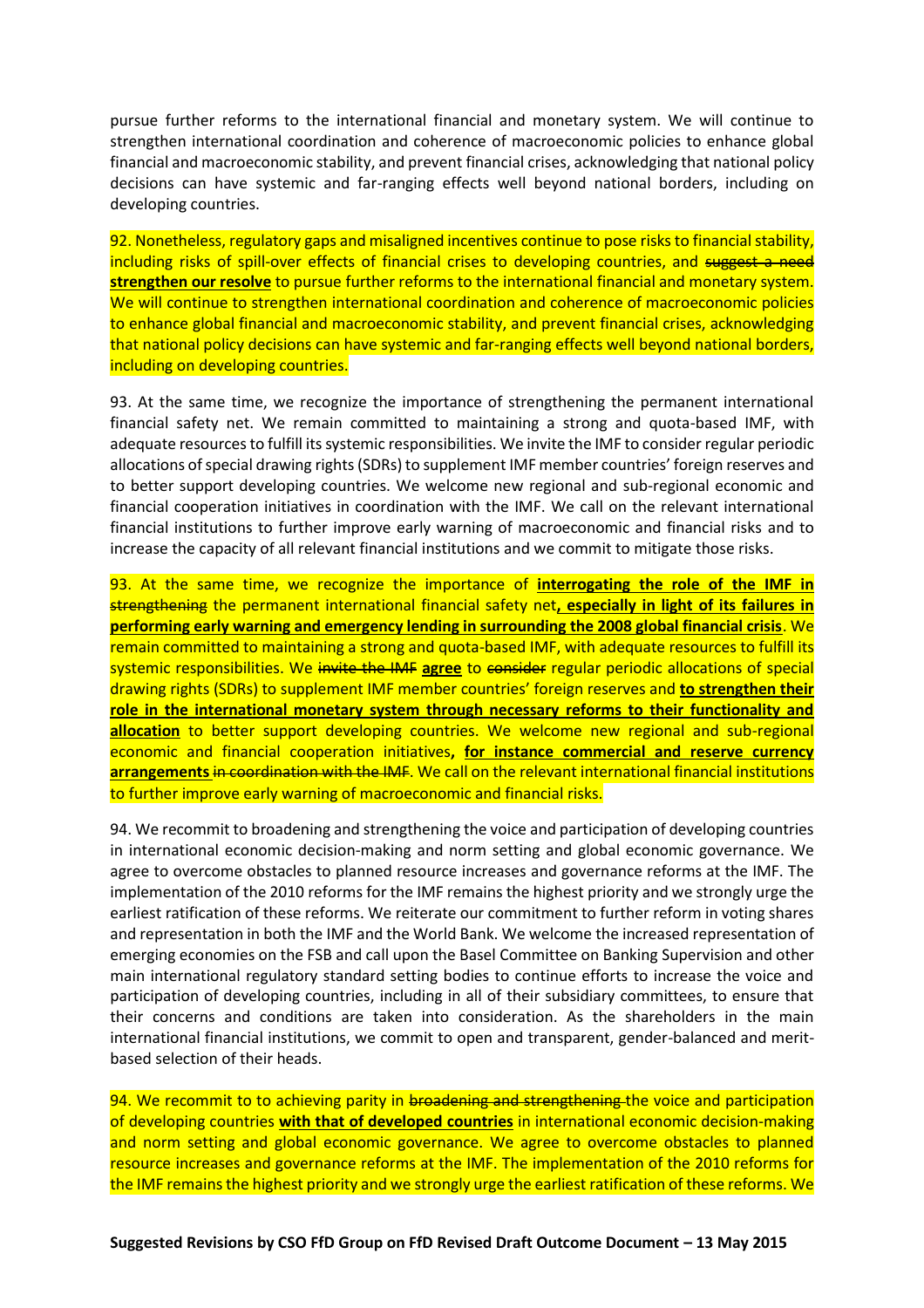reiterate our commitment to further reform in voting shares and representation in both the IMF and the World Bank**, including previously agreed reforms, reviewing the IMF quota formula and introducing double-majority voting**. We welcome the increased representation of emerging economies on the FSB and call upon the Basel Committee on Banking Supervision and other main international regulatory standard setting bodies to continue efforts to increase the voice and participation of developing countries, including in all of their subsidiary committees, to ensure that their concerns and conditions are taken into consideration. As the shareholders in the main international financial institutions, we commit to open and transparent, gender-balanced and meritbased selection of their heads.

95. We are concerned about excess volatility of commodity prices, including for food and agriculture. We call on relevant regulatory bodies to adopt measures to reduce excess volatility in food commodity and derivative markets and to facilitate timely access to market information. In this regard, we take note of the Agricultural Market Information System hosted by the Food and Agriculture Organization (FAO). We recognize the importance of capital account and macro prudential regulations, in conjunction with sound macroeconomic policies when countries are exposed to surges of capital inflows or disruptive outflows. We will endeavor not to constrict their use, and will strengthen our support for capacity-building in capital account management.

95. We are concerned about excess volatility of commodity prices, including for food and agriculture. We call on relevant regulatory bodies to adopt measures to reduce excess volatility, **stop speculation and market manipulation** in food commodity and derivative markets. **In addition they should hasten implementation of standards already agreed** and to facilitate timely access to market information. In this regard, we take note of the Agricultural Market Information System hosted by the Food and Agriculture Organization (FAO). We recognize the importance of capital account and macro prudential regulations, in conjunction with **and** sound macroeconomic policies when countries are exposed to surges of capital inflows or disruptive outflows. We will endeavor not to constrict their use, **including through the review and amendment of existing trade and investment agreements that may do so,** and will strengthen our support for capacity-building in capital account management.

96. We welcome the work by the Financial Stability Board (FSB) on financial market reform, and agree to strengthen our frameworks for macro prudential regulation and countercyclical buffers. We agree to hasten completion of the reform agenda on financial market regulation, including reducing the systemic risks of shadow banking, including markets for derivatives and repurchase agreements, ending the risk of "too-big-to-fail" financial institutions, and addressing cross-border elements in effective resolution of troubled systemically important financial institutions.

96. We welcome the work by the Financial Stability Board (FSB) on financial market reform, and agree to strengthen our frameworks for macro prudential regulation and countercyclical buffers. We agree to hasten completion **expand and avoid backtracking** of the reform agenda on financial market regulation, including reducing **systemic risks, for instance** the systemic risks of shadow banking, including markets for derivatives and repurchase agreements, ending the risk of "too-big-to-fail" financial institutions, and addressing cross-border elements in effective resolution of troubled systemically important financial institutions.

97. We acknowledge that we need to limit financial regulatory reliance on credit rating agency assessments. We will promote alternatives to the "issuer-pays" models and other measures to avoid conflicts of interest, and increased competition in the provision of credit ratings. We acknowledge FSB and other's effort in this area. We agree on building greater transparency to evaluation standards of credit rating agencies.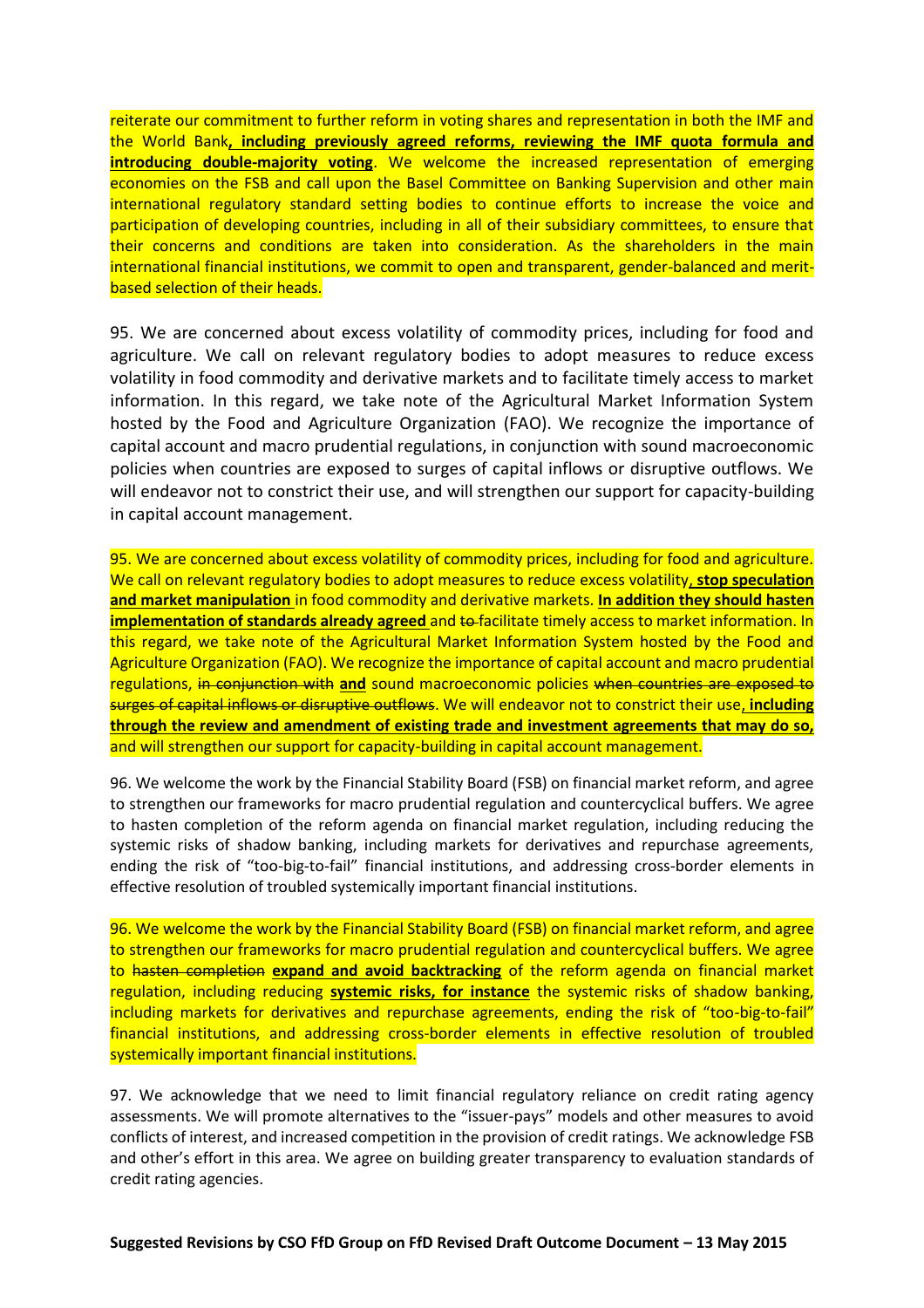97. We acknowledge that we need to limit financial regulatory reliance on credit rating agency assessments. We will promote alternatives to the "issuer-pays" models and other measures to avoid conflicts of interest, and increased competition in the provision of credit ratings **including by establishing public agencies, where appropriate**. We acknowledge FSB and other's effort in this area. We agree on building greater transparency to evaluation standards of credit rating agencies.

98. We resolve to ensure that international agreements, rules and standards are consistent with each other and with progress towards the SDGs. To this end, we expect to invite relevant international institutions, as well as private rule-setting bodies, to undertake 'coherence checks' and regularly publish reviews of the impact of their operations on the achievement of the SDGs. We encourage all development finance institutions to align their business practices with the SDGs, including through assessments of their impact on the enjoyment of human rights, including women's, children's, and indigenous peoples' rights, and environmental, social and governance targets that they have adopted. We further call upon all relevant international institutions to recognize the groups of LDCs and SIDS, and to fully reflect the importance of vulnerability and structural constraints in achieving the SDGs.

98. We resolve to ensure that international agreements, rules and standards are consistent with each other and with progress towards the SDGs. To this end, we **expect** invite relevant international institutions, as well as private rule-setting bodies, to undertake 'coherence checks' and regularly publish reviews, submit them to a UN mechanism for oversight and review and act on of the impact of their operations on the achievement of the SDGs. We encourage all development finance institutions to align their business practices with the SDGs, including through **mandatory ex ante and ex post** assessments of their impact on the enjoyment of human rights, including women's, children's**, persons with disabilities** and indigenous peoples' rights, and environmental, social and governance targets that they have adopted. We further call upon all relevant international institutions to recognize the groups of LDCs and SIDS, and to fully reflect the importance of vulnerability and structural constraints in achieving the SDGs.

99. We recognize the positive contribution of migrants for inclusive growth and sustainable development in countries of origin, transit and destination countries. We will make efforts to enable the orderly, safe and regular migration and mobility of people, while protecting all rights of migrant workers. In order to maximize the sustainable development benefits of legal migration, we endeavor to increase cooperation on access to and portability of earned benefits, enhance the recognition and validation of foreign qualifications, education and skills, lower the costs of recruitment for migrants, and combat unscrupulous recruiters, and protect migrants' human rights through national frameworks.

99. We recognize the positive contribution of migrants for inclusive growth and sustainable development in countries of origin, transit and destination countries. We will make efforts to enable the orderly, safe and regular migration and mobility of people, while protecting all rights of migrant workers. In order to maximize the sustainable development benefits of legal migration, we endeavor to increase cooperation on access to and portability of earned benefits, enhance the recognition and validation of foreign qualifications, education and skills, lower the costs of recruitment for migrants, and combat unscrupulous recruiters, and protect migrants' human rights through national frameworks.

100. We will strengthen national institutions to prevent violence and combat terrorism and crime and end trafficking and exploitation of persons, in particular women and children, including through international cooperation for capacity building at all levels, in particular in developing countries. We commit to ensuring the effective implementation of the United Nations Convention on Transnational Crime.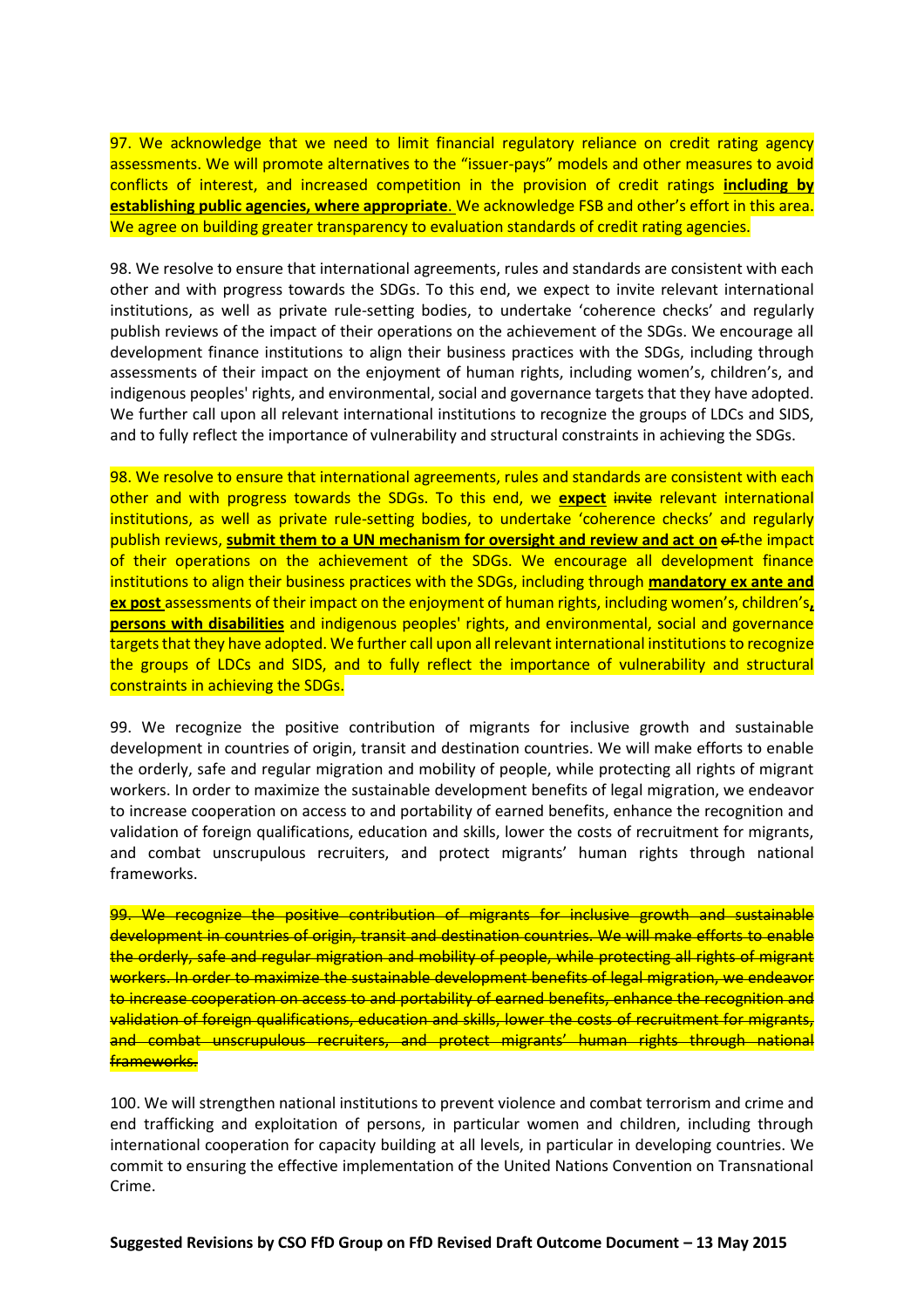100. We will strengthen national institutions to prevent violence and combat terrorism and crime and end trafficking and exploitation of persons, in particular women and children, including through international cooperation for capacity building at all levels, in particular in developing countries. We commit to ensuring the effective implementation of the United Nations Convention on Transnational Crime.

101. Building on the vision of the Monterrey Consensus, we resolve to strengthen the coherence and consistency of multilateral financial, investment, trade, and development policy and environment institutions and platforms, and increase cooperation of the major international institutions, while respecting mandates and governance structures. In support of this aim, we commit to take better advantage of United Nations forums for promoting universal and holistic coherence and international commitments to sustainable development.

101. Building on the vision of the Monterrey Consensus, we resolve to strengthen the coherence and consistency of multilateral financial, investment, trade, and development policy and environment institutions and platforms, and increase cooperation of the major international institutions, while respecting mandates and governance structures. In support of this aim, we commit to take better advantage of United Nations forums for promoting universal and holistic coherence and international commitments **to establish a fair and democratic global economic and financial architecture conducive to** sustainable development **and the fulfillment of all human rights.**

102. Achieving sustainable development for all, including the SDGs, will require coordinated and sustained action, at the local, national, regional and international level. For this purpose, we commit to an enhanced, revitalized and strengthened global partnership for sustainable development. We will mobilize and share knowledge, expertise, technology and financial resources, to support the achievement of the SDGs in all countries, in particular developing countries. We will build partnerships and work with all stakeholders, recognizing their different responsibilities and capabilities, and we commit to monitoring and reviewing our progress in implementation in an adequate, transparent, evidence-based and participatory manner.

102. Achieving sustainable development for all, including the SDGs, will require coordinated and sustained action, at the local, national, regional and international level. For this purpose, we commit to an enhanced, revitalized and strengthened global partnership for sustainable development **between developed and developing countries**. We will mobilize and share knowledge, expertise, technology and financial resources, to support the achievement of the SDGs in all countries, in particular developing countries. We will build partnerships and work with all stakeholders, recognizing their different responsibilities and capabilities, and we commit to monitoring and reviewing our progress in implementation in an adequate, transparent, evidence-based and participatory manner, **to ensure accountability**.

## **G. Science, technology, innovation and capacity building**

103. Science, technology, innovation and capacity building are critical to achieving sustainable development. We are currently witnessing significant advances in a wide range of science and technology fields, which will enable great progress for people and planet, if properly harnessed. Innovation and diffusion of new technologies is a powerful driver of economic growth and employment creation. Science, technology, innovation and capacity building also support social inclusion, gender equality and sustainable production and consumption patterns, resilience against natural disasters, climate change and other shocks, and support the protection of the environment. Innovation, including development, diffusion and transfer of technologies, and associated know-how, can be a powerful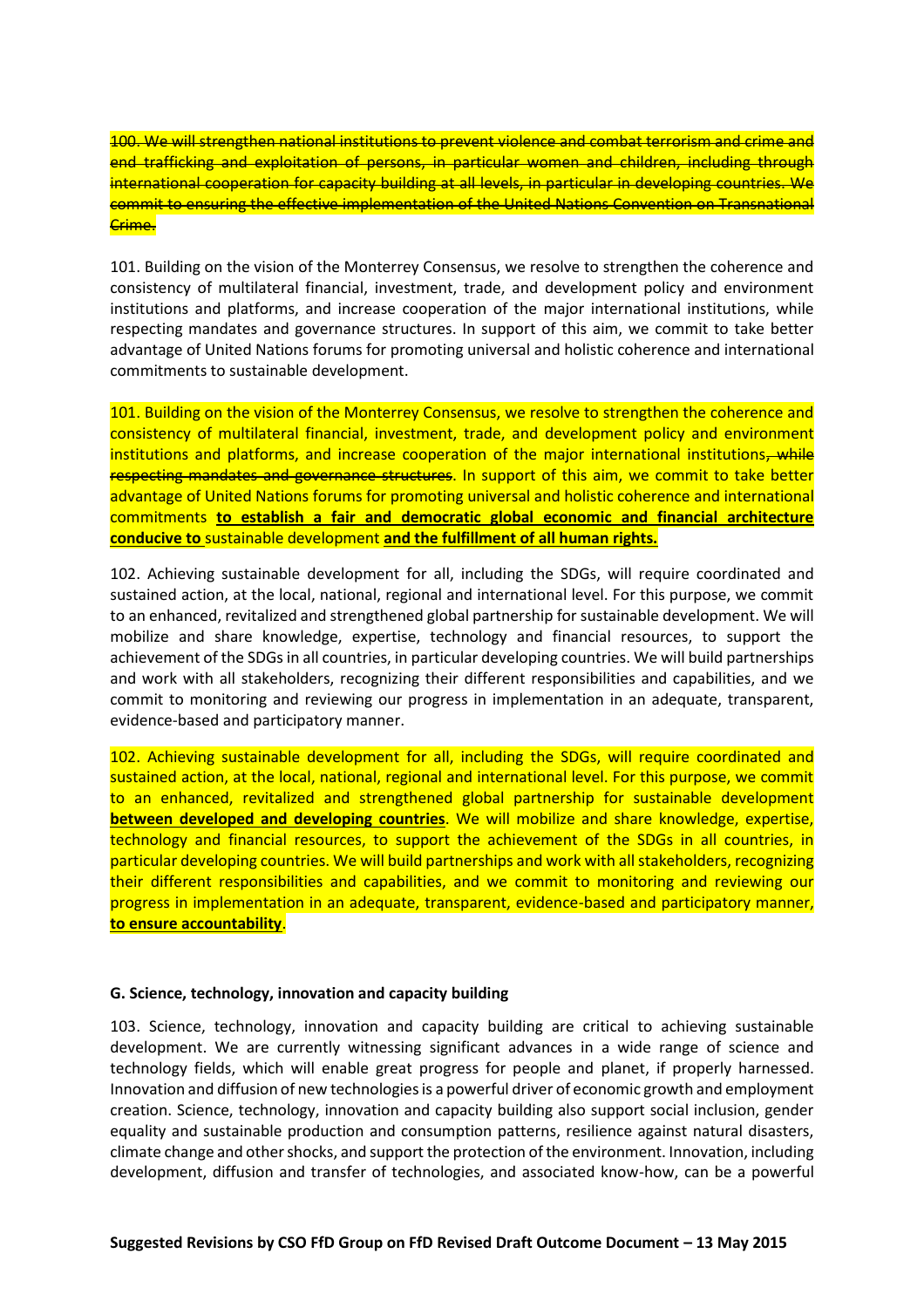driver of sustainable development. However, we note with concern the uneven innovative capacity and access to technology, including ICT, within and between countries, and the persistent 'digital divide', particularly LDCs, LLDCs, SIDS, and African countries.

103. Science, technology, innovation and capacity building are critical to achieving sustainable development. We are currently witnessing significant advances in a wide range of science and technology fields, which will enable great progress for people and planet, if properly harnessed. Innovation and diffusion of new technologies is a powerful driver of economic growth and employment creation. Science, technology, innovation and capacity building also **have the potential to** support social inclusion, gender equality and sustainable production and consumption patterns, resilience against natural disasters, climate change and other shocks, and support the protection of the environment. **Accessible technology for persons with disabilities is particularly important.** Innovation, including development, diffusion and transfer of technologies, and associated know-how, can be a powerful driver of sustainable development. However, we note with concern the uneven innovative capacity and access to technology, including ICT, within and between countries, and the persistent 'digital divide', particularly LDCs, LLDCs, SIDS, and African countries. **We acknowledge that if not harnessed for the public good, new technologies and innovations may reinforce these inequalities.**

104. We will support domestic technology development, research and innovation in developing countries, including by ensuring a conducive policy environment for industrial diversification and value addition to commodities. We recognize the importance of an enabling, regulatory and governance framework in nurturing science and innovation, including adaptation of existing technologies, in both developed and developing countries.

104. We will support domestic technology development, research and innovation in developing countries, including by ensuring a conducive policy environment for **sustainable and inclusive development**, industrial diversification and value addition to commodities. We recognize **note** the importance of an enabling, regulatory and governance framework in nurturing science and innovation, including **assessing and adapting** adaptation of existing technologies **to meet local needs and conditions**, in both developed and developing countries.

105. We will encourage innovation and entrepreneurship, through increased support for research and development, and the promotion of multi-stakeholder cooperation, including among firms, academia, government, civil society and innovation laboratories. We will also foster with the support of appropriate policies linkages between multinational companies and the domestic private sector to facilitate the transfer of technology and knowledge and skills, in particular to developing countries. At the same time, we will respect and protect the traditional knowledge, innovations and practices of indigenous peoples and local communities, which can support social well-being and sustainable livelihoods.

105. We will encourage innovation and entrepreneurship, **particularly among local communities with special attention to women**, **including** through increased support for research and development, and the promotion of multi-stakeholder cooperation, including among **enterprises** firms, academia, government, civil society, **local communities** and innovation laboratories. We will also foster with the support of appropriate policies linkages **among various actors in innovation** between multinational companies and the domestic private sector to facilitate the transfer of technology and knowledge and skills, in particular to developing countries. At the same time, we will respect and protect the traditional knowledge, innovations and practices of indigenous peoples and local communities, which can support social well-being and sustainable livelihoods.

106. We recognize the important role of public finance and policies in innovation, including in incentivizing private investment. We will also use public funding to ensure that critical projects remain in the public domain. We will consider setting up innovation funds where appropriate, on an open,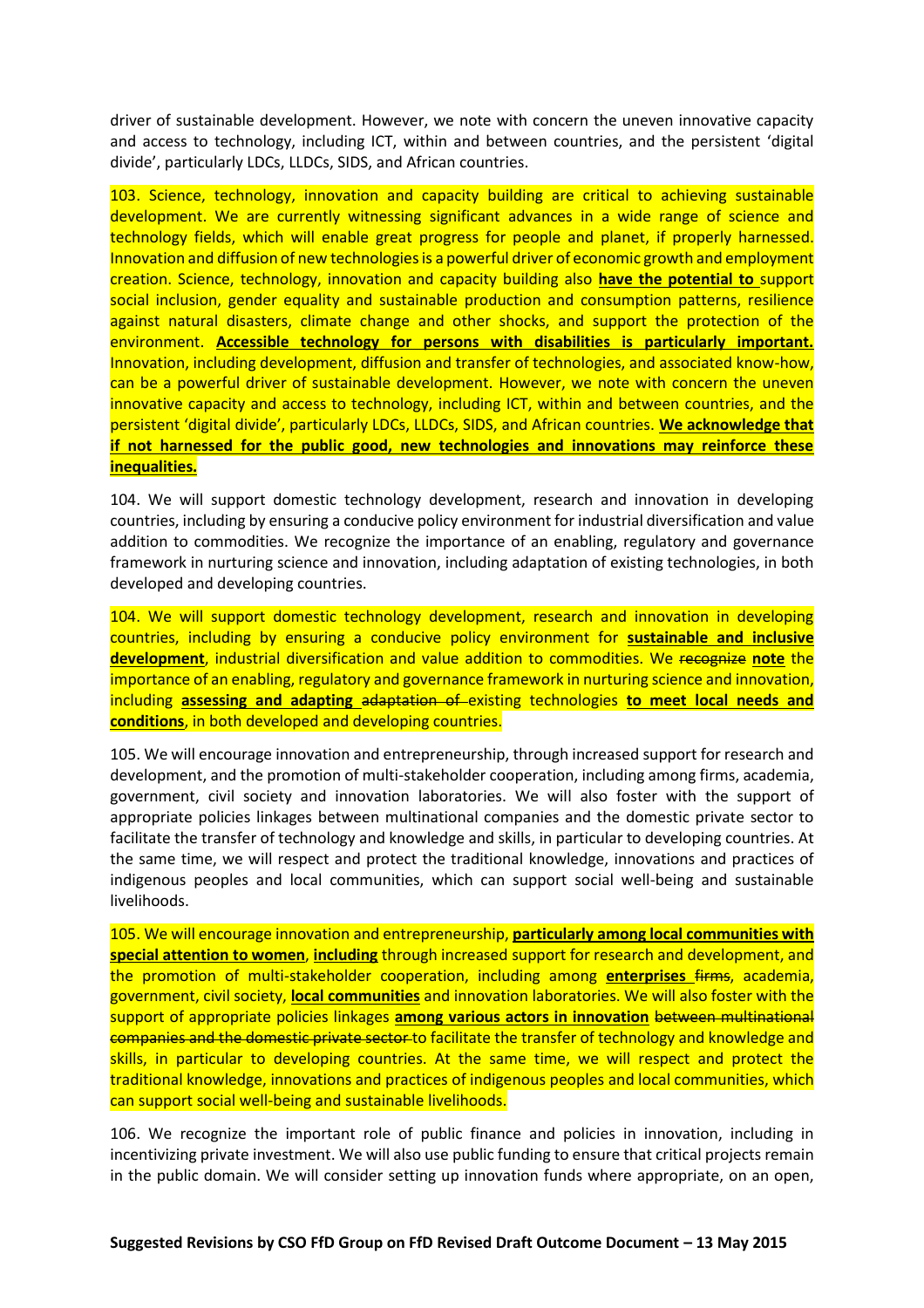competitive basis that incentivizes collaboration among private and public actors. We recognize the value of a "portfolio approach" in which public and private venture funds invest in diverse sets of projects to diversify risks and capture the upside of successful enterprises.

106. We recognize the important role of public finance and policies in innovation, including in **supporting local innovations**. incentivizing private investment. We will also use public funding to ensure that critical projects remain in the public domain. We will consider setting up innovation funds where appropriate, on **a fair, equitable and transparent** an open, competitive basis that incentivizes **local innovations and** collaboration among private and public actors. We recognize the value of a "portfolio approach" in which public and private venture funds invest in diverse sets of projects to diversify risks and capture the upside of successful enterprises.

107. We agree to adopt science, technology and innovation (STI) strategies as integral elements of our national sustainable development strategies to help strengthen knowledge sharing and collaboration among relevant stakeholders, including through sound regulation and balanced intellectual property rights regimes. We will scale up investments in science, technology, engineering and mathematics (STEM) education, and enhance technical and vocational education and training, ensuring equal access for women and girls and encouraging their participation. We will also increase the number of scholarships to students from developing countries.

107. We agree to adopt science, **accessible** technology and innovation (STI) strategies as integral elements of our national sustainable development strategies to help strengthen knowledge sharing and collaboration among relevant stakeholders, including through sound regulation and balanced intellectual property rights regimes **that respect the policy space, development objectives and circumstances of countries**. We will scale up investments in science, technology, engineering and mathematics (STEM) education, and enhance technical and vocational education and training, ensuring equal access for women and girls and encouraging their participation**, and promoting lifelong learning opportunities for all**. We will also increase the number of scholarships to students from developing countries. **We commit to develop the capacity of developing countries to evaluate the potential environmental, health, social and economic consequences of new and emerging technologies.**

108. We will promote the development, dissemination and diffusion of environmentally sound technologies to developing countries on favourable terms, including on concessional and preferential terms, as mutually agreed. We will step up international collaboration in scientific research in cooperation with universities and research institutions, focusing on specific needs of developing countries and the achievement of the SDGs and to adopt open access to research as a general principle for publicly funded research projects. We will scale up support, including through PPPs as appropriate, targeting technology development and diffusion in priority areas. We will support developing countries to strengthen their scientific and technological capacity to move towards more sustainable patterns of consumption and production. We commit to allocate ODA for technical support to national science, technology and innovative applications.

108. We will promote the development, dissemination and diffusion of environmentally sound**, socially appropriate, accessible, gender sensitive and economically equitable** technologies to developing countries on favourable terms, including on concessional and preferential terms, as mutually agreed. We will step up international collaboration in scientific research in cooperation with universities and research institutions, **including civil society and local communities,** focusing on specific needs of developing countries and the achievement of the SDGs and to adopt open access to research as a general principle for publicly funded research projects. We will scale up support, including through PPPs as appropriate, targeting technology development and diffusion in priority areas **and integrating technology assessment throughout the technology cycle**. We will support developing countries to strengthen their scientific and technological capacity to move towards more sustainable patterns of consumption and production**, including their capacity to evaluate the**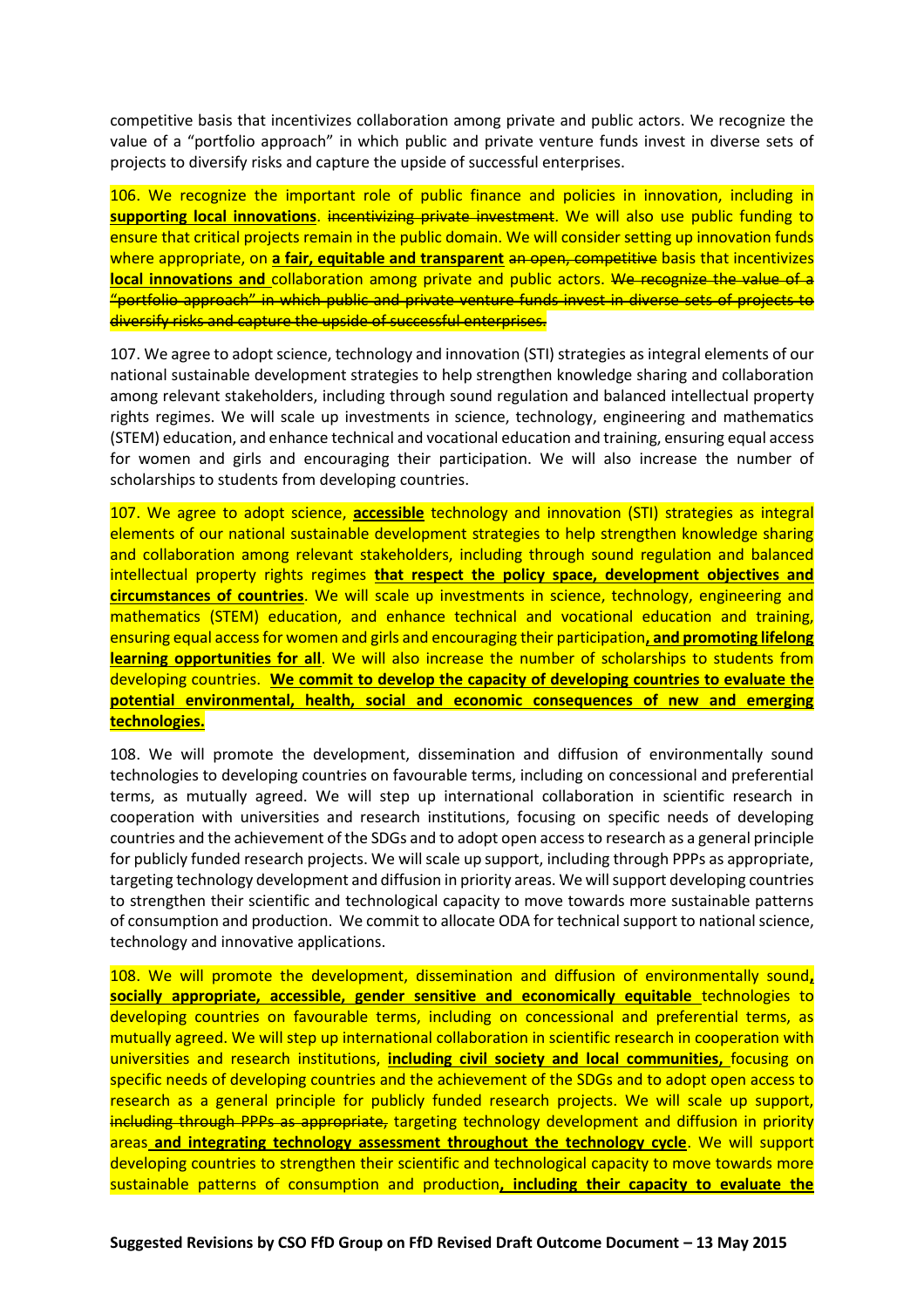# **potential impacts of technologies**. We commit to allocate ODA for technical support to national science, technology and innovative applications.

109. We will support research and development of vaccines and medicines for the communicable and non-communicable diseases that primarily affect developing countries, and provide access to affordable essential medicines and vaccines, in accordance with the TRIPS Agreement and Public Health and other relevant agreements. We will support relevant initiatives, such as Gavi, the Vaccine Alliance, which incentivizes innovation. We commit to increase investment, including through enhanced international cooperation, in agricultural research and extension services, technology development and plant and livestock gene banks in order to enhance agricultural productive capacity in developing countries, in particular in least developed countries. This includes support for the work of the Consultative Group on International Agricultural Research (CGIAR). We agree to increase scientific knowledge and develop research capacity and transfer technology to improve ocean health and enhance marine biodiversity, in particular in SIDS and LDCs.

109. We will support research and development of vaccines and medicines for the communicable and non-communicable diseases that primarily affect developing countries, and provide access to affordable essential medicines and vaccines, in accordance with the TRIPS Agreement and Public Health and other relevant agreements. We will support relevant initiatives, such as Gavi, the Vaccine Alliance, which incentivizes innovation. We commit to increase investment, including through enhanced international cooperation, in agricultural research and extension services **and** technology development **working closely with farming communities, farmers' organizations and civil society** and plant and livestock gene banks in order to enhance agricultural productive capacity in developing countries, in particular in least developed countries. This includes support for the work of the Consultative Group on International Agricultural Research (CGIAR). We agree to increase scientific knowledge and develop research capacity and transfer technology to improve ocean health and enhance marine biodiversity, in particular in SIDS and LDCs.

110. We welcome recent technology and capacity building initiatives, including the UN Commission on Science and Technology for Development, the Climate Technology Centre and Network's advisory services, the Green Climate Fund, the World Intellectual Property Organization's (WIPO) capacity building, the World Bank's Climate Investment Funds (ClF), and UNIDO's National Cleaner Production Centres and networks. We invite specialized agencies, funds and programmes of the United Nations system with technology-intensive mandates to further promote the development and diffusion of relevant technologies and capacity building. We need to strengthen coherence and synergies among technology transfer initiatives within the UN system, and the relevant UN agencies should intensify their efforts in this area.

110. We welcome recent technology and capacity building initiatives, including the UN Commission on Science and Technology for Development, the Climate Technology Centre and Network's advisory services, the Green Climate Fund, the World Intellectual Property Organization's (WIPO) capacity building, the World Bank's Climate Investment Funds (ClF), and UNIDO's National Cleaner Production Centres and networks. We invite specialized agencies, funds and programmes of the United Nations system with technology-intensive mandates to further promote the development and diffusion of relevant **environmentally sound, socially appropriate, gender sensitive and economically equitable**  technologies and capacity building. We need to strengthen coherence and synergies among technology transfer initiatives within the UN system, and the relevant UN agencies should intensify their efforts in this area.

112. We agree to establish an online global platform to facilitate development, diffusion and transfer of technology, building on and complementing existing initiatives, in partnership with all relevant stakeholders. The global platform will map existing technology mechanisms, as well as needs and gaps, including in the environment, agriculture, industry, cities and health areas. It will enhance international cooperation and coordination, address fragmentation and facilitate synergies, including within the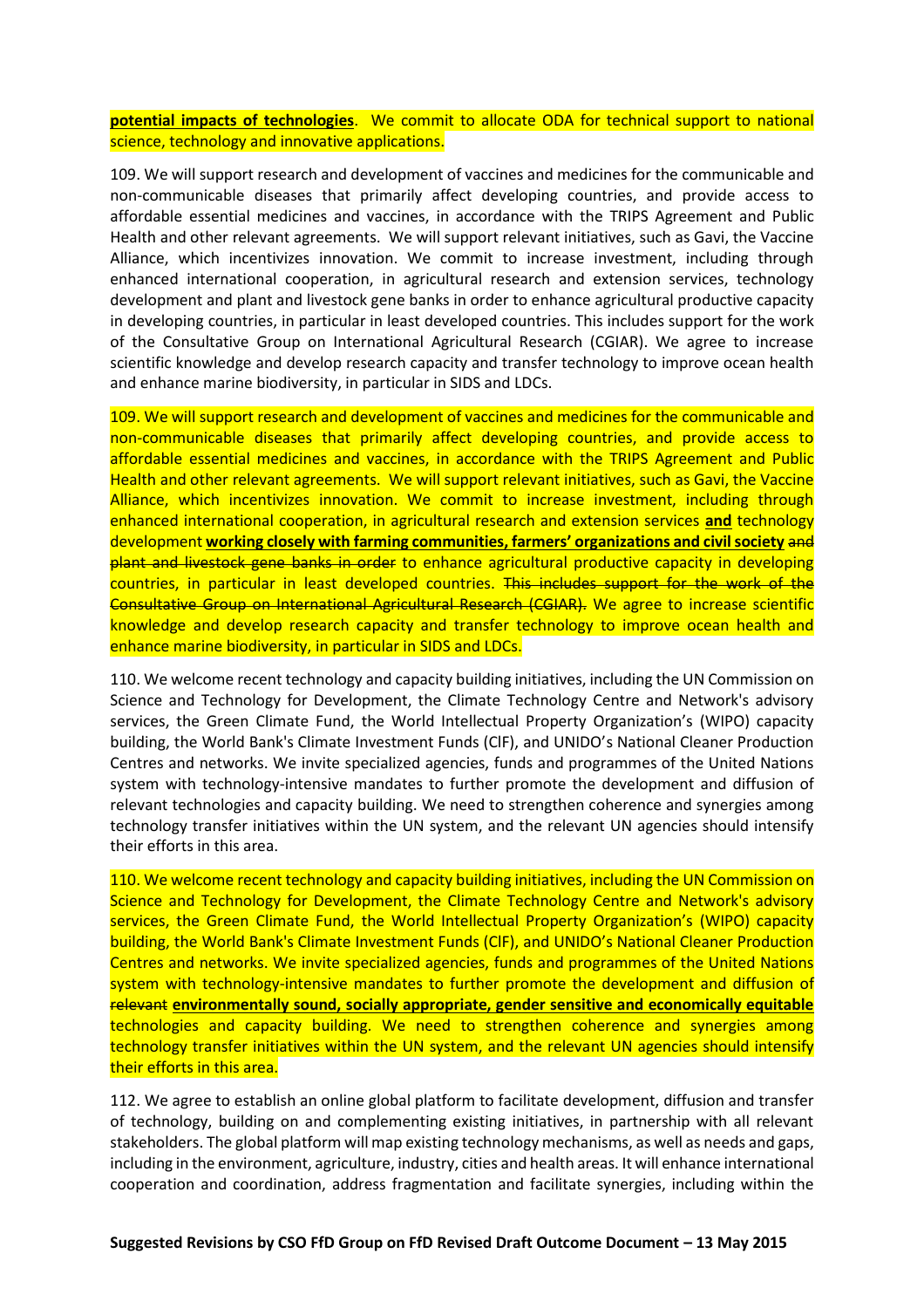United Nations system, and promote networking, information sharing, knowledge transfer and technical assistance. We welcome the identification of further steps in line with our shared objectives to accelerate technology facilitation and including through a global technology facilitation mechanism when agreed upon.

112. We agree to establish an online global platform to facilitate development, diffusion and transfer of technology **environmentally sound, socially appropriate, accessible, gender sensitive and economically equitable technologies**, building on and complementing existing initiatives, in partnership with all relevant stakeholders. **Guided by clear parameters and criteria,** the global platform will map existing technology mechanisms, as well as needs and gaps, including in the environment, agriculture, industry, cities and health areas. It will enhance international cooperation and coordination, address fragmentation and facilitate synergies, including within the United Nations system, and promote networking, information sharing, knowledge transfer and technical assistance. We welcome the identification of further steps in line with our shared objectives to accelerate technology facilitation and including through **the establishment of** a global technology facilitation mechanism. when agreed upon.

112 **bis. We agree to establish a global technology facilitation mechanism that promotes the development, transfer and dissemination of environmentally sound, socially appropriate, accessible, gender sensitive and economically equitable technologies, particularly to developing countries with special attention to the needs of LDCs and SIDs.**

113. We look forward to the recommendations of the High-Level Panel on organizational and operational functions of a proposed technology bank for LDCs, and commit to expeditiously establish and make fully operational the technology bank and the science, technology and innovation capacity building mechanism for LDCs by 2017. We will promote ICT infrastructure development and capacity building in LDCs, LLDCs and SIDS, including rapid universal and affordable access to the internet.

113. We look forward to the recommendations of the High-Level Panel on organizational and operational functions of a proposed technology bank for LDCs, and commit to expeditiously establish and make fully operational the technology bank and the science, technology and innovation capacity building mechanism for LDCs by 2017. We will promote ICT infrastructure development and capacity building in LDCs, LLDCs and SIDS, including rapid universal and affordable access to the internet **as tools for the achievement of sustainable and inclusive development**.

## **113. (bis) original para. 114 in the Zero Draft**

In addition, we will work to assure policy environments conducive for technology development and dissemination as well as balanced intellectual property rights (IPR) regimes **that respect the policy space, development objectives and circumstances of developing countries**, including the application of TRIPS flexibilities fully consistent with sustainable development strategies and the necessary consideration of knowledge and technologies in the public domain and under compulsory and public licenses **while ensuring the protection and respect of community rights over traditional technologies and knowledge systems consistent with Article 8(j) of the CBD**

114. Capacity development, in a wide range of areas will be integral to the success of the post-2015 development agenda and achievement of the SDGs. We call for enhanced international support for implementing effective and targeted capacity-building in developing countries to support national plans to implement all the SDGs, including through North-South, South-South and triangular cooperation. We will increase capacity building in areas across the agenda, including institutional and human resources development, capacities for effective climate change related planning and management, and water and sanitation related activities and programmes.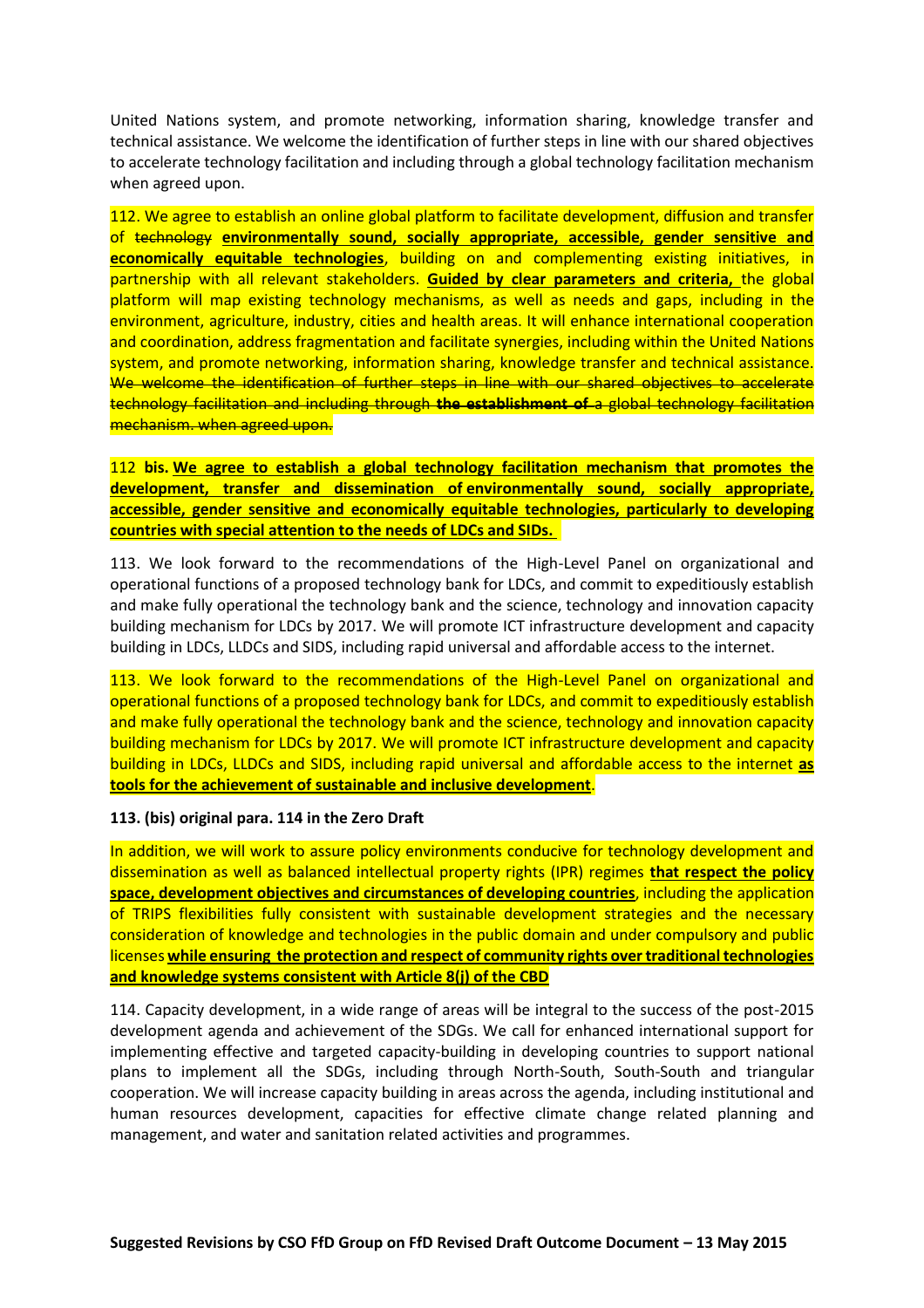114. Capacity development, in a wide range of areas will be integral to the success of the post-2015 development agenda and achievement of the SDGs. We call for enhanced international support for implementing effective and targeted capacity-building in developing countries to support national plans to implement all the SDGs, including through North-South, South-South and triangular cooperation. We will increase capacity building in areas across the agenda, including institutional and human resources development, capacities for effective climate change related planning and management, and water and sanitation related activities and programmes.

### **III. Data, monitoring and follow-up**

115. High-quality disaggregated data is an essential input for smart and transparent decision-making. Data at the local, national, and global levels can enable governments, civil society, and the private sector to better target policy innovations and programs, improve services, spur innovation and growth, increase efficiency, and reduce costs. We will seek to increase significantly the availability of highquality, timely and reliable disaggregated data, including by gender, in support of the post-2015 development and its means of implementation. A focus on data and statistical systems at the country level will be especially important in order to strengthen domestic capacity and accountability. Targeted support will be needed for this effort.

115. High-quality disaggregated data is an essential input for smart and transparent decision-making. Data at the local, national, and global levels can enable governments, civil society, and the private sector to better target policy innovations and programs, improve services, spur innovation and growth, increase efficiency, and reduce costs. We will seek to increase significantly the availability of highquality, timely and reliable disaggregated **financing** data, including by gender, **disability, age, race and other characteristics** in support of the post-2015 development and its means of implementation. A focus on data and statistical systems at the country level will be especially important in order to strengthen domestic capacity and accountability. Targeted support will be needed for this effort.

116. We will enhance capacity building support to developing countries, including for LDCs and SIDs, to increase significantly the availability of high-quality, timely and reliable disaggregated data, including by gender. We will assist developing countries in collecting disaggregated data on domestic flow of funds by strengthening national statistical authorities and bureau. We call on relevant international financial institutions to strengthen and standardize data on domestic and international resource mobilization and other streams of finance, as well as data on other means of implementation. We welcome proposals on improved statistical indicators for all means of implementation, including financial and technical cooperation for sustainable development by all official providers. We also welcome proposals on improved indicators for development assistance from foundations and other non-governmental providers.

116. We will enhance capacity building support to developing countries, including for LDCs and SIDs, to increase significantly the availability of high-quality, **accurate, relevant,** timely and reliable disaggregated data, including by gender. We will assist developing countries in collecting disaggregated data on domestic flow of funds by strengthening national statistical authorities and bureau. We call on relevant international financial institutions to strengthen and standardize data on domestic and international resource mobilization and other streams of finance, as well as data on other means of implementation **based on existing open data standards**. We welcome proposals on improved statistical indicators for all means of implementation, including financial and technical cooperation for sustainable development by all official providers **as well as** . We also welcome proposals on improved indicators for development assistance from foundations, **private sector** and other non-governmental providers.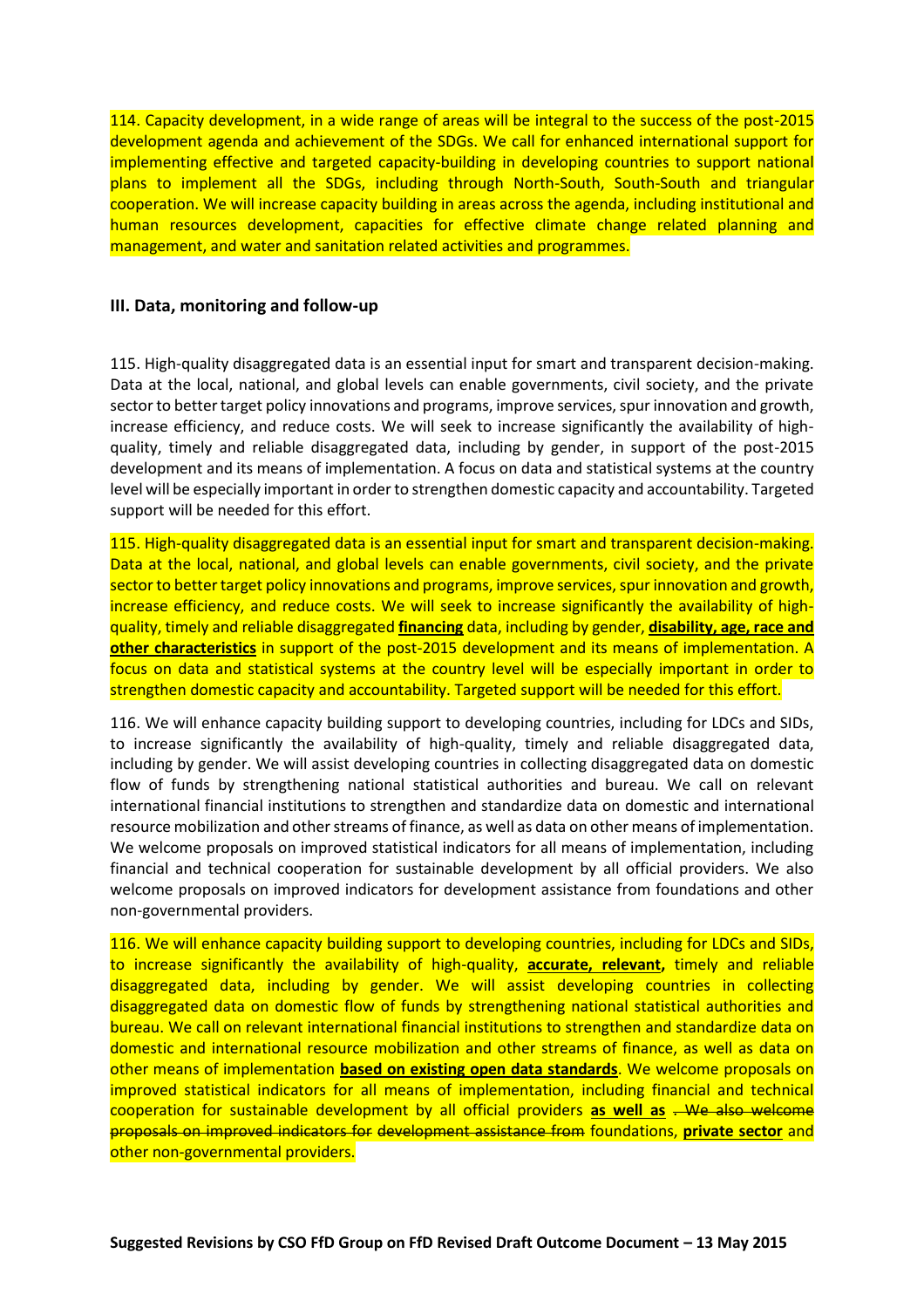117. We recognize that greater transparency is essential, and can be achieved by publishing timely, comprehensive and forward–looking information on development activities in a common, open, electronic format, as appropriate. Access to reliable data helps governments to make informed decisions, and enables all stakeholders to track progress, understand trade-offs, and creates mutual accountability. We will learn from and strengthen existing initiatives and open data standards, such as International Aid Transparency Initiative (IATI). We further recognize the importance of national ownership of the post-2015 development agenda, and we stress the importance of preparing country needs assessments for the different needs and priority areas that would allow for greater transparency and efficiency of implementation by linking needs and support, in particular in developing countries.

117. We recognize that greater transparency is essential **for monitoring financing for development commitments.**, and can be achieved **We commit to** by publishing timely, comprehensive and forward– looking information on **all our** development activities in a common, open, electronic format, as appropriate. Access to reliable data helps governments to make informed decisions, and enables all stakeholders to track progress, understand trade-offs, and creates mutual accountability. We will learn from and strengthen existing initiatives and open data standards, such as International Aid Transparency Initiative (IATI). We further recognize the importance of national ownership of the post-2015 development agenda, and we stress the importance of preparing country needs assessments for the different needs and priority areas that would allow for greater transparency and efficiency of implementation by linking needs and support, in particular in developing countries. **These country roadmaps should identify data gaps and include an investment plan for the collection of this data. Development partners should align behind these plans. We also request the UN Statistical Commission, working with the relevant international statistical services and forums, to facilitate enhanced tracking of data on all cross-border financing and other economically relevant flows that brings together existing databases, and to regularly assess and report on the adequacy of international statistics related to financing for sustainable development.**

118. Data access alone, however, is not enough. We should ensure access also to the tools necessary to turn data into useful, actionable information. We will take steps toward a significant improvement in data literacy. We call on relevant public and private actors to put forward proposals to achieve increased global data literacy.

118. Data access alone, however, is not enough. We should ensure access also to the tools necessary to turn data into useful, actionable information. **We will support efforts to make data standards interoperable, allowing data from different sources to be more easily compared and used.** We will take steps toward a significant improvement in data literacy. We call on relevant public and private actors to put forward proposals to achieve increased global data literacy **enhance data accessibility and use, including by the promotion and building capacity for data use by all actors engaged in the policy-making process, including national and sub-national decision-makers and those who hold them to account. Targeted support will be needed for this effort.**

119. We further call on the United Nations, in consultation with the IFIs to develop transparent measurements of progress on sustainable development that complement GDP, building on existing initiatives. These should recognize the multi-dimensional nature of poverty and the social, economic, and environmental dimensions of domestic output. We will also support statistical capacity building in developing countries. We agree to develop and implement tools to monitor sustainable development impacts for different economic activities, including for sustainable tourism.

119. We further call on the United Nations, in consultation with the IFIs to develop transparent measurements of progress on sustainable development that complement GDP, building on existing initiatives. These should recognize the multi-dimensional nature of poverty and the social, economic, and environmental dimensions of domestic output **by taking into account inequities, vulnerabilities and unmet needs within countries and between population groups.** We will also support statistical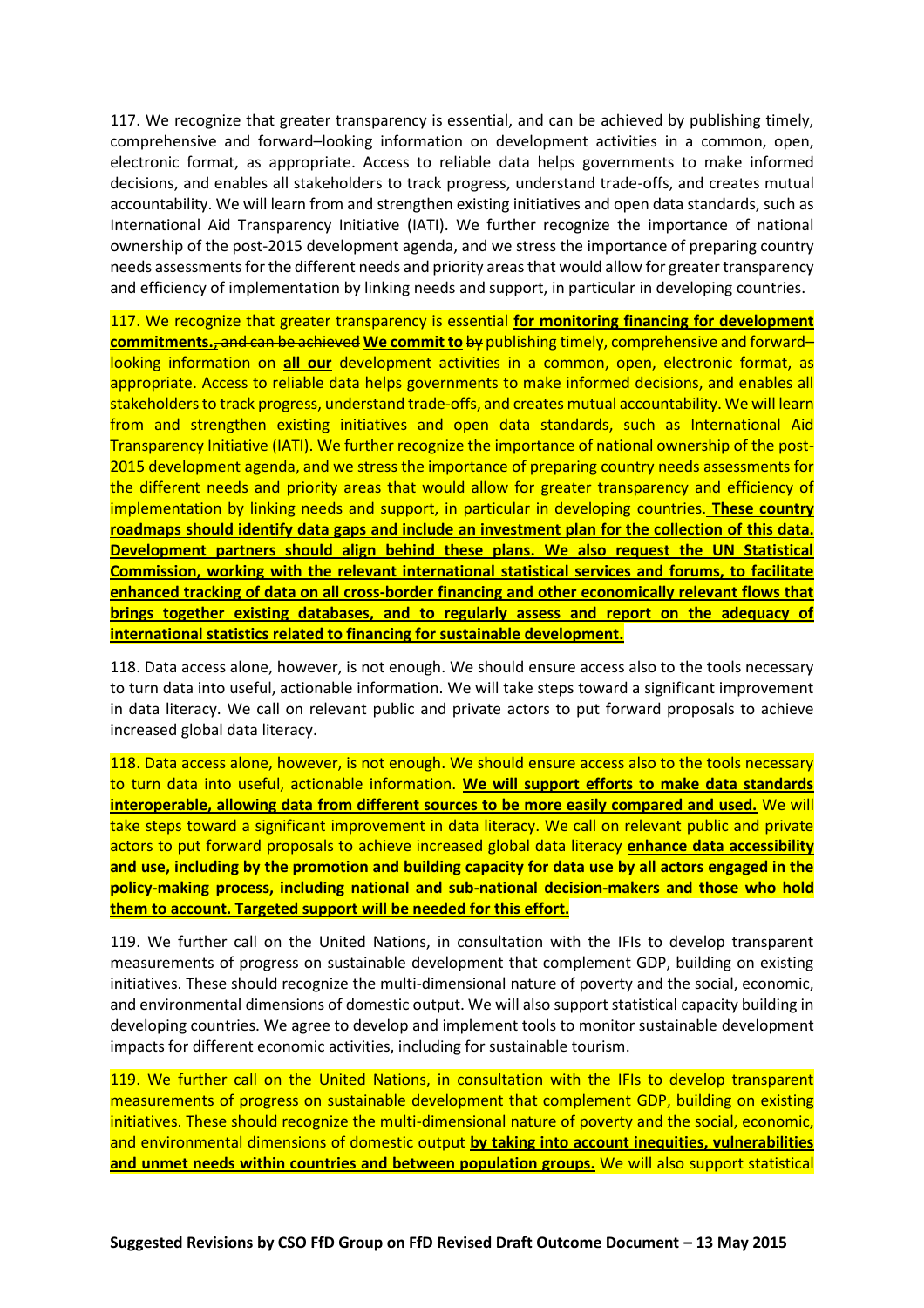capacity building in developing countries. We agree to develop and implement tools to monitor sustainable development impacts for different economic activities, including for sustainable tourism.

120. Mechanisms for monitoring progress will be essential to the achievement of the post-2015 development agenda, including the SDGs and the means of implementation. We commit ourselves to staying fully engaged, nationally, regionally and internationally, to ensuring proper and effective follow-up. We commit to monitor national progress in implementing the agreements in this Accord in an open, inclusive and transparent manner and with multi-stakeholder participation, and to strengthen mutual accountability for development results. National parliaments will play an important role in this context. There is also a need to strengthen national supreme audit institutions along with other independent oversight institutions.

120. Mechanisms for monitoring progress will be essential to the achievement of the **Financing for Development commitments and, complementarily, the** post-2015 development agenda, including the SDGs and the means of implementation. We commit ourselves to staying fully engaged, nationally, regionally and internationally, to ensuring proper and effective follow-up. We commit to monitor national progress in implementing the agreements in this Accord in an open, inclusive and transparent manner and with multi-stakeholder participation, and to strengthen **ensure universal and** mutual accountability for development results. National parliaments will play an important role in this context. There is also a need to strengthen national supreme audit institutions along with other independent oversight institutions.

121. We recognize that one of the most important mechanisms to reach our goals is capacity building and peer learning. National initiatives should be supported by the international community. We call for follow-up at the regional level, with the support of relevant regional organizations and other institutions. We encourage the United Nations regional commissions, in cooperation with regional banks and organizations, to strengthen platforms for peer review mechanisms, which could focus on thematic aspects of the global partnership reflected in the present Accord. We invite countries, on a voluntary basis, and Regional Commissions to report regularly on their progress and to share lessons learned with the global community.

122. We appreciate the role played by the United Nations as a focal point for the financing for development follow-up process. A strengthened follow-up process will need to monitor and review implementation of this Accord, comprising the overall financial, trade and investment policies of the global partnership for sustainable development, and ensure coherence and synergies across policy actions. To achieve this, it will be necessary to ensure participation of ministries of finance, foreign affairs, economic development, trade and development, planning and cooperation, central banks and financial regulators, as well as the major institutional stakeholders, other MDBs, the OECD, the FSB, other relevant institutions, civil society and the business sector in the relevant processes and fora.

122. We appreciate the role played by the United Nations as a **the** focal point for the financing for development follow-up process. A strengthened follow-up process will need to monitor and review implementation of this Accord, comprising the overall financial, trade and investment policies of the global partnership for sustainable development. **We will establish a Financing for Sustainable Development Commission as an intergovernmental body to operate under the Monterrey and Doha frameworks in order to include all its stakeholders. In addition to periodic follow up meetings, the Commission will meet biennially at a Ministerial level to adopt a negotiated outcome addressing implementation, and will turn it to the General Assembly.** and **To** ensure coherence and synergies across policy actions, **we will instruct the High Level Political Forum to provide on its agenda for a meaningful and periodic dialogue on the follow-up findings and conclusions**. To achieve this, it will be necessary to ensure participation of ministries of finance, foreign affairs, economic development, trade and development, planning and cooperation, central banks and financial regulators, as well as the major institutional stakeholders, **IMF, WB**, other MDBs, the OECD, the FSB, other relevant institutions, civil society**, academia** and the business sector in the relevant processes and fora.